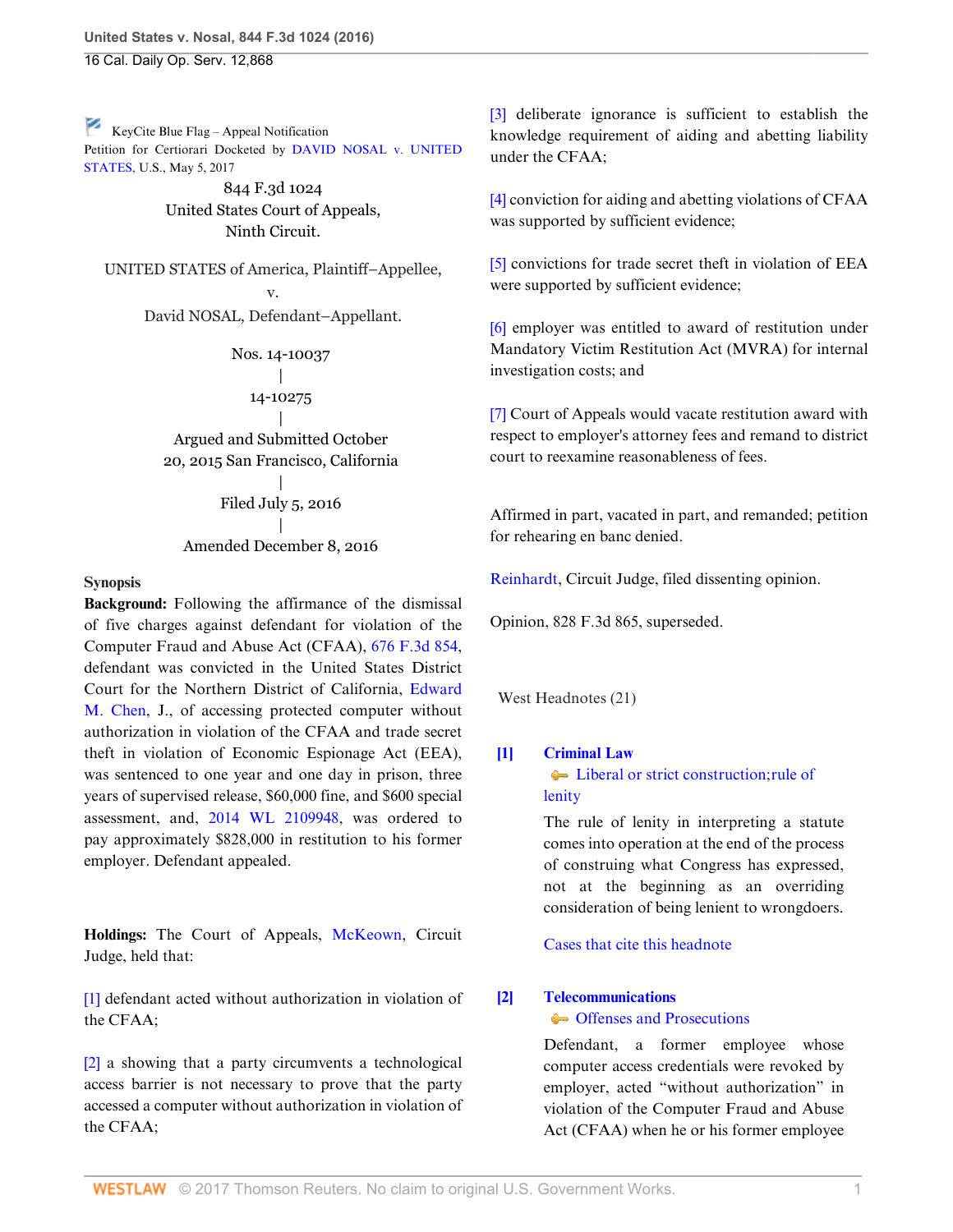co-conspirators used login credentials of a current employee to gain access to computer data owned by former employer and to circumvent the revocation of access. [18](http://www.westlaw.com/Link/Document/FullText?findType=L&pubNum=1000546&cite=18USCAS1030&originatingDoc=I62b0a700bdea11e6ac07a76176915fee&refType=SP&originationContext=document&vr=3.0&rs=cblt1.0&transitionType=DocumentItem&contextData=(sc.UserEnteredCitation)#co_pp_d40e000072291) [U.S.C.A. § 1030\(a\)\(4\)](http://www.westlaw.com/Link/Document/FullText?findType=L&pubNum=1000546&cite=18USCAS1030&originatingDoc=I62b0a700bdea11e6ac07a76176915fee&refType=SP&originationContext=document&vr=3.0&rs=cblt1.0&transitionType=DocumentItem&contextData=(sc.UserEnteredCitation)#co_pp_d40e000072291).

[3 Cases that cite this headnote](http://www.westlaw.com/Link/RelatedInformation/DocHeadnoteLink?docGuid=I62b0a700bdea11e6ac07a76176915fee&headnoteId=204051834900220170413000401&originationContext=document&vr=3.0&rs=cblt1.0&transitionType=CitingReferences&contextData=(sc.UserEnteredCitation))

#### <span id="page-1-0"></span>**[\[3\]](#page-11-1) [Telecommunications](http://www.westlaw.com/Browse/Home/KeyNumber/372/View.html?docGuid=I62b0a700bdea11e6ac07a76176915fee&originationContext=document&vr=3.0&rs=cblt1.0&transitionType=DocumentItem&contextData=(sc.UserEnteredCitation))**

• [Offenses and Prosecutions](http://www.westlaw.com/Browse/Home/KeyNumber/372k1347/View.html?docGuid=I62b0a700bdea11e6ac07a76176915fee&originationContext=document&vr=3.0&rs=cblt1.0&transitionType=DocumentItem&contextData=(sc.UserEnteredCitation))

A showing that a party circumvents a technological access barrier is not necessary to prove that the party accessed a computer without authorization in violation of the Computer Fraud and Abuse Act (CFAA). [18](http://www.westlaw.com/Link/Document/FullText?findType=L&pubNum=1000546&cite=18USCAS1030&originatingDoc=I62b0a700bdea11e6ac07a76176915fee&refType=SP&originationContext=document&vr=3.0&rs=cblt1.0&transitionType=DocumentItem&contextData=(sc.UserEnteredCitation)#co_pp_d40e000072291) [U.S.C.A. § 1030\(a\)\(4\)](http://www.westlaw.com/Link/Document/FullText?findType=L&pubNum=1000546&cite=18USCAS1030&originatingDoc=I62b0a700bdea11e6ac07a76176915fee&refType=SP&originationContext=document&vr=3.0&rs=cblt1.0&transitionType=DocumentItem&contextData=(sc.UserEnteredCitation)#co_pp_d40e000072291).

## [3 Cases that cite this headnote](http://www.westlaw.com/Link/RelatedInformation/DocHeadnoteLink?docGuid=I62b0a700bdea11e6ac07a76176915fee&headnoteId=204051834900320170413000401&originationContext=document&vr=3.0&rs=cblt1.0&transitionType=CitingReferences&contextData=(sc.UserEnteredCitation))

## <span id="page-1-1"></span>**[\[4\]](#page-12-0) [Telecommunications](http://www.westlaw.com/Browse/Home/KeyNumber/372/View.html?docGuid=I62b0a700bdea11e6ac07a76176915fee&originationContext=document&vr=3.0&rs=cblt1.0&transitionType=DocumentItem&contextData=(sc.UserEnteredCitation))**

#### **• [Offenses and Prosecutions](http://www.westlaw.com/Browse/Home/KeyNumber/372k1347/View.html?docGuid=I62b0a700bdea11e6ac07a76176915fee&originationContext=document&vr=3.0&rs=cblt1.0&transitionType=DocumentItem&contextData=(sc.UserEnteredCitation))**

Deliberate ignorance is sufficient to establish the knowledge requirement of aiding and abetting liability under the Computer Fraud and Abuse Act (CFAA). [18 U.S.C.A. § 1030](http://www.westlaw.com/Link/Document/FullText?findType=L&pubNum=1000546&cite=18USCAS1030&originatingDoc=I62b0a700bdea11e6ac07a76176915fee&refType=LQ&originationContext=document&vr=3.0&rs=cblt1.0&transitionType=DocumentItem&contextData=(sc.UserEnteredCitation)).

[2 Cases that cite this headnote](http://www.westlaw.com/Link/RelatedInformation/DocHeadnoteLink?docGuid=I62b0a700bdea11e6ac07a76176915fee&headnoteId=204051834900420170413000401&originationContext=document&vr=3.0&rs=cblt1.0&transitionType=CitingReferences&contextData=(sc.UserEnteredCitation))

# <span id="page-1-2"></span>**[\[5\]](#page-12-1) [Telecommunications](http://www.westlaw.com/Browse/Home/KeyNumber/372/View.html?docGuid=I62b0a700bdea11e6ac07a76176915fee&originationContext=document&vr=3.0&rs=cblt1.0&transitionType=DocumentItem&contextData=(sc.UserEnteredCitation))**

## **[Prosecutions](http://www.westlaw.com/Browse/Home/KeyNumber/372k1351/View.html?docGuid=I62b0a700bdea11e6ac07a76176915fee&originationContext=document&vr=3.0&rs=cblt1.0&transitionType=DocumentItem&contextData=(sc.UserEnteredCitation))**

Conviction for aiding and abetting violations of Computer Fraud and Abuse Act (CFAA) was supported by sufficient evidence, including evidence that defendant wanted his team to obtain information from his former employer's computer while maintaining his distance from their activities but knew and understood that none of them had access credentials. [18 U.S.C.A. § 1030\(a\)\(4\).](http://www.westlaw.com/Link/Document/FullText?findType=L&pubNum=1000546&cite=18USCAS1030&originatingDoc=I62b0a700bdea11e6ac07a76176915fee&refType=SP&originationContext=document&vr=3.0&rs=cblt1.0&transitionType=DocumentItem&contextData=(sc.UserEnteredCitation)#co_pp_d40e000072291)

## [Cases that cite this headnote](http://www.westlaw.com/Link/RelatedInformation/DocHeadnoteLink?docGuid=I62b0a700bdea11e6ac07a76176915fee&headnoteId=204051834900520170413000401&originationContext=document&vr=3.0&rs=cblt1.0&transitionType=CitingReferences&contextData=(sc.UserEnteredCitation))

## <span id="page-1-3"></span>**[\[6\]](#page-13-0) [Larceny](http://www.westlaw.com/Browse/Home/KeyNumber/234/View.html?docGuid=I62b0a700bdea11e6ac07a76176915fee&originationContext=document&vr=3.0&rs=cblt1.0&transitionType=DocumentItem&contextData=(sc.UserEnteredCitation))**

## [Weight and Sufficiency](http://www.westlaw.com/Browse/Home/KeyNumber/234k54/View.html?docGuid=I62b0a700bdea11e6ac07a76176915fee&originationContext=document&vr=3.0&rs=cblt1.0&transitionType=DocumentItem&contextData=(sc.UserEnteredCitation))

Convictions for unauthorized downloading, copying, and duplicating of trade secrets and for unauthorized receipt and possession of stolen trade secrets in violation of Economic

Espionage Act (EEA) were supported by sufficient evidence, including evidence that employer's lists of corporate executives, which were used in its business of identifying and recommending potential candidates for corporate executive positions, were derived from amalgam of public and proprietary source data, that employer's computer system was only place defendant could obtain lists, that employer did not release lists to third parties, that defendant was deeply familiar with secrecy of lists based on his time as senior executive at employer, and that defendant used lists to gain credibility with clients upon launching a competing business. [18 U.S.C.A.](http://www.westlaw.com/Link/Document/FullText?findType=L&pubNum=1000546&cite=18USCAS1832&originatingDoc=I62b0a700bdea11e6ac07a76176915fee&refType=SP&originationContext=document&vr=3.0&rs=cblt1.0&transitionType=DocumentItem&contextData=(sc.UserEnteredCitation)#co_pp_8b3b0000958a4) [§ 1832\(a\)\(2, 3, 4\).](http://www.westlaw.com/Link/Document/FullText?findType=L&pubNum=1000546&cite=18USCAS1832&originatingDoc=I62b0a700bdea11e6ac07a76176915fee&refType=SP&originationContext=document&vr=3.0&rs=cblt1.0&transitionType=DocumentItem&contextData=(sc.UserEnteredCitation)#co_pp_8b3b0000958a4)

## [Cases that cite this headnote](http://www.westlaw.com/Link/RelatedInformation/DocHeadnoteLink?docGuid=I62b0a700bdea11e6ac07a76176915fee&headnoteId=204051834900620170413000401&originationContext=document&vr=3.0&rs=cblt1.0&transitionType=CitingReferences&contextData=(sc.UserEnteredCitation))

## <span id="page-1-4"></span>**[\[7\]](#page-14-0) [Larceny](http://www.westlaw.com/Browse/Home/KeyNumber/234/View.html?docGuid=I62b0a700bdea11e6ac07a76176915fee&originationContext=document&vr=3.0&rs=cblt1.0&transitionType=DocumentItem&contextData=(sc.UserEnteredCitation))**

#### **[Property Subject of Larceny](http://www.westlaw.com/Browse/Home/KeyNumber/234k4/View.html?docGuid=I62b0a700bdea11e6ac07a76176915fee&originationContext=document&vr=3.0&rs=cblt1.0&transitionType=DocumentItem&contextData=(sc.UserEnteredCitation))**

A compilation that affords a competitive advantage and is not readily ascertainable falls within the definition of a "trade secret" under the Economic Espionage Act (EEA). [18](http://www.westlaw.com/Link/Document/FullText?findType=L&pubNum=1000546&cite=18USCAS1839&originatingDoc=I62b0a700bdea11e6ac07a76176915fee&refType=SP&originationContext=document&vr=3.0&rs=cblt1.0&transitionType=DocumentItem&contextData=(sc.UserEnteredCitation)#co_pp_d08f0000f5f67) [U.S.C.A. § 1839\(3\).](http://www.westlaw.com/Link/Document/FullText?findType=L&pubNum=1000546&cite=18USCAS1839&originatingDoc=I62b0a700bdea11e6ac07a76176915fee&refType=SP&originationContext=document&vr=3.0&rs=cblt1.0&transitionType=DocumentItem&contextData=(sc.UserEnteredCitation)#co_pp_d08f0000f5f67)

[Cases that cite this headnote](http://www.westlaw.com/Link/RelatedInformation/DocHeadnoteLink?docGuid=I62b0a700bdea11e6ac07a76176915fee&headnoteId=204051834900720170413000401&originationContext=document&vr=3.0&rs=cblt1.0&transitionType=CitingReferences&contextData=(sc.UserEnteredCitation))

## <span id="page-1-5"></span>**[\[8\]](#page-15-0) [Indictment and Information](http://www.westlaw.com/Browse/Home/KeyNumber/210/View.html?docGuid=I62b0a700bdea11e6ac07a76176915fee&originationContext=document&vr=3.0&rs=cblt1.0&transitionType=DocumentItem&contextData=(sc.UserEnteredCitation))**

[Accusation in general](http://www.westlaw.com/Browse/Home/KeyNumber/210k159(2)/View.html?docGuid=I62b0a700bdea11e6ac07a76176915fee&originationContext=document&vr=3.0&rs=cblt1.0&transitionType=DocumentItem&contextData=(sc.UserEnteredCitation))

Constructive amendment of an indictment occurs where the crime charged is substantially changed at trial, so that it is impossible to know whether the grand jury would have indicted for the crime actually proved.

[Cases that cite this headnote](http://www.westlaw.com/Link/RelatedInformation/DocHeadnoteLink?docGuid=I62b0a700bdea11e6ac07a76176915fee&headnoteId=204051834900820170413000401&originationContext=document&vr=3.0&rs=cblt1.0&transitionType=CitingReferences&contextData=(sc.UserEnteredCitation))

## <span id="page-1-6"></span>**[\[9\]](#page-15-1) [Indictment and Information](http://www.westlaw.com/Browse/Home/KeyNumber/210/View.html?docGuid=I62b0a700bdea11e6ac07a76176915fee&originationContext=document&vr=3.0&rs=cblt1.0&transitionType=DocumentItem&contextData=(sc.UserEnteredCitation))**

## **[Accusation in general](http://www.westlaw.com/Browse/Home/KeyNumber/210k159(2)/View.html?docGuid=I62b0a700bdea11e6ac07a76176915fee&originationContext=document&vr=3.0&rs=cblt1.0&transitionType=DocumentItem&contextData=(sc.UserEnteredCitation))**

Jury instruction stating that government had to prove that defendant "firmly believed" that certain information constituted trade secrets in order to establish conspiracy in violation of Economic Espionage Act (EEA) did not constructively amend indictment,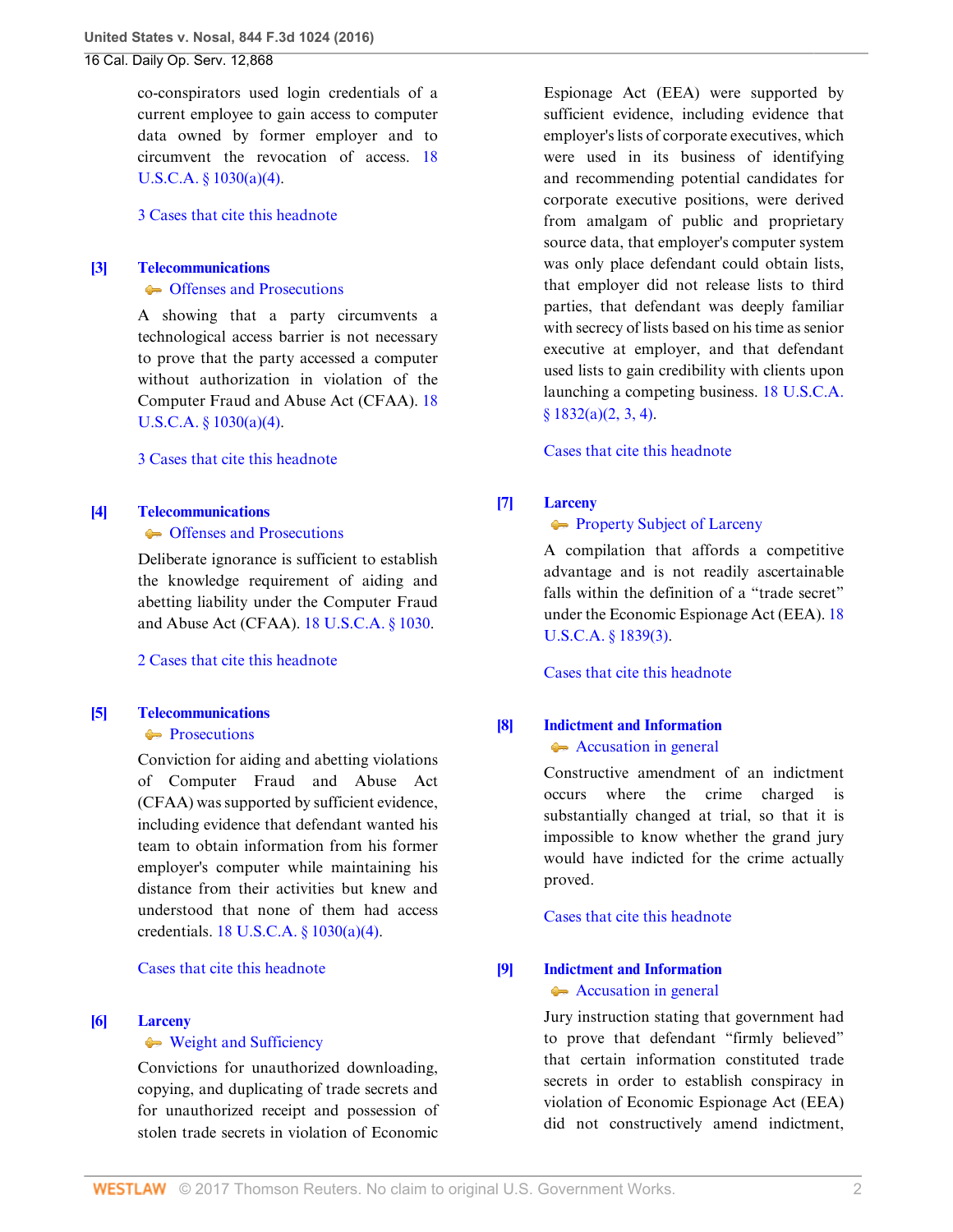which alleged actual theft of trade secrets; in indicting defendant for theft of trade secrets, grand jury necessarily considered whether defendant "knowingly" stole his former employer's trade secrets, which was more inclusive standard than "firmly believed." [18](http://www.westlaw.com/Link/Document/FullText?findType=L&pubNum=1000546&cite=18USCAS1832&originatingDoc=I62b0a700bdea11e6ac07a76176915fee&refType=SP&originationContext=document&vr=3.0&rs=cblt1.0&transitionType=DocumentItem&contextData=(sc.UserEnteredCitation)#co_pp_8b3b0000958a4) [U.S.C.A. § 1832\(a\)](http://www.westlaw.com/Link/Document/FullText?findType=L&pubNum=1000546&cite=18USCAS1832&originatingDoc=I62b0a700bdea11e6ac07a76176915fee&refType=SP&originationContext=document&vr=3.0&rs=cblt1.0&transitionType=DocumentItem&contextData=(sc.UserEnteredCitation)#co_pp_8b3b0000958a4).

## [2 Cases that cite this headnote](http://www.westlaw.com/Link/RelatedInformation/DocHeadnoteLink?docGuid=I62b0a700bdea11e6ac07a76176915fee&headnoteId=204051834900920170413000401&originationContext=document&vr=3.0&rs=cblt1.0&transitionType=CitingReferences&contextData=(sc.UserEnteredCitation))

## <span id="page-2-0"></span>**[\[10\]](#page-16-0) [Conspiracy](http://www.westlaw.com/Browse/Home/KeyNumber/91/View.html?docGuid=I62b0a700bdea11e6ac07a76176915fee&originationContext=document&vr=3.0&rs=cblt1.0&transitionType=DocumentItem&contextData=(sc.UserEnteredCitation))**

## **[Particular crimes](http://www.westlaw.com/Browse/Home/KeyNumber/91k28(3)/View.html?docGuid=I62b0a700bdea11e6ac07a76176915fee&originationContext=document&vr=3.0&rs=cblt1.0&transitionType=DocumentItem&contextData=(sc.UserEnteredCitation))**

To convict defendant of conspiracy to the theft of trade secrets in violation of Economic Espionage Act (EEA), government was not required to prove the theft of an actual trade secret, since defendant could be convicted of conspiracy even if his intended acts were legally impossible. [18 U.S.C.A. § 1832\(a\)](http://www.westlaw.com/Link/Document/FullText?findType=L&pubNum=1000546&cite=18USCAS1832&originatingDoc=I62b0a700bdea11e6ac07a76176915fee&refType=SP&originationContext=document&vr=3.0&rs=cblt1.0&transitionType=DocumentItem&contextData=(sc.UserEnteredCitation)#co_pp_8b3b0000958a4).

[1 Cases that cite this headnote](http://www.westlaw.com/Link/RelatedInformation/DocHeadnoteLink?docGuid=I62b0a700bdea11e6ac07a76176915fee&headnoteId=204051834902220170413000401&originationContext=document&vr=3.0&rs=cblt1.0&transitionType=CitingReferences&contextData=(sc.UserEnteredCitation))

## <span id="page-2-1"></span>**[\[11\]](#page-16-1) [Criminal Law](http://www.westlaw.com/Browse/Home/KeyNumber/110/View.html?docGuid=I62b0a700bdea11e6ac07a76176915fee&originationContext=document&vr=3.0&rs=cblt1.0&transitionType=DocumentItem&contextData=(sc.UserEnteredCitation))**

## **[Effect of verdict or determination](http://www.westlaw.com/Browse/Home/KeyNumber/110k1172.8/View.html?docGuid=I62b0a700bdea11e6ac07a76176915fee&originationContext=document&vr=3.0&rs=cblt1.0&transitionType=DocumentItem&contextData=(sc.UserEnteredCitation))**

Any error in conspiracy jury instruction in trial for theft of trade secrets in violation of Economic Espionage Act (EEA), arising from fact that the instruction did not require proof of an actual trade secret, was harmless, where jury found theft of actual trade secrets. [18](http://www.westlaw.com/Link/Document/FullText?findType=L&pubNum=1000546&cite=18USCAS1832&originatingDoc=I62b0a700bdea11e6ac07a76176915fee&refType=SP&originationContext=document&vr=3.0&rs=cblt1.0&transitionType=DocumentItem&contextData=(sc.UserEnteredCitation)#co_pp_8b3b0000958a4) [U.S.C.A. § 1832\(a\)](http://www.westlaw.com/Link/Document/FullText?findType=L&pubNum=1000546&cite=18USCAS1832&originatingDoc=I62b0a700bdea11e6ac07a76176915fee&refType=SP&originationContext=document&vr=3.0&rs=cblt1.0&transitionType=DocumentItem&contextData=(sc.UserEnteredCitation)#co_pp_8b3b0000958a4).

## [2 Cases that cite this headnote](http://www.westlaw.com/Link/RelatedInformation/DocHeadnoteLink?docGuid=I62b0a700bdea11e6ac07a76176915fee&headnoteId=204051834902120170413000401&originationContext=document&vr=3.0&rs=cblt1.0&transitionType=CitingReferences&contextData=(sc.UserEnteredCitation))

#### <span id="page-2-2"></span>**[\[12\]](#page-16-2) [Conspiracy](http://www.westlaw.com/Browse/Home/KeyNumber/91/View.html?docGuid=I62b0a700bdea11e6ac07a76176915fee&originationContext=document&vr=3.0&rs=cblt1.0&transitionType=DocumentItem&contextData=(sc.UserEnteredCitation))**

#### **[Object](http://www.westlaw.com/Browse/Home/KeyNumber/91k25/View.html?docGuid=I62b0a700bdea11e6ac07a76176915fee&originationContext=document&vr=3.0&rs=cblt1.0&transitionType=DocumentItem&contextData=(sc.UserEnteredCitation))**

A conspiracy conviction may be upheld even where the object of the crime was not a legal possibility.

## [1 Cases that cite this headnote](http://www.westlaw.com/Link/RelatedInformation/DocHeadnoteLink?docGuid=I62b0a700bdea11e6ac07a76176915fee&headnoteId=204051834901020170413000401&originationContext=document&vr=3.0&rs=cblt1.0&transitionType=CitingReferences&contextData=(sc.UserEnteredCitation))

## <span id="page-2-3"></span>**[\[13\]](#page-16-3) [Criminal Law](http://www.westlaw.com/Browse/Home/KeyNumber/110/View.html?docGuid=I62b0a700bdea11e6ac07a76176915fee&originationContext=document&vr=3.0&rs=cblt1.0&transitionType=DocumentItem&contextData=(sc.UserEnteredCitation))**

## [Particular statements, arguments, and](http://www.westlaw.com/Browse/Home/KeyNumber/110k1037.1(2)/View.html?docGuid=I62b0a700bdea11e6ac07a76176915fee&originationContext=document&vr=3.0&rs=cblt1.0&transitionType=DocumentItem&contextData=(sc.UserEnteredCitation)) [comments](http://www.westlaw.com/Browse/Home/KeyNumber/110k1037.1(2)/View.html?docGuid=I62b0a700bdea11e6ac07a76176915fee&originationContext=document&vr=3.0&rs=cblt1.0&transitionType=DocumentItem&contextData=(sc.UserEnteredCitation))

At closing rebuttal in trial for violations of the Computer Fraud and Abuse Act (CFAA), prosecutor's argument that defendant's use of

fake name, when he interviewed candidates for competitor he started after accessing his former employer's computer without authorization, showed his intent to conspire to steal information from employer was not linked to legality of defendant's noncompetition agreement, which district court had ruled was not relevant evidence, and thus prosecutor's passing reference did not rise to level of plain error. [18 U.S.C.A. § 1030\(a\)\(4\)](http://www.westlaw.com/Link/Document/FullText?findType=L&pubNum=1000546&cite=18USCAS1030&originatingDoc=I62b0a700bdea11e6ac07a76176915fee&refType=SP&originationContext=document&vr=3.0&rs=cblt1.0&transitionType=DocumentItem&contextData=(sc.UserEnteredCitation)#co_pp_d40e000072291).

[1 Cases that cite this headnote](http://www.westlaw.com/Link/RelatedInformation/DocHeadnoteLink?docGuid=I62b0a700bdea11e6ac07a76176915fee&headnoteId=204051834901120170413000401&originationContext=document&vr=3.0&rs=cblt1.0&transitionType=CitingReferences&contextData=(sc.UserEnteredCitation))

## <span id="page-2-4"></span>**[\[14\]](#page-16-4) [Criminal Law](http://www.westlaw.com/Browse/Home/KeyNumber/110/View.html?docGuid=I62b0a700bdea11e6ac07a76176915fee&originationContext=document&vr=3.0&rs=cblt1.0&transitionType=DocumentItem&contextData=(sc.UserEnteredCitation))**

[Review De Novo](http://www.westlaw.com/Browse/Home/KeyNumber/110XXIV(L)13/View.html?docGuid=I62b0a700bdea11e6ac07a76176915fee&originationContext=document&vr=3.0&rs=cblt1.0&transitionType=DocumentItem&contextData=(sc.UserEnteredCitation))

#### **[Criminal Law](http://www.westlaw.com/Browse/Home/KeyNumber/110/View.html?docGuid=I62b0a700bdea11e6ac07a76176915fee&originationContext=document&vr=3.0&rs=cblt1.0&transitionType=DocumentItem&contextData=(sc.UserEnteredCitation))**

[Sentencing](http://www.westlaw.com/Browse/Home/KeyNumber/110k1158.34/View.html?docGuid=I62b0a700bdea11e6ac07a76176915fee&originationContext=document&vr=3.0&rs=cblt1.0&transitionType=DocumentItem&contextData=(sc.UserEnteredCitation))

The Court of Appeals reviews de novo the legality of a restitution order and reviews for clear error the factual findings that support the order.

[Cases that cite this headnote](http://www.westlaw.com/Link/RelatedInformation/DocHeadnoteLink?docGuid=I62b0a700bdea11e6ac07a76176915fee&headnoteId=204051834901220170413000401&originationContext=document&vr=3.0&rs=cblt1.0&transitionType=CitingReferences&contextData=(sc.UserEnteredCitation))

## <span id="page-2-5"></span>**[\[15\]](#page-16-5) [Criminal Law](http://www.westlaw.com/Browse/Home/KeyNumber/110/View.html?docGuid=I62b0a700bdea11e6ac07a76176915fee&originationContext=document&vr=3.0&rs=cblt1.0&transitionType=DocumentItem&contextData=(sc.UserEnteredCitation))**

**[Restitution](http://www.westlaw.com/Browse/Home/KeyNumber/110k1156.9/View.html?docGuid=I62b0a700bdea11e6ac07a76176915fee&originationContext=document&vr=3.0&rs=cblt1.0&transitionType=DocumentItem&contextData=(sc.UserEnteredCitation))** 

If the order is within the bounds of the statutory framework of the Mandatory Victim Restitution Act (MVRA), a restitution order is reviewed for abuse of discretion. [18](http://www.westlaw.com/Link/Document/FullText?findType=L&pubNum=1000546&cite=18USCAS3663A&originatingDoc=I62b0a700bdea11e6ac07a76176915fee&refType=SP&originationContext=document&vr=3.0&rs=cblt1.0&transitionType=DocumentItem&contextData=(sc.UserEnteredCitation)#co_pp_7b9b000044381) U.S.C.A.  $\S 3663A(a)(1)$ , [\(c\)\(1\).](http://www.westlaw.com/Link/Document/FullText?findType=L&pubNum=1000546&cite=18USCAS3663A&originatingDoc=I62b0a700bdea11e6ac07a76176915fee&refType=SP&originationContext=document&vr=3.0&rs=cblt1.0&transitionType=DocumentItem&contextData=(sc.UserEnteredCitation)#co_pp_10c0000001331)

[Cases that cite this headnote](http://www.westlaw.com/Link/RelatedInformation/DocHeadnoteLink?docGuid=I62b0a700bdea11e6ac07a76176915fee&headnoteId=204051834901320170413000401&originationContext=document&vr=3.0&rs=cblt1.0&transitionType=CitingReferences&contextData=(sc.UserEnteredCitation))

## <span id="page-2-6"></span>**[\[16\]](#page-17-0) [Sentencing and Punishment](http://www.westlaw.com/Browse/Home/KeyNumber/350H/View.html?docGuid=I62b0a700bdea11e6ac07a76176915fee&originationContext=document&vr=3.0&rs=cblt1.0&transitionType=DocumentItem&contextData=(sc.UserEnteredCitation))** [Amount](http://www.westlaw.com/Browse/Home/KeyNumber/350HXI(E)/View.html?docGuid=I62b0a700bdea11e6ac07a76176915fee&originationContext=document&vr=3.0&rs=cblt1.0&transitionType=DocumentItem&contextData=(sc.UserEnteredCitation))

Loss under the Sentencing Guidelines is not necessarily identical to loss calculation for purposes of restitution; rather, restitution loss is governed not by the criteria of the Sentencing Guidelines, but by the Mandatory Victim Restitution Act's (MVRA) purpose of making the victim whole. [18 U.S.C.A. §](http://www.westlaw.com/Link/Document/FullText?findType=L&pubNum=1000546&cite=18USCAS3663A&originatingDoc=I62b0a700bdea11e6ac07a76176915fee&refType=SP&originationContext=document&vr=3.0&rs=cblt1.0&transitionType=DocumentItem&contextData=(sc.UserEnteredCitation)#co_pp_7b9b000044381) [3663A\(a\)\(1\),](http://www.westlaw.com/Link/Document/FullText?findType=L&pubNum=1000546&cite=18USCAS3663A&originatingDoc=I62b0a700bdea11e6ac07a76176915fee&refType=SP&originationContext=document&vr=3.0&rs=cblt1.0&transitionType=DocumentItem&contextData=(sc.UserEnteredCitation)#co_pp_7b9b000044381) [\(b\)\(4\);](http://www.westlaw.com/Link/Document/FullText?findType=L&pubNum=1000546&cite=18USCAS3663A&originatingDoc=I62b0a700bdea11e6ac07a76176915fee&refType=SP&originationContext=document&vr=3.0&rs=cblt1.0&transitionType=DocumentItem&contextData=(sc.UserEnteredCitation)#co_pp_6ad60000aeea7) [U.S.S.G. § 2B1.1\(b\).](http://www.westlaw.com/Link/Document/FullText?findType=L&pubNum=0004057&cite=FSGS2B1.1&originatingDoc=I62b0a700bdea11e6ac07a76176915fee&refType=LQ&originationContext=document&vr=3.0&rs=cblt1.0&transitionType=DocumentItem&contextData=(sc.UserEnteredCitation))

[Cases that cite this headnote](http://www.westlaw.com/Link/RelatedInformation/DocHeadnoteLink?docGuid=I62b0a700bdea11e6ac07a76176915fee&headnoteId=204051834901420170413000401&originationContext=document&vr=3.0&rs=cblt1.0&transitionType=CitingReferences&contextData=(sc.UserEnteredCitation))

#### <span id="page-2-7"></span>**[\[17\]](#page-17-1) [Sentencing and Punishment](http://www.westlaw.com/Browse/Home/KeyNumber/350H/View.html?docGuid=I62b0a700bdea11e6ac07a76176915fee&originationContext=document&vr=3.0&rs=cblt1.0&transitionType=DocumentItem&contextData=(sc.UserEnteredCitation))**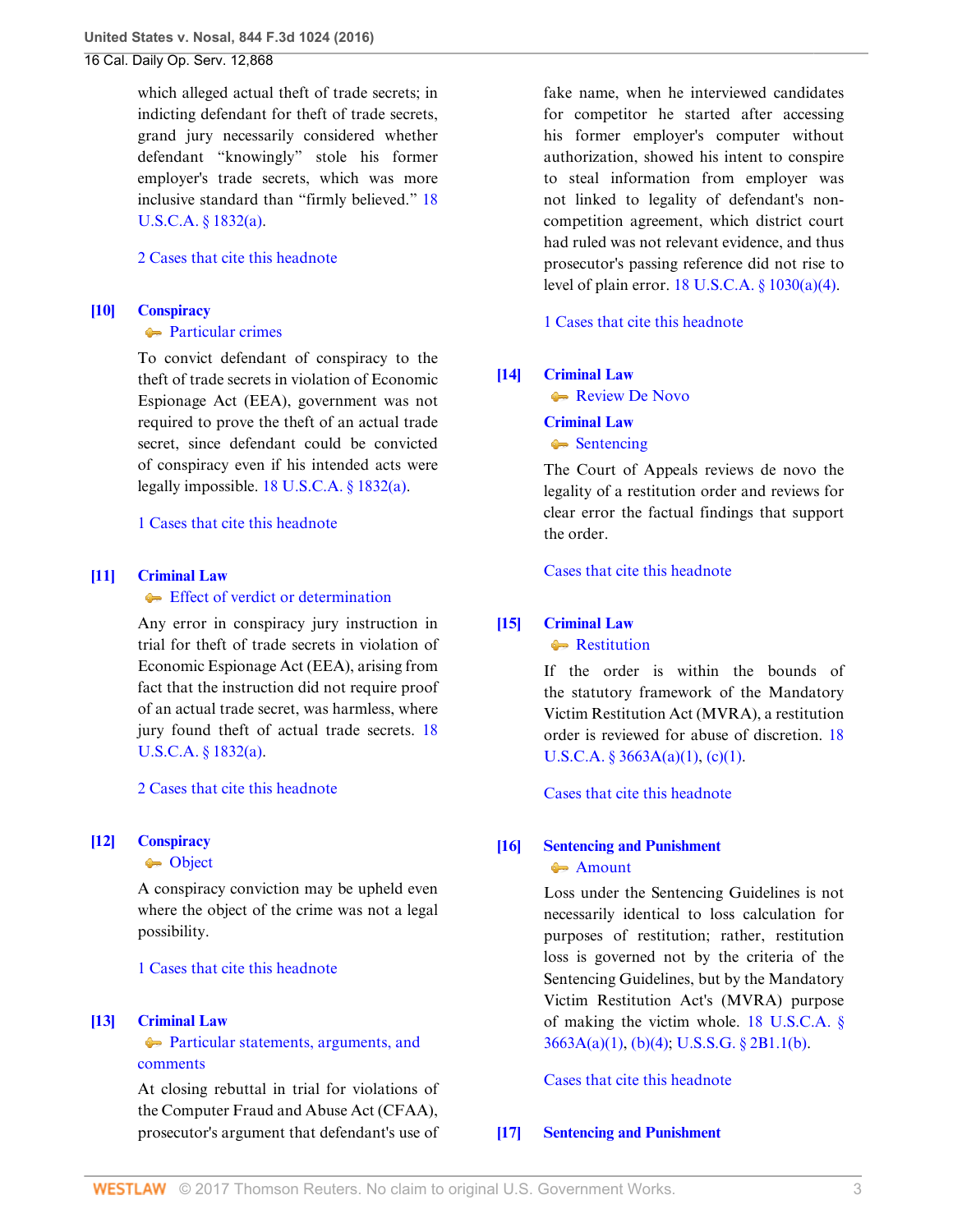#### **[Litigation expenses](http://www.westlaw.com/Browse/Home/KeyNumber/350Hk2153/View.html?docGuid=I62b0a700bdea11e6ac07a76176915fee&originationContext=document&vr=3.0&rs=cblt1.0&transitionType=DocumentItem&contextData=(sc.UserEnteredCitation))**

#### **[Sentencing and Punishment](http://www.westlaw.com/Browse/Home/KeyNumber/350H/View.html?docGuid=I62b0a700bdea11e6ac07a76176915fee&originationContext=document&vr=3.0&rs=cblt1.0&transitionType=DocumentItem&contextData=(sc.UserEnteredCitation))**

#### **[Compensable Losses](http://www.westlaw.com/Browse/Home/KeyNumber/350HXI(D)/View.html?docGuid=I62b0a700bdea11e6ac07a76176915fee&originationContext=document&vr=3.0&rs=cblt1.0&transitionType=DocumentItem&contextData=(sc.UserEnteredCitation))**

Restitution for investigation costs and attorney fees may be recoverable under the Mandatory Victim Restitution Act (MVRA) where the harm was the direct and foreseeable result of the defendant's wrongful conduct. [18](http://www.westlaw.com/Link/Document/FullText?findType=L&pubNum=1000546&cite=18USCAS3663A&originatingDoc=I62b0a700bdea11e6ac07a76176915fee&refType=SP&originationContext=document&vr=3.0&rs=cblt1.0&transitionType=DocumentItem&contextData=(sc.UserEnteredCitation)#co_pp_6ad60000aeea7) [U.S.C.A. § 3663A\(b\)\(4\)](http://www.westlaw.com/Link/Document/FullText?findType=L&pubNum=1000546&cite=18USCAS3663A&originatingDoc=I62b0a700bdea11e6ac07a76176915fee&refType=SP&originationContext=document&vr=3.0&rs=cblt1.0&transitionType=DocumentItem&contextData=(sc.UserEnteredCitation)#co_pp_6ad60000aeea7).

## [1 Cases that cite this headnote](http://www.westlaw.com/Link/RelatedInformation/DocHeadnoteLink?docGuid=I62b0a700bdea11e6ac07a76176915fee&headnoteId=204051834901520170413000401&originationContext=document&vr=3.0&rs=cblt1.0&transitionType=CitingReferences&contextData=(sc.UserEnteredCitation))

## <span id="page-3-2"></span>**[\[18\]](#page-17-2) [Sentencing and Punishment](http://www.westlaw.com/Browse/Home/KeyNumber/350H/View.html?docGuid=I62b0a700bdea11e6ac07a76176915fee&originationContext=document&vr=3.0&rs=cblt1.0&transitionType=DocumentItem&contextData=(sc.UserEnteredCitation))**

**[Litigation expenses](http://www.westlaw.com/Browse/Home/KeyNumber/350Hk2153/View.html?docGuid=I62b0a700bdea11e6ac07a76176915fee&originationContext=document&vr=3.0&rs=cblt1.0&transitionType=DocumentItem&contextData=(sc.UserEnteredCitation))** 

## **[Sentencing and Punishment](http://www.westlaw.com/Browse/Home/KeyNumber/350H/View.html?docGuid=I62b0a700bdea11e6ac07a76176915fee&originationContext=document&vr=3.0&rs=cblt1.0&transitionType=DocumentItem&contextData=(sc.UserEnteredCitation))**

#### **[Compensable Losses](http://www.westlaw.com/Browse/Home/KeyNumber/350HXI(D)/View.html?docGuid=I62b0a700bdea11e6ac07a76176915fee&originationContext=document&vr=3.0&rs=cblt1.0&transitionType=DocumentItem&contextData=(sc.UserEnteredCitation))**

The government is required to present evidence demonstrating that it was reasonably necessary for the victim to incur attorney and investigator fees to participate in the investigation or prosecution of the offense in order for restitution for those costs to be recoverable under the Mandatory Victim Restitution Act (MVRA). [18 U.S.C.A. §](http://www.westlaw.com/Link/Document/FullText?findType=L&pubNum=1000546&cite=18USCAS3663A&originatingDoc=I62b0a700bdea11e6ac07a76176915fee&refType=SP&originationContext=document&vr=3.0&rs=cblt1.0&transitionType=DocumentItem&contextData=(sc.UserEnteredCitation)#co_pp_6ad60000aeea7) [3663A\(b\)\(4\)](http://www.westlaw.com/Link/Document/FullText?findType=L&pubNum=1000546&cite=18USCAS3663A&originatingDoc=I62b0a700bdea11e6ac07a76176915fee&refType=SP&originationContext=document&vr=3.0&rs=cblt1.0&transitionType=DocumentItem&contextData=(sc.UserEnteredCitation)#co_pp_6ad60000aeea7).

[1 Cases that cite this headnote](http://www.westlaw.com/Link/RelatedInformation/DocHeadnoteLink?docGuid=I62b0a700bdea11e6ac07a76176915fee&headnoteId=204051834901620170413000401&originationContext=document&vr=3.0&rs=cblt1.0&transitionType=CitingReferences&contextData=(sc.UserEnteredCitation))

## <span id="page-3-0"></span>**[\[19\]](#page-17-3) [Sentencing and Punishment](http://www.westlaw.com/Browse/Home/KeyNumber/350H/View.html?docGuid=I62b0a700bdea11e6ac07a76176915fee&originationContext=document&vr=3.0&rs=cblt1.0&transitionType=DocumentItem&contextData=(sc.UserEnteredCitation)) [Compensable Losses](http://www.westlaw.com/Browse/Home/KeyNumber/350HXI(D)/View.html?docGuid=I62b0a700bdea11e6ac07a76176915fee&originationContext=document&vr=3.0&rs=cblt1.0&transitionType=DocumentItem&contextData=(sc.UserEnteredCitation))**

In trial for violations of Computer Fraud and Abuse Act (CFAA), defendant's former employer, from which defendant accessed information without authorization, was entitled to award of restitution under Mandatory Victim Restitution Act (MVRA) for internal investigation costs to uncover extent of defendant's breach and for value of employee time spent participating in government's investigation and prosecution of defendant. [18 U.S.C.A. §§ 1030\(a\)\(4\),](http://www.westlaw.com/Link/Document/FullText?findType=L&pubNum=1000546&cite=18USCAS1030&originatingDoc=I62b0a700bdea11e6ac07a76176915fee&refType=SP&originationContext=document&vr=3.0&rs=cblt1.0&transitionType=DocumentItem&contextData=(sc.UserEnteredCitation)#co_pp_d40e000072291)  $3663A(b)(4)$ .

[Cases that cite this headnote](http://www.westlaw.com/Link/RelatedInformation/DocHeadnoteLink?docGuid=I62b0a700bdea11e6ac07a76176915fee&headnoteId=204051834901720170413000401&originationContext=document&vr=3.0&rs=cblt1.0&transitionType=CitingReferences&contextData=(sc.UserEnteredCitation))

## <span id="page-3-3"></span>**[\[20\]](#page-18-0) [Sentencing and Punishment](http://www.westlaw.com/Browse/Home/KeyNumber/350H/View.html?docGuid=I62b0a700bdea11e6ac07a76176915fee&originationContext=document&vr=3.0&rs=cblt1.0&transitionType=DocumentItem&contextData=(sc.UserEnteredCitation))** [Other particular factors](http://www.westlaw.com/Browse/Home/KeyNumber/350Hk2168/View.html?docGuid=I62b0a700bdea11e6ac07a76176915fee&originationContext=document&vr=3.0&rs=cblt1.0&transitionType=DocumentItem&contextData=(sc.UserEnteredCitation))

As in other attorney fee awards, reasonableness is the touchstone for a restitution award under the Mandatory Victim Restitution Act (MVRA) based on attorney costs; reasonableness is benchmarked against the necessity of the fees under the terms of the statute, thus excluding duplicate effort, time that is disproportionate to the task, and time that does not fall within the MVRA's mandate. [18 U.S.C.A. §](http://www.westlaw.com/Link/Document/FullText?findType=L&pubNum=1000546&cite=18USCAS3663A&originatingDoc=I62b0a700bdea11e6ac07a76176915fee&refType=SP&originationContext=document&vr=3.0&rs=cblt1.0&transitionType=DocumentItem&contextData=(sc.UserEnteredCitation)#co_pp_6ad60000aeea7)  $3663A(b)(4)$ .

[Cases that cite this headnote](http://www.westlaw.com/Link/RelatedInformation/DocHeadnoteLink?docGuid=I62b0a700bdea11e6ac07a76176915fee&headnoteId=204051834901920170413000401&originationContext=document&vr=3.0&rs=cblt1.0&transitionType=CitingReferences&contextData=(sc.UserEnteredCitation))

## <span id="page-3-1"></span>**[\[21\]](#page-18-1) [Criminal Law](http://www.westlaw.com/Browse/Home/KeyNumber/110/View.html?docGuid=I62b0a700bdea11e6ac07a76176915fee&originationContext=document&vr=3.0&rs=cblt1.0&transitionType=DocumentItem&contextData=(sc.UserEnteredCitation))**

#### [Sentence](http://www.westlaw.com/Browse/Home/KeyNumber/110k1181.5(8)/View.html?docGuid=I62b0a700bdea11e6ac07a76176915fee&originationContext=document&vr=3.0&rs=cblt1.0&transitionType=DocumentItem&contextData=(sc.UserEnteredCitation))

In Computer Fraud and Abuse Act (CFAA) case, in which defendant was convicted of accessing his former employer's computer without authorization, Court of Appeals would vacate restitution award under Mandatory Victim Restitution Act (MVRA) with respect to employer's attorney fees and remand to district court to reexamine reasonableness of fees, considering specifically whether sizeable fee related to restitution matters was reasonable, whether there was unnecessary duplication of tasks between employer's staff, for which employer was awarded investigation costs, and its attorneys, and whether outside attorneys were substituting for or duplicating work of prosecutors, rather than serving in participatory capacity. [18 U.S.C.A. §§ 1030\(a\)](http://www.westlaw.com/Link/Document/FullText?findType=L&pubNum=1000546&cite=18USCAS1030&originatingDoc=I62b0a700bdea11e6ac07a76176915fee&refType=SP&originationContext=document&vr=3.0&rs=cblt1.0&transitionType=DocumentItem&contextData=(sc.UserEnteredCitation)#co_pp_d40e000072291) [\(4\)](http://www.westlaw.com/Link/Document/FullText?findType=L&pubNum=1000546&cite=18USCAS1030&originatingDoc=I62b0a700bdea11e6ac07a76176915fee&refType=SP&originationContext=document&vr=3.0&rs=cblt1.0&transitionType=DocumentItem&contextData=(sc.UserEnteredCitation)#co_pp_d40e000072291), [3663A\(b\)\(4\).](http://www.westlaw.com/Link/Document/FullText?findType=L&pubNum=1000546&cite=18USCAS3663A&originatingDoc=I62b0a700bdea11e6ac07a76176915fee&refType=SP&originationContext=document&vr=3.0&rs=cblt1.0&transitionType=DocumentItem&contextData=(sc.UserEnteredCitation)#co_pp_6ad60000aeea7)

[Cases that cite this headnote](http://www.westlaw.com/Link/RelatedInformation/DocHeadnoteLink?docGuid=I62b0a700bdea11e6ac07a76176915fee&headnoteId=204051834902020170413000401&originationContext=document&vr=3.0&rs=cblt1.0&transitionType=CitingReferences&contextData=(sc.UserEnteredCitation))

**\*1027** Appeal from the United States District Court for the Northern District of California, Edward M. Chen, District Judge, Presiding, D.C. No. 3:08–cr–00237–EMC– 1

## **Attorneys and Law Firms**

[Dennis P. Riordan](http://www.westlaw.com/Link/Document/FullText?findType=h&pubNum=176284&cite=0146369801&originatingDoc=I62b0a700bdea11e6ac07a76176915fee&refType=RQ&originationContext=document&vr=3.0&rs=cblt1.0&transitionType=DocumentItem&contextData=(sc.UserEnteredCitation)) (argued) and [Donald M. Horgan](http://www.westlaw.com/Link/Document/FullText?findType=h&pubNum=176284&cite=0332945101&originatingDoc=I62b0a700bdea11e6ac07a76176915fee&refType=RQ&originationContext=document&vr=3.0&rs=cblt1.0&transitionType=DocumentItem&contextData=(sc.UserEnteredCitation)), Riordan & Horgan, San Francisco, California; Ted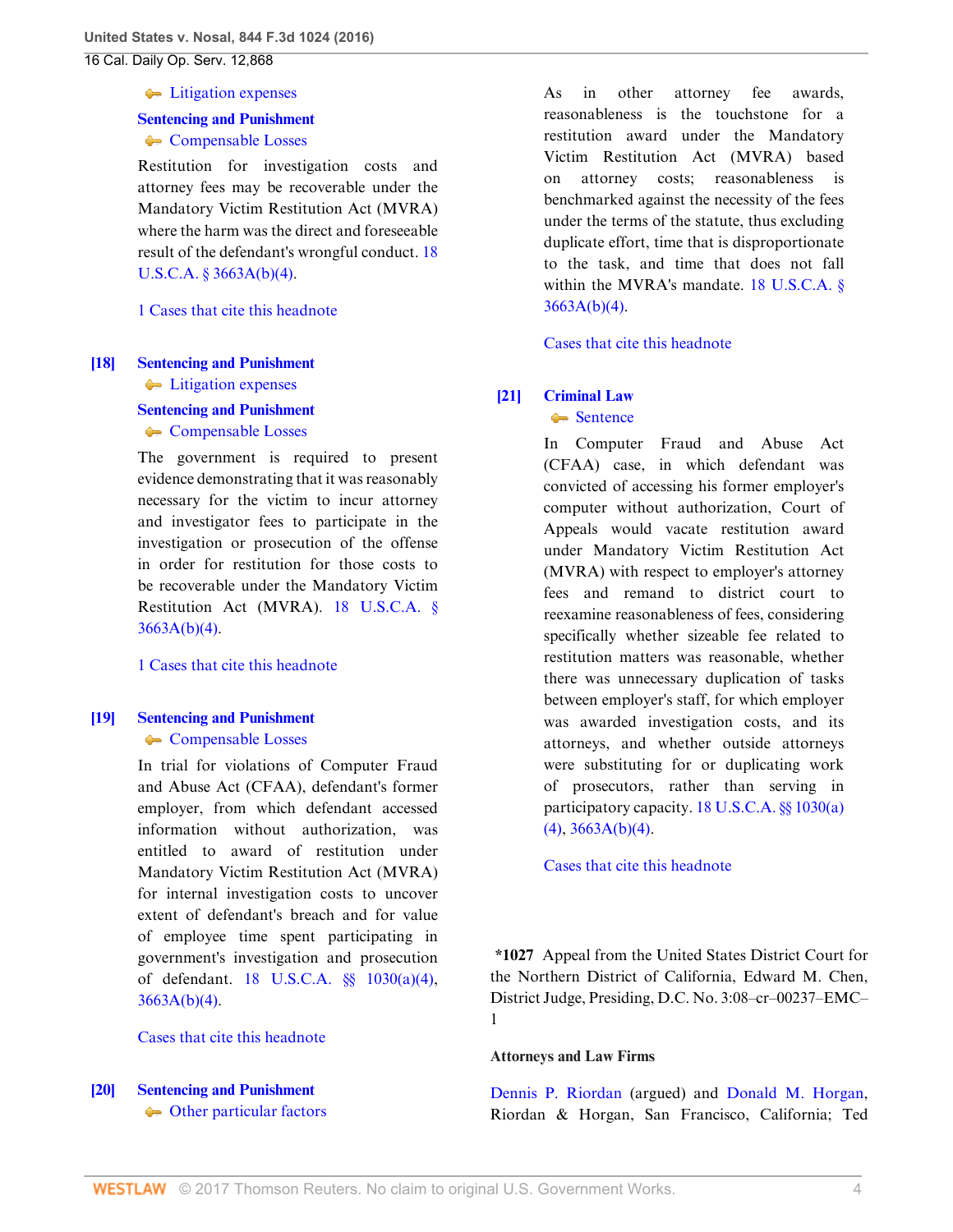Sampsell-Jones, William Mitchell College of Law, St. Paul, Minnesota; for Defendant–Appellant.

[Jenny C. Ellickson](http://www.westlaw.com/Link/Document/FullText?findType=h&pubNum=176284&cite=0349846101&originatingDoc=I62b0a700bdea11e6ac07a76176915fee&refType=RQ&originationContext=document&vr=3.0&rs=cblt1.0&transitionType=DocumentItem&contextData=(sc.UserEnteredCitation)) (argued), Trial Attorney, Criminal Division, Appellate Section; [Sung–Hee Suh,](http://www.westlaw.com/Link/Document/FullText?findType=h&pubNum=176284&cite=0327739701&originatingDoc=I62b0a700bdea11e6ac07a76176915fee&refType=RQ&originationContext=document&vr=3.0&rs=cblt1.0&transitionType=DocumentItem&contextData=(sc.UserEnteredCitation)) Deputy Assistant Attorney General; [Leslie R. Caldwell,](http://www.westlaw.com/Link/Document/FullText?findType=h&pubNum=176284&cite=0145362201&originatingDoc=I62b0a700bdea11e6ac07a76176915fee&refType=RQ&originationContext=document&vr=3.0&rs=cblt1.0&transitionType=DocumentItem&contextData=(sc.UserEnteredCitation)) Assistant Attorney General; United States Department of Justice, Washington, D.C.; [J. Douglas Wilson,](http://www.westlaw.com/Link/Document/FullText?findType=h&pubNum=176284&cite=0397471001&originatingDoc=I62b0a700bdea11e6ac07a76176915fee&refType=RQ&originationContext=document&vr=3.0&rs=cblt1.0&transitionType=DocumentItem&contextData=(sc.UserEnteredCitation)) Assistant United States Attorney, Chief, Appellate Division; [Kyle F.](http://www.westlaw.com/Link/Document/FullText?findType=h&pubNum=176284&cite=0253130301&originatingDoc=I62b0a700bdea11e6ac07a76176915fee&refType=RQ&originationContext=document&vr=3.0&rs=cblt1.0&transitionType=DocumentItem&contextData=(sc.UserEnteredCitation)) [Waldinger](http://www.westlaw.com/Link/Document/FullText?findType=h&pubNum=176284&cite=0253130301&originatingDoc=I62b0a700bdea11e6ac07a76176915fee&refType=RQ&originationContext=document&vr=3.0&rs=cblt1.0&transitionType=DocumentItem&contextData=(sc.UserEnteredCitation)) and [Matthew A. Parrella](http://www.westlaw.com/Link/Document/FullText?findType=h&pubNum=176284&cite=0216148901&originatingDoc=I62b0a700bdea11e6ac07a76176915fee&refType=RQ&originationContext=document&vr=3.0&rs=cblt1.0&transitionType=DocumentItem&contextData=(sc.UserEnteredCitation)), Assistant United States Attorneys; United States Attorney's Office, San Francisco, California; for Plaintiff–Appellee.

**\*1028** [Jamie Williams,](http://www.westlaw.com/Link/Document/FullText?findType=h&pubNum=176284&cite=0454940001&originatingDoc=I62b0a700bdea11e6ac07a76176915fee&refType=RQ&originationContext=document&vr=3.0&rs=cblt1.0&transitionType=DocumentItem&contextData=(sc.UserEnteredCitation)) [Cindy Cohn](http://www.westlaw.com/Link/Document/FullText?findType=h&pubNum=176284&cite=0195488501&originatingDoc=I62b0a700bdea11e6ac07a76176915fee&refType=RQ&originationContext=document&vr=3.0&rs=cblt1.0&transitionType=DocumentItem&contextData=(sc.UserEnteredCitation)), [Andrew](http://www.westlaw.com/Link/Document/FullText?findType=h&pubNum=176284&cite=0447799701&originatingDoc=I62b0a700bdea11e6ac07a76176915fee&refType=RQ&originationContext=document&vr=3.0&rs=cblt1.0&transitionType=DocumentItem&contextData=(sc.UserEnteredCitation)) [Crocker,](http://www.westlaw.com/Link/Document/FullText?findType=h&pubNum=176284&cite=0447799701&originatingDoc=I62b0a700bdea11e6ac07a76176915fee&refType=RQ&originationContext=document&vr=3.0&rs=cblt1.0&transitionType=DocumentItem&contextData=(sc.UserEnteredCitation)) and Stephanie Lacambra, Electronic Frontier Foundation, San Francisco, California; Esha Bhandari and [Rachel Goodman](http://www.westlaw.com/Link/Document/FullText?findType=h&pubNum=176284&cite=0497133801&originatingDoc=I62b0a700bdea11e6ac07a76176915fee&refType=RQ&originationContext=document&vr=3.0&rs=cblt1.0&transitionType=DocumentItem&contextData=(sc.UserEnteredCitation)), American Civil Liberties Union Foundation, New York, New York; [Linda Lye](http://www.westlaw.com/Link/Document/FullText?findType=h&pubNum=176284&cite=0320765801&originatingDoc=I62b0a700bdea11e6ac07a76176915fee&refType=RQ&originationContext=document&vr=3.0&rs=cblt1.0&transitionType=DocumentItem&contextData=(sc.UserEnteredCitation)), [Nicole](http://www.westlaw.com/Link/Document/FullText?findType=h&pubNum=176284&cite=0334102001&originatingDoc=I62b0a700bdea11e6ac07a76176915fee&refType=RQ&originationContext=document&vr=3.0&rs=cblt1.0&transitionType=DocumentItem&contextData=(sc.UserEnteredCitation)) [Ozer](http://www.westlaw.com/Link/Document/FullText?findType=h&pubNum=176284&cite=0334102001&originatingDoc=I62b0a700bdea11e6ac07a76176915fee&refType=RQ&originationContext=document&vr=3.0&rs=cblt1.0&transitionType=DocumentItem&contextData=(sc.UserEnteredCitation)), and Matthew T. Cagle, American Civil Liberties Union Foundation of Northern California; for Amici Curiae Electronic Frontier Foundation, American Civil Liberties Union, and American Civil Liberties Union of Northern California.

[Martin Hansen,](http://www.westlaw.com/Link/Document/FullText?findType=h&pubNum=176284&cite=0175994301&originatingDoc=I62b0a700bdea11e6ac07a76176915fee&refType=RQ&originationContext=document&vr=3.0&rs=cblt1.0&transitionType=DocumentItem&contextData=(sc.UserEnteredCitation)) Covington & Burling, Washington, D.C.; [Simon J. Frankel](http://www.westlaw.com/Link/Document/FullText?findType=h&pubNum=176284&cite=0207651901&originatingDoc=I62b0a700bdea11e6ac07a76176915fee&refType=RQ&originationContext=document&vr=3.0&rs=cblt1.0&transitionType=DocumentItem&contextData=(sc.UserEnteredCitation)) and [Matthew D. Kellogg](http://www.westlaw.com/Link/Document/FullText?findType=h&pubNum=176284&cite=0459808601&originatingDoc=I62b0a700bdea11e6ac07a76176915fee&refType=RQ&originationContext=document&vr=3.0&rs=cblt1.0&transitionType=DocumentItem&contextData=(sc.UserEnteredCitation)), Convington & Burling, San Francisco, California, for Amicus Curiae BSA | The Software Alliance.

[David Nied](http://www.westlaw.com/Link/Document/FullText?findType=h&pubNum=176284&cite=0162780801&originatingDoc=I62b0a700bdea11e6ac07a76176915fee&refType=RQ&originationContext=document&vr=3.0&rs=cblt1.0&transitionType=DocumentItem&contextData=(sc.UserEnteredCitation)), [Keenan W. Ng](http://www.westlaw.com/Link/Document/FullText?findType=h&pubNum=176284&cite=0446352101&originatingDoc=I62b0a700bdea11e6ac07a76176915fee&refType=RQ&originationContext=document&vr=3.0&rs=cblt1.0&transitionType=DocumentItem&contextData=(sc.UserEnteredCitation)) and [Michael S. Dorsi](http://www.westlaw.com/Link/Document/FullText?findType=h&pubNum=176284&cite=0457533101&originatingDoc=I62b0a700bdea11e6ac07a76176915fee&refType=RQ&originationContext=document&vr=3.0&rs=cblt1.0&transitionType=DocumentItem&contextData=(sc.UserEnteredCitation)), Ad Astra Law Group, San Francisco, California, for Amicus Curiae NovelPoster.

Before: [Sidney R. Thomas,](http://www.westlaw.com/Link/Document/FullText?findType=h&pubNum=176284&cite=0221879201&originatingDoc=I62b0a700bdea11e6ac07a76176915fee&refType=RQ&originationContext=document&vr=3.0&rs=cblt1.0&transitionType=DocumentItem&contextData=(sc.UserEnteredCitation)) Chief Judge and [Stephen](http://www.westlaw.com/Link/Document/FullText?findType=h&pubNum=176284&cite=0245335801&originatingDoc=I62b0a700bdea11e6ac07a76176915fee&refType=RQ&originationContext=document&vr=3.0&rs=cblt1.0&transitionType=DocumentItem&contextData=(sc.UserEnteredCitation)) [Reinhardt](http://www.westlaw.com/Link/Document/FullText?findType=h&pubNum=176284&cite=0245335801&originatingDoc=I62b0a700bdea11e6ac07a76176915fee&refType=RQ&originationContext=document&vr=3.0&rs=cblt1.0&transitionType=DocumentItem&contextData=(sc.UserEnteredCitation)) and [M. Margaret McKeown,](http://www.westlaw.com/Link/Document/FullText?findType=h&pubNum=176284&cite=0125530001&originatingDoc=I62b0a700bdea11e6ac07a76176915fee&refType=RQ&originationContext=document&vr=3.0&rs=cblt1.0&transitionType=DocumentItem&contextData=(sc.UserEnteredCitation)) Circuit Judges.

Dissent by Judge [Reinhardt](http://www.westlaw.com/Link/Document/FullText?findType=h&pubNum=176284&cite=0245335801&originatingDoc=I62b0a700bdea11e6ac07a76176915fee&refType=RQ&originationContext=document&vr=3.0&rs=cblt1.0&transitionType=DocumentItem&contextData=(sc.UserEnteredCitation))

## **ORDER**

The opinion filed on July 5, 2016, and appearing at [828](http://www.westlaw.com/Link/Document/FullText?findType=Y&serNum=2039315922&pubNum=0000506&originatingDoc=I62b0a700bdea11e6ac07a76176915fee&refType=RP&originationContext=document&vr=3.0&rs=cblt1.0&transitionType=DocumentItem&contextData=(sc.UserEnteredCitation)) [F.3d 865](http://www.westlaw.com/Link/Document/FullText?findType=Y&serNum=2039315922&pubNum=0000506&originatingDoc=I62b0a700bdea11e6ac07a76176915fee&refType=RP&originationContext=document&vr=3.0&rs=cblt1.0&transitionType=DocumentItem&contextData=(sc.UserEnteredCitation)), is hereby amended. An amended opinion is filed concurrently with this order.

With these amendments, Chief Judge Thomas and Judge McKeown vote to deny the petition for rehearing en banc. Judge Reinhardt votes to grant the petition for rehearing en banc.

The full court has been advised of the petition for rehearing en banc, and no judge has requested a vote on whether to rehear the matter en banc. [Fed. R. App. P. 35](http://www.westlaw.com/Link/Document/FullText?findType=L&pubNum=1000599&cite=USFRAPR35&originatingDoc=I62b0a700bdea11e6ac07a76176915fee&refType=LQ&originationContext=document&vr=3.0&rs=cblt1.0&transitionType=DocumentItem&contextData=(sc.UserEnteredCitation)).

The petition for rehearing en banc is denied. No further petitions for en banc or panel rehearing shall be permitted.

## **OPINION**

## [McKEOWN](http://www.westlaw.com/Link/Document/FullText?findType=h&pubNum=176284&cite=0125530001&originatingDoc=I62b0a700bdea11e6ac07a76176915fee&refType=RQ&originationContext=document&vr=3.0&rs=cblt1.0&transitionType=DocumentItem&contextData=(sc.UserEnteredCitation)), Circuit Judge:

This is the second time we consider the scope of the Computer Fraud and Abuse Act ("CFAA"), [18 U.S.C. §](http://www.westlaw.com/Link/Document/FullText?findType=L&pubNum=1000546&cite=18USCAS1030&originatingDoc=I62b0a700bdea11e6ac07a76176915fee&refType=LQ&originationContext=document&vr=3.0&rs=cblt1.0&transitionType=DocumentItem&contextData=(sc.UserEnteredCitation)) [1030](http://www.westlaw.com/Link/Document/FullText?findType=L&pubNum=1000546&cite=18USCAS1030&originatingDoc=I62b0a700bdea11e6ac07a76176915fee&refType=LQ&originationContext=document&vr=3.0&rs=cblt1.0&transitionType=DocumentItem&contextData=(sc.UserEnteredCitation)), with respect to David Nosal. The CFAA imposes criminal penalties on whoever "knowingly and with intent to defraud, *accesses a protected computer without authorization*, *or exceeds authorized access*, and by means of such conduct furthers the intended fraud and obtains anything of value." *Id.* [§ 1030\(a\)\(4\)](http://www.westlaw.com/Link/Document/FullText?findType=L&pubNum=1000546&cite=18USCAS1030&originatingDoc=I62b0a700bdea11e6ac07a76176915fee&refType=SP&originationContext=document&vr=3.0&rs=cblt1.0&transitionType=DocumentItem&contextData=(sc.UserEnteredCitation)#co_pp_d40e000072291) (emphasis added).

Only the first prong of the section is before us in this appeal: "knowingly and with intent to defraud" accessing a computer "without authorization." Embracing our earlier precedent and joining our sister circuits, we conclude that "without authorization" is an unambiguous, non-technical term that, given its plain and ordinary meaning, means accessing a protected computer without permission. Further, we have held that authorization is not pegged to website terms and conditions. This definition has a simple corollary: once authorization to access a computer has been affirmatively revoked, the user cannot sidestep the statute by going through the back door and accessing the computer through a third party. Unequivocal revocation of computer access closes both the front door and the back door. This provision, coupled with the requirement that access be "knowingly and with intent to defraud," means that the statute will not sweep in innocent conduct, such as family password sharing.

Nosal worked at the executive search firm Korn/Ferry International when he decided to launch a competitor along with a group of co-workers. Before leaving Korn/ Ferry, Nosal's colleagues began downloading confidential information from a Korn/Ferry database to use at their new enterprise. Although they were authorized **\*1029** to access the database as current Korn/Ferry employees, their downloads on behalf of Nosal violated Korn/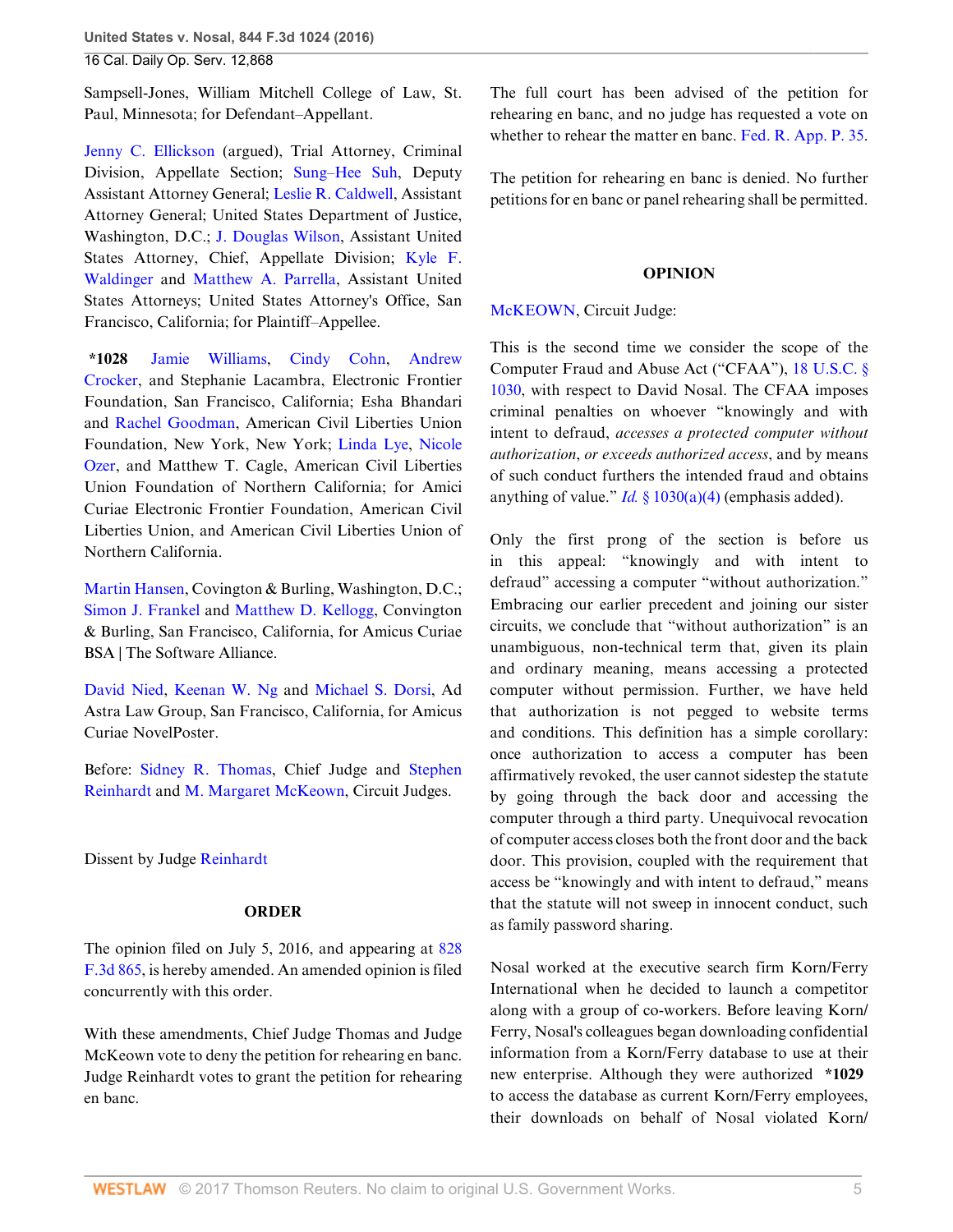Ferry's confidentiality and computer use policies. In 2012, we addressed whether those employees "exceed [ed] authorized access" with intent to defraud under the CFAA. *[United States v. Nosal](http://www.westlaw.com/Link/Document/FullText?findType=Y&serNum=2027470557&pubNum=0000506&originatingDoc=I62b0a700bdea11e6ac07a76176915fee&refType=RP&originationContext=document&vr=3.0&rs=cblt1.0&transitionType=DocumentItem&contextData=(sc.UserEnteredCitation))* (*Nosal I*), 676 F.3d 854 [\(9th Cir. 2012\)](http://www.westlaw.com/Link/Document/FullText?findType=Y&serNum=2027470557&pubNum=0000506&originatingDoc=I62b0a700bdea11e6ac07a76176915fee&refType=RP&originationContext=document&vr=3.0&rs=cblt1.0&transitionType=DocumentItem&contextData=(sc.UserEnteredCitation)) (en banc). Distinguishing between access restrictions and use restrictions, we concluded that the "exceeds authorized access" prong of  $\S$  1030(a)(4) of the CFAA "does not extend to violations of [a company's] use restrictions." *Id.* [at 863.](http://www.westlaw.com/Link/Document/FullText?findType=Y&serNum=2027470557&pubNum=0000506&originatingDoc=I62b0a700bdea11e6ac07a76176915fee&refType=RP&fi=co_pp_sp_506_863&originationContext=document&vr=3.0&rs=cblt1.0&transitionType=DocumentItem&contextData=(sc.UserEnteredCitation)#co_pp_sp_506_863) We affirmed the district court's dismissal of the five CFAA counts related to Nosal's aiding and abetting misuse of data accessed by his coworkers with their own passwords.

The remaining counts relate to statutory provisions that were not at issue in *[Nosal I](http://www.westlaw.com/Link/Document/FullText?findType=Y&serNum=2027470557&pubNum=0000506&originatingDoc=I62b0a700bdea11e6ac07a76176915fee&refType=RP&originationContext=document&vr=3.0&rs=cblt1.0&transitionType=DocumentItem&contextData=(sc.UserEnteredCitation))*: access to a protected computer "without authorization" under the CFAA and trade secret theft under the Economic Espionage Act ("EEA"), [18 U.S.C. § 1831](http://www.westlaw.com/Link/Document/FullText?findType=L&pubNum=1000546&cite=18USCAS1831&originatingDoc=I62b0a700bdea11e6ac07a76176915fee&refType=LQ&originationContext=document&vr=3.0&rs=cblt1.0&transitionType=DocumentItem&contextData=(sc.UserEnteredCitation)) *et seq*. When Nosal left Korn/Ferry, the company revoked his computer access credentials, even though he remained for a time as a contractor. The company took the same precaution upon the departure of his accomplices, Becky Christian and Mark Jacobson. Nonetheless, they continued to access the database using the credentials of Nosal's former executive assistant, Jacqueline Froehlich–L'Heureaux ("FH"), who remained at Korn/Ferry at Nosal's request. The question we consider is whether the jury properly convicted Nosal of conspiracy to violate the "without authorization" provision of the CFAA for unauthorized access to, and downloads from, his former employer's database called Searcher.<sup>[1](#page-25-0)</sup> Put simply, we are asked to decide whether the "without authorization" prohibition of the CFAA extends

<span id="page-5-0"></span>to a former employee whose computer access credentials have been rescinded but who, disregarding the revocation, accesses the computer by other means.

We directly answered this question in *[LVRC Holdings](http://www.westlaw.com/Link/Document/FullText?findType=Y&serNum=2019808398&pubNum=0000506&originatingDoc=I62b0a700bdea11e6ac07a76176915fee&refType=RP&originationContext=document&vr=3.0&rs=cblt1.0&transitionType=DocumentItem&contextData=(sc.UserEnteredCitation)) LLC v. Brekka*[, 581 F.3d 1127 \(9th Cir. 2009\),](http://www.westlaw.com/Link/Document/FullText?findType=Y&serNum=2019808398&pubNum=0000506&originatingDoc=I62b0a700bdea11e6ac07a76176915fee&refType=RP&originationContext=document&vr=3.0&rs=cblt1.0&transitionType=DocumentItem&contextData=(sc.UserEnteredCitation)) and reiterate our holding here: "[A] person uses a computer 'without authorization' under [the CFAA] ... when the employer has rescinded permission to access the computer and the defendant uses the computer anyway." *Id.* [at 1135](http://www.westlaw.com/Link/Document/FullText?findType=Y&serNum=2019808398&pubNum=0000506&originatingDoc=I62b0a700bdea11e6ac07a76176915fee&refType=RP&fi=co_pp_sp_506_1135&originationContext=document&vr=3.0&rs=cblt1.0&transitionType=DocumentItem&contextData=(sc.UserEnteredCitation)#co_pp_sp_506_1135). This straightforward principle embodies the common sense, ordinary meaning of the "without authorization" prohibition.

Nosal and various amici spin hypotheticals about the dire consequences of criminalizing password sharing. But these warnings miss the mark in this case. This

appeal is not about password sharing. Nor is it about violating a company's internal computer-use policies. The conduct at issue is that of Nosal and his coconspirators, which is covered by the plain language of the statute. Nosal is charged with conspiring with former Korn/Ferry employees whose user accounts had been terminated, but who nonetheless accessed trade secrets in a proprietary database through the back door when the front door had been firmly closed. Nosal knowingly and with intent to defraud Korn/Ferry blatantly circumvented the affirmative revocation of his computer system access. This access falls squarely within the CFAA's prohibition on "knowingly and with intent to defraud" accessing a computer "without authorization," **\*1030** and thus we affirm Nosal's conviction for violations of  $\S 1030(a)(4)$  of the CFAA.

The dissent mistakenly focuses on FH's authority, sidestepping the authorization question for Christian and Jacobson. To begin, FH had no authority from Korn/ Ferry to provide her password to former employees whose computer access had been revoked. Also, in collapsing the distinction between FH's authorization and that of Christian and Jacobson, the dissent would render meaningless the concept of authorization. And, pertinent here, it would remove from the scope of the CFAA any hacking conspiracy with an inside person. That surely was not Congress's intent.

We also affirm Nosal's convictions under the EEA for downloading, receiving and possessing trade secrets in the form of source lists from Searcher. We vacate in part and remand the restitution order for reconsideration of the reasonableness of the attorneys' fees award.

## **BACKGROUND**

## **I. FACTUAL BACKGROUND**

Nosal was a high-level regional director at the global executive search firm Korn/Ferry International. Korn/Ferry's bread and butter was identifying and recommending potential candidates for corporate positions. In 2004, after being passed over for a promotion, Nosal announced his intention to leave Korn/ Ferry. Negotiations ensued and Nosal agreed to stay on for an additional year as a contractor to finish a handful of open searches, subject to a blanket non-competition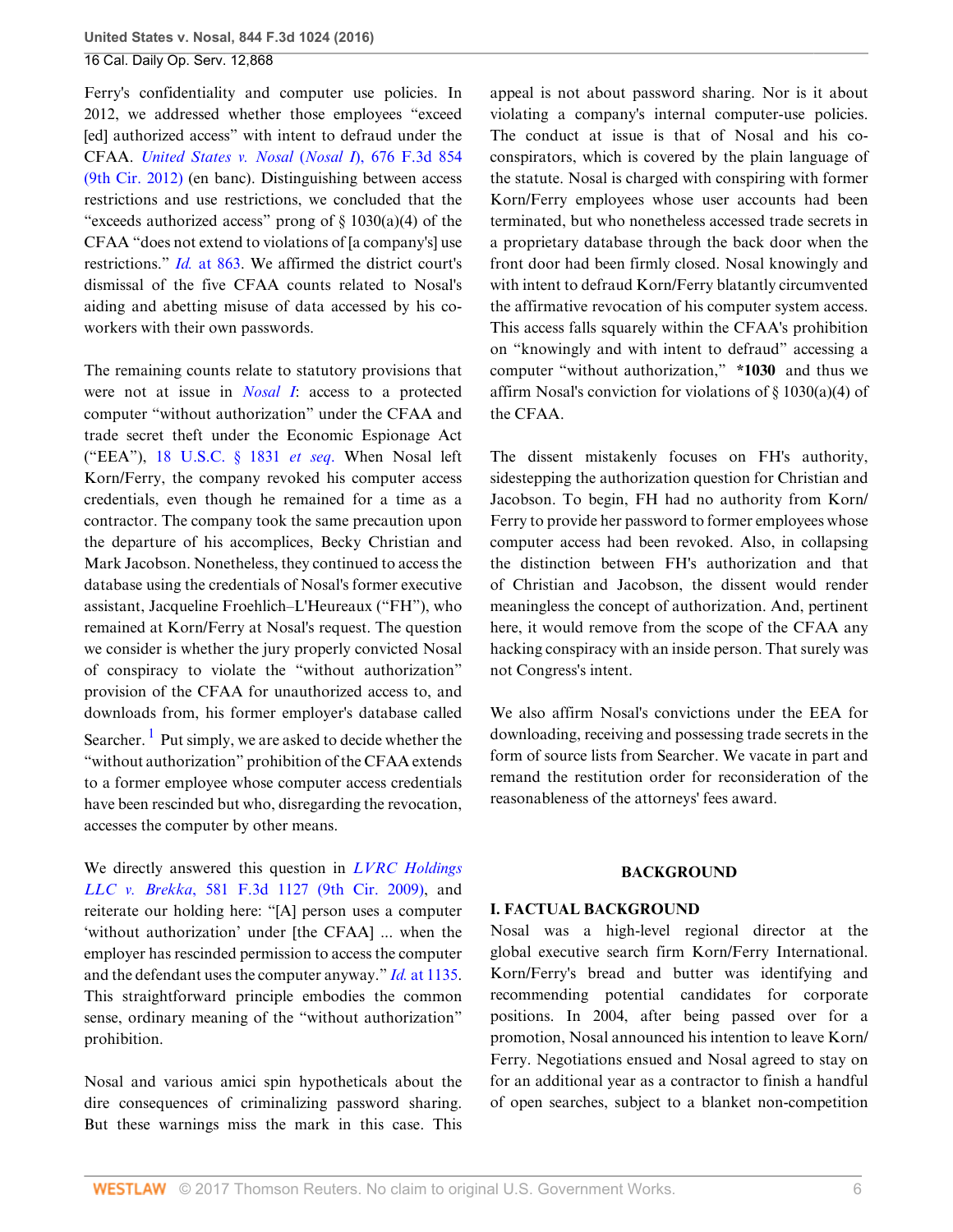agreement. As he put it, Korn/Ferry was giving him "a lot of money" to "stay out of the market."

During this interim period, Nosal was very busy, secretly launching his own search firm along with other Korn/ Ferry employees, including Christian, Jacobson and FH. As of December 8, 2004, Korn/Ferry revoked Nosal's access to its computers, although it permitted him to ask Korn/Ferry employees for research help on his remaining open assignments. In January 2005, Christian left Korn/ Ferry and, under instructions from Nosal, set up an executive search firm—Christian & Associates—from which Nosal retained 80% of fees. Jacobson followed her a few months later. As Nosal, Christian and Jacobson began work for clients, Nosal used the name "David Nelson" to mask his identity when interviewing candidates.

The start-up company was missing Korn/Ferry's core asset: "Searcher," an internal database of information on over one million executives, including contact information, employment history, salaries, biographies and resumes, all compiled since 1995. Searcher was central to Korn/Ferry's work for clients. When launching a new search to fill an open executive position, Korn/Ferry teams started by compiling a "source list" of potential candidates. In constructing the list, the employees would run queries in Searcher to generate a list of candidates. To speed up the process, employees could look at old source lists in Searcher to see how a search for a similar position was constructed, or to identify suitable candidates. The resulting source list could include hundreds of names, but then was narrowed to a short list of candidates presented to the client. Korn/Ferry considered these source lists proprietary.

Searcher included data from a number of public and quasi-public sources like LinkedIn, corporate filings and Internet searches, and also included internal, nonpublic sources, such as personal connections, unsolicited resumes sent to Korn/Ferry and data inputted directly by candidates via Korn/Ferry's website. The data was coded upon entry; as a result, employees could run targeted searches for candidates by criteria such as age, industry, **\*1031** experience or other data points. However, once the information became part of the Searcher system, it was integrated with other data and there was no way to identify the source of the data.

Searcher was hosted on the company's internal computer network and was considered confidential and for use only in Korn/Ferry business. Korn/Ferry issued each employee a unique username and password to its computer system; no separate password was required to access Searcher. Password sharing was prohibited by a confidentiality agreement that Korn/Ferry required each new employee to sign. When a user requested a custom report in Searcher, Searcher displayed a message which stated: "This product is intended to be used by Korn/Ferry employees for work on Korn/Ferry business only."

Nosal and his compatriots downloaded information and source lists from Searcher in preparation to launch the new competitor. Before leaving Korn/Ferry, they used their own usernames and passwords, compiling proprietary Korn/Ferry data in violation of Korn/Ferry's computer use policy. Those efforts were encompassed in the CFAA accounts appealed in *Nosal I*. *See* 676 F.3d at 856.

After Nosal became a contractor and Christian and Jacobson left Korn/Ferry, Korn/Ferry revoked each of their credentials to access Korn/Ferry's computer system. Not to be deterred, on three occasions Christian and Jacobson borrowed access credentials from FH, who stayed on at Korn/Ferry at Nosal's request. In April 2005, Nosal instructed Christian to obtain some source lists from Searcher to expedite their work for a new client. Thinking it would be difficult to explain the request to FH, Christian asked to borrow FH's access credentials, which Christian then used to log in to Korn/Ferry's computer system and run queries in Searcher. Christian sent the results of her searches to Nosal. In July 2005, Christian again logged in as FH to generate a custom report and search for information on three individuals. Later in July, Jacobson also logged in as FH, to download information on 2,400 executives. None of these searches related to any open searches that fell under Nosal's independent contractor agreement.

In March 2005, Korn/Ferry received an email from an unidentified person advising that Nosal was conducting his own business in violation of his non-compete agreement. The company launched an investigation and, in July 2005, contacted government authorities.

#### **II. PROCEDURAL BACKGROUND**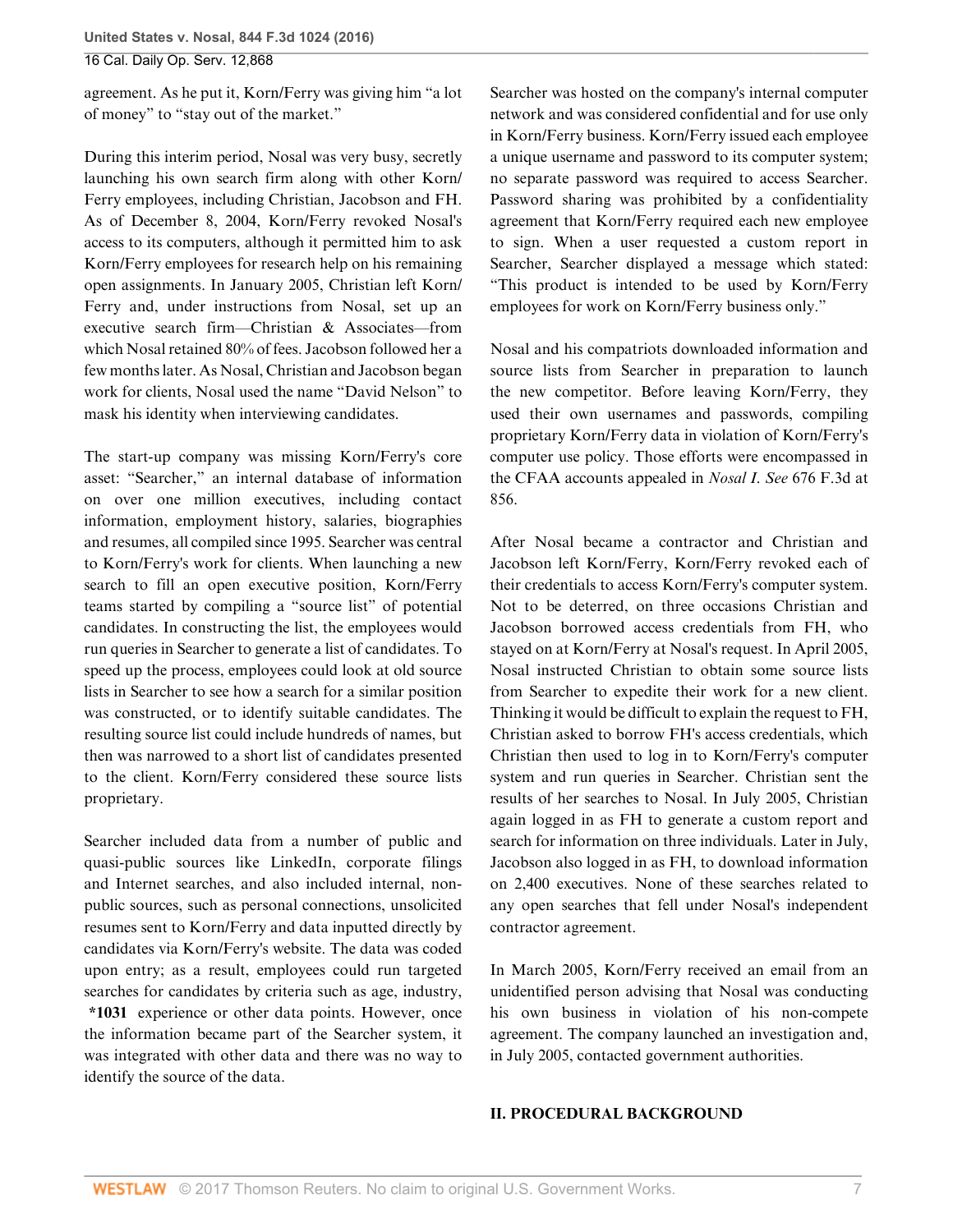In the first indictment, Nosal was charged with twenty criminal counts, including eight counts under the CFAA, two trade secrets counts under the Economic Espionage Act and one conspiracy count. Five of the eight CFAA counts were based on allegations that FH and Christian downloaded material from Searcher using their own credentials while employed by Korn/Ferry in violation of company policies. The district court dismissed these counts, citing our decision in *Brekka*[, 581 F.3d 1127.](http://www.westlaw.com/Link/Document/FullText?findType=Y&serNum=2019808398&pubNum=0000506&originatingDoc=I62b0a700bdea11e6ac07a76176915fee&refType=RP&originationContext=document&vr=3.0&rs=cblt1.0&transitionType=DocumentItem&contextData=(sc.UserEnteredCitation)) That dismissal was affirmed by the en banc court in *[Nosal I](http://www.westlaw.com/Link/Document/FullText?findType=Y&serNum=2027470557&pubNum=0000506&originatingDoc=I62b0a700bdea11e6ac07a76176915fee&refType=RP&originationContext=document&vr=3.0&rs=cblt1.0&transitionType=DocumentItem&contextData=(sc.UserEnteredCitation))*, and the case was remanded for trial on the remaining counts. [676 F.3d at 864.](http://www.westlaw.com/Link/Document/FullText?findType=Y&serNum=2027470557&pubNum=0000506&originatingDoc=I62b0a700bdea11e6ac07a76176915fee&refType=RP&fi=co_pp_sp_506_864&originationContext=document&vr=3.0&rs=cblt1.0&transitionType=DocumentItem&contextData=(sc.UserEnteredCitation)#co_pp_sp_506_864)

The government filed a second superseding indictment in February 2013 with three CFAA counts, two trade secrets counts and one conspiracy count. Nosal's remaining CFAA counts were based on the three occasions when Christian and Jacobson accessed Korn/Ferry's system for their new clients using FH's login credentials. The district court denied Nosal's motion to dismiss the three remaining CFAA counts, rejecting the argument that **\*1032** *[Nosal](http://www.westlaw.com/Link/Document/FullText?findType=Y&serNum=2027470557&pubNum=0000506&originatingDoc=I62b0a700bdea11e6ac07a76176915fee&refType=RP&originationContext=document&vr=3.0&rs=cblt1.0&transitionType=DocumentItem&contextData=(sc.UserEnteredCitation)) [I](http://www.westlaw.com/Link/Document/FullText?findType=Y&serNum=2027470557&pubNum=0000506&originatingDoc=I62b0a700bdea11e6ac07a76176915fee&refType=RP&originationContext=document&vr=3.0&rs=cblt1.0&transitionType=DocumentItem&contextData=(sc.UserEnteredCitation))* limited the statute's applicability "to hacking crimes where the defendant circumvented technological barriers to access a computer." *[United States v. Nosal](http://www.westlaw.com/Link/Document/FullText?findType=Y&serNum=2030132833&pubNum=0004637&originatingDoc=I62b0a700bdea11e6ac07a76176915fee&refType=RP&fi=co_pp_sp_4637_1060&originationContext=document&vr=3.0&rs=cblt1.0&transitionType=DocumentItem&contextData=(sc.UserEnteredCitation)#co_pp_sp_4637_1060)*, 930 [F.Supp.2d 1051, 1060 \(N.D. Cal. 2013\)](http://www.westlaw.com/Link/Document/FullText?findType=Y&serNum=2030132833&pubNum=0004637&originatingDoc=I62b0a700bdea11e6ac07a76176915fee&refType=RP&fi=co_pp_sp_4637_1060&originationContext=document&vr=3.0&rs=cblt1.0&transitionType=DocumentItem&contextData=(sc.UserEnteredCitation)#co_pp_sp_4637_1060). Alternatively, the court held that "the indictment sufficiently allege[d] such circumvention." *Id*[. at 1061.](http://www.westlaw.com/Link/Document/FullText?findType=Y&serNum=2030132833&pubNum=0004637&originatingDoc=I62b0a700bdea11e6ac07a76176915fee&refType=RP&fi=co_pp_sp_4637_1061&originationContext=document&vr=3.0&rs=cblt1.0&transitionType=DocumentItem&contextData=(sc.UserEnteredCitation)#co_pp_sp_4637_1061) A jury convicted Nosal on all counts. The district court sentenced Nosal to one year and one day in prison, three years of supervised release, a \$60,000 fine, a \$600 special assessment and approximately \$828,000 in restitution to Korn/Ferry.

## **ANALYSIS**

## **I. CONVICTIONS UNDER THE COMPUTER FRAUD AND ABUSE ACT**

## **A. Background of the CFAA**

<span id="page-7-0"></span>The CFAA was originally enacted in 1984 as the Counterfeit Access Device and Computer Fraud and Abuse Act, [Pub. L. No. 98–473, § 2102\(a\), 98 Stat.](http://www.westlaw.com/Link/Document/FullText?findType=l&pubNum=1077005&cite=UUID(ICDD4CCEEBD-654AE2AEF35-86FB8A7E15E)&originatingDoc=I62b0a700bdea11e6ac07a76176915fee&refType=SL&originationContext=document&vr=3.0&rs=cblt1.0&transitionType=DocumentItem&contextData=(sc.UserEnteredCitation)) [2190 \(1984\).](http://www.westlaw.com/Link/Document/FullText?findType=l&pubNum=1077005&cite=UUID(ICDD4CCEEBD-654AE2AEF35-86FB8A7E15E)&originatingDoc=I62b0a700bdea11e6ac07a76176915fee&refType=SL&originationContext=document&vr=3.0&rs=cblt1.0&transitionType=DocumentItem&contextData=(sc.UserEnteredCitation)) The act was aimed at "hackers who accessed computers to steal information or to disrupt or destroy computer functionality." *Brekka*[, 581 F.3d at](http://www.westlaw.com/Link/Document/FullText?findType=Y&serNum=2019808398&pubNum=0000506&originatingDoc=I62b0a700bdea11e6ac07a76176915fee&refType=RP&fi=co_pp_sp_506_1130&originationContext=document&vr=3.0&rs=cblt1.0&transitionType=DocumentItem&contextData=(sc.UserEnteredCitation)#co_pp_sp_506_1130) [1130–31](http://www.westlaw.com/Link/Document/FullText?findType=Y&serNum=2019808398&pubNum=0000506&originatingDoc=I62b0a700bdea11e6ac07a76176915fee&refType=RP&fi=co_pp_sp_506_1130&originationContext=document&vr=3.0&rs=cblt1.0&transitionType=DocumentItem&contextData=(sc.UserEnteredCitation)#co_pp_sp_506_1130) (citing [H.R. Rep. No. 98–894, at 8–9](http://www.westlaw.com/Link/Document/FullText?findType=Y&serNum=0100370072&pubNum=0100014&originatingDoc=I62b0a700bdea11e6ac07a76176915fee&refType=TV&originationContext=document&vr=3.0&rs=cblt1.0&transitionType=DocumentItem&contextData=(sc.UserEnteredCitation)) (1984), *reprinted in* 1984 U.S.C.C.A.N. 3689, 3694). The original legislation protected government and financial institution computers,  $\frac{2}{3}$  $\frac{2}{3}$  $\frac{2}{3}$  and made it a felony to access classified

information in a computer "without authorization." Counterfeit Access Device and Computer Fraud and Abuse Act § 2102(a).

Just two years later in 1986, Congress amended the statute to "deter[ ] and punish[–] certain 'high-tech' crimes," and "to penalize thefts of property via computer that occur as part of a scheme to defraud," [S. Rep. No. 99–432, at 4, 9](http://www.westlaw.com/Link/Document/FullText?findType=Y&serNum=0100088650&pubNum=0001503&originatingDoc=I62b0a700bdea11e6ac07a76176915fee&refType=TV&originationContext=document&vr=3.0&rs=cblt1.0&transitionType=DocumentItem&contextData=(sc.UserEnteredCitation)) (1986), *reprinted in* 1986 U.S.C.C.A.N. 2479, 2482, 2486– 87. The amendment expanded the CFAA's protections to private computers. Computer Fraud and Abuse Act of 1986, [Pub. L. No. 99–474](http://www.westlaw.com/Link/Document/FullText?findType=l&pubNum=1077005&cite=UUID(I57EEA4A9FC-9F45CD961AF-9347915DCD0)&originatingDoc=I62b0a700bdea11e6ac07a76176915fee&refType=SL&originationContext=document&vr=3.0&rs=cblt1.0&transitionType=DocumentItem&contextData=(sc.UserEnteredCitation)),  $\S 2(g)(4)$ , 100 Stat. 121[3](#page-25-2)–15.<sup>3</sup>

The key section of the CFAA at issue is [18 U.S.C. § 1030\(a\)](http://www.westlaw.com/Link/Document/FullText?findType=L&pubNum=1000546&cite=18USCAS1030&originatingDoc=I62b0a700bdea11e6ac07a76176915fee&refType=SP&originationContext=document&vr=3.0&rs=cblt1.0&transitionType=DocumentItem&contextData=(sc.UserEnteredCitation)#co_pp_d40e000072291) [\(4\),](http://www.westlaw.com/Link/Document/FullText?findType=L&pubNum=1000546&cite=18USCAS1030&originatingDoc=I62b0a700bdea11e6ac07a76176915fee&refType=SP&originationContext=document&vr=3.0&rs=cblt1.0&transitionType=DocumentItem&contextData=(sc.UserEnteredCitation)#co_pp_d40e000072291) which provides in relevant part:

> <span id="page-7-1"></span>Whoever ... knowingly and with intent to defraud, accesses a protected computer without authorization, or exceeds authorized access, and by means of such conduct furthers the intended fraud and obtains anything of value ... shall be punished....

A key element of the statute is the requirement that the access be "knowingly and with intent to defraud." Not surprisingly, this phrase is not defined in the CFAA as it is the bread and butter of many criminal statutes. Indeed, the district court borrowed the language from the Ninth Circuit model jury instructions in defining "knowingly" and "intent to defraud" for the jury, and Nosal does not renew any challenges to those instructions on appeal. This mens rea element of the statute is critical because imposing the "intent to defraud" element targets knowing and specific conduct and does not embrace **\*1033** the parade of hypotheticals generated by Nosal and amici.

The CFAA defines "exceeds authorized access" as "access [to] a computer with authorization and [using] such access to obtain or alter information in the computer that the accesser is not entitled so to obtain or alter." *Id.* § 1030(e)(6). The statute does not, however, define "without authorization." Both terms are used throughout  $§$  1030. Subsection 1030(a)(2), which mirrors (a)(4) but requires that access be intentional, penalizes access without authorization and exceeding authorization. Subsection 1030(a)(1) also incorporates both terms in relation to accessing a computer and obtaining national security information. Subsection  $1030(a)(7)(B)$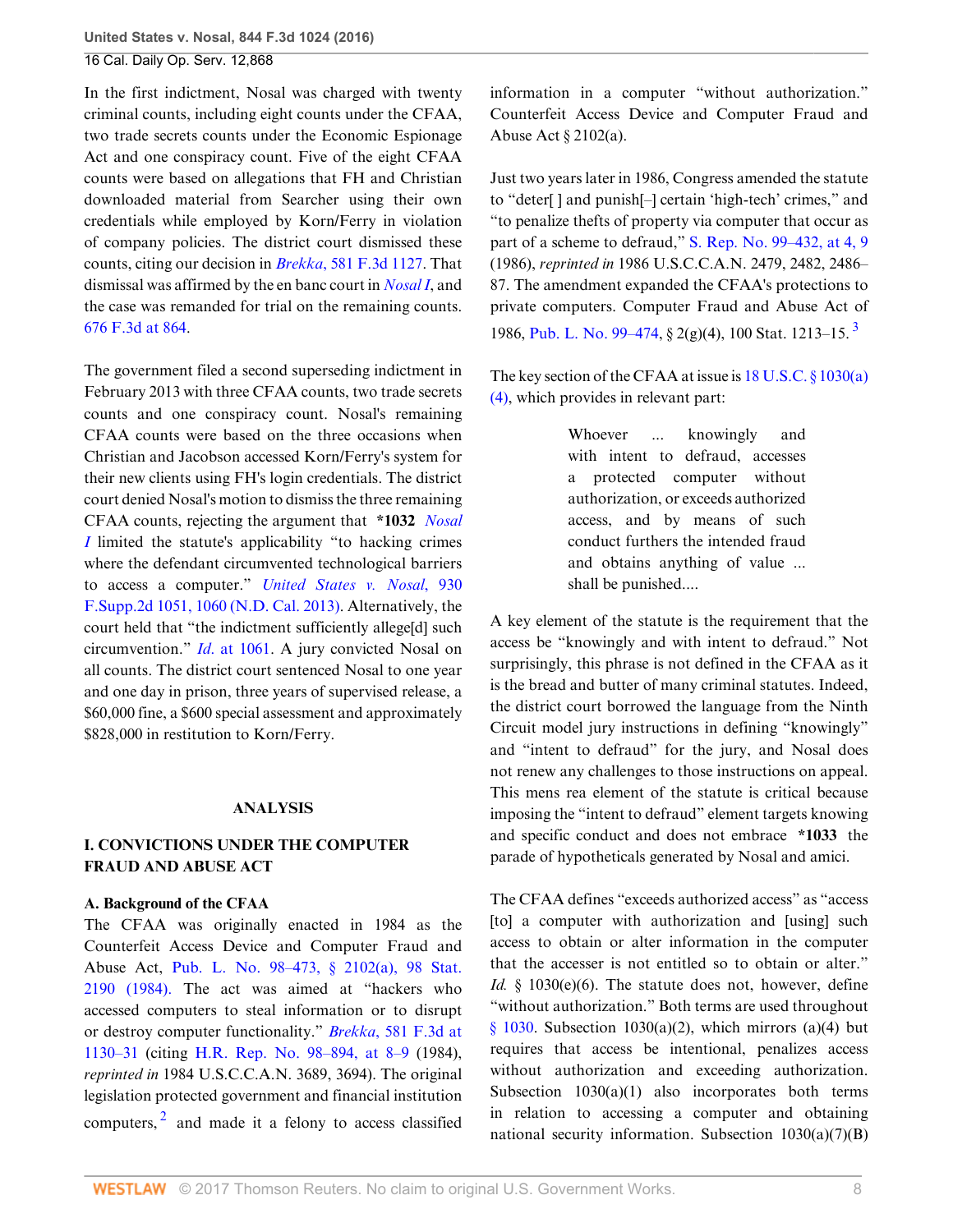criminalizes extortion by threats to obtain information "without authorization or in excess of authorization." The remaining subsections pertain only to access "without authorization." Subsection 1030(a)(3) prohibits access "without authorization" to nonpublic government computers. Subsections  $1030(a)(5)$  and (6) employ the term "without authorization" with respect to, among other things, "transmission of a program, information, code, or command,"  $\frac{6}{9}$  1030(a)(5)(A); intentional access that "causes damage and loss,"  $\S$  1030(a)(5)(C); and trafficking in passwords,  $\S$  1030(a)(6). In construing the statute, we are cognizant of the need for congruence among these subsections.

#### **B. Meaning of "Authorization" Under the CFAA**

The interpretive fireworks under  $\S 1030(a)(4)$  of the CFAA have been reserved for its second prong, the meaning of "exceeds authorized access." Not surprisingly, there has been no division among the circuits on the straightforward "without authorization" prong of this section. We begin with the two Ninth Circuit cases that bind our interpretation of "without authorization"—*[Brekka](http://www.westlaw.com/Link/Document/FullText?findType=Y&serNum=2019808398&originatingDoc=I62b0a700bdea11e6ac07a76176915fee&refType=RP&originationContext=document&vr=3.0&rs=cblt1.0&transitionType=DocumentItem&contextData=(sc.UserEnteredCitation))* and *[Nosal I](http://www.westlaw.com/Link/Document/FullText?findType=Y&serNum=2027470557&pubNum=0000506&originatingDoc=I62b0a700bdea11e6ac07a76176915fee&refType=RP&originationContext=document&vr=3.0&rs=cblt1.0&transitionType=DocumentItem&contextData=(sc.UserEnteredCitation))*—and then move on to address the cases from our sister circuits that are in accord with *[Brekka](http://www.westlaw.com/Link/Document/FullText?findType=Y&serNum=2019808398&pubNum=0000506&originatingDoc=I62b0a700bdea11e6ac07a76176915fee&refType=RP&originationContext=document&vr=3.0&rs=cblt1.0&transitionType=DocumentItem&contextData=(sc.UserEnteredCitation))*, agreeing that "without authorization" is an unambiguous term that should be given its ordinary meaning.

*[Brekka](http://www.westlaw.com/Link/Document/FullText?findType=Y&serNum=2019808398&pubNum=0000506&originatingDoc=I62b0a700bdea11e6ac07a76176915fee&refType=RP&originationContext=document&vr=3.0&rs=cblt1.0&transitionType=DocumentItem&contextData=(sc.UserEnteredCitation))* involved a former employee in circumstances remarkably similar to Nosal: he wanted to compete using confidential data from his former company. Christopher Brekka worked as an internet marketer with LVRC Holdings, LLC ("LVRC"), a residential addiction treatment center. *Brekka*[, 581 F.3d at 1129](http://www.westlaw.com/Link/Document/FullText?findType=Y&serNum=2019808398&pubNum=0000506&originatingDoc=I62b0a700bdea11e6ac07a76176915fee&refType=RP&fi=co_pp_sp_506_1129&originationContext=document&vr=3.0&rs=cblt1.0&transitionType=DocumentItem&contextData=(sc.UserEnteredCitation)#co_pp_sp_506_1129). LVRC assigned him a computer and gave him access credentials to a third-party website that tracked traffic and other information for LVRC's website. *Id.* [at 1129–30](http://www.westlaw.com/Link/Document/FullText?findType=Y&serNum=2019808398&pubNum=0000506&originatingDoc=I62b0a700bdea11e6ac07a76176915fee&refType=RP&fi=co_pp_sp_506_1129&originationContext=document&vr=3.0&rs=cblt1.0&transitionType=DocumentItem&contextData=(sc.UserEnteredCitation)#co_pp_sp_506_1129). When negotiations to become part owner of LVRC broke down, Brekka left the company. *Id.* [at 1130.](http://www.westlaw.com/Link/Document/FullText?findType=Y&serNum=2019808398&pubNum=0000506&originatingDoc=I62b0a700bdea11e6ac07a76176915fee&refType=RP&fi=co_pp_sp_506_1130&originationContext=document&vr=3.0&rs=cblt1.0&transitionType=DocumentItem&contextData=(sc.UserEnteredCitation)#co_pp_sp_506_1130) LVRC sued him, claiming that he violated the CFAA by emailing certain confidential company documents to his personal email account while an employee and also by continuing to access LVRC's account on the external website after he left the company. *[Id.](http://www.westlaw.com/Link/Document/FullText?findType=Y&serNum=2019808398&pubNum=0000506&originatingDoc=I62b0a700bdea11e6ac07a76176915fee&refType=RP&originationContext=document&vr=3.0&rs=cblt1.0&transitionType=DocumentItem&contextData=(sc.UserEnteredCitation))*

In *[Brekka](http://www.westlaw.com/Link/Document/FullText?findType=Y&serNum=2019808398&pubNum=0000506&originatingDoc=I62b0a700bdea11e6ac07a76176915fee&refType=RP&originationContext=document&vr=3.0&rs=cblt1.0&transitionType=DocumentItem&contextData=(sc.UserEnteredCitation))* we analyzed both the "without authorization" and "exceeds authorization" provisions of the statute under [§§ 1030\(a\)\(2\) and \(4\)](http://www.westlaw.com/Link/Document/FullText?findType=L&pubNum=1000546&cite=18USCAS1030&originatingDoc=I62b0a700bdea11e6ac07a76176915fee&refType=SP&originationContext=document&vr=3.0&rs=cblt1.0&transitionType=DocumentItem&contextData=(sc.UserEnteredCitation)#co_pp_d86d0000be040). *Id.* [at 1132–36](http://www.westlaw.com/Link/Document/FullText?findType=Y&serNum=2019808398&pubNum=0000506&originatingDoc=I62b0a700bdea11e6ac07a76176915fee&refType=RP&fi=co_pp_sp_506_1132&originationContext=document&vr=3.0&rs=cblt1.0&transitionType=DocumentItem&contextData=(sc.UserEnteredCitation)#co_pp_sp_506_1132). Because the CFAA does not define the term "authorization," we looked to the ordinary, contemporaneous meaning of the term: " 'permission or power granted by an authority.' " *Id.* [at 1133](http://www.westlaw.com/Link/Document/FullText?findType=Y&serNum=2019808398&pubNum=0000506&originatingDoc=I62b0a700bdea11e6ac07a76176915fee&refType=RP&fi=co_pp_sp_506_1133&originationContext=document&vr=3.0&rs=cblt1.0&transitionType=DocumentItem&contextData=(sc.UserEnteredCitation)#co_pp_sp_506_1133) (quoting Random House Unabridged Dictionary 139 (2001)). In determining whether an employee has authorization, we stated that, consistent with "the plain language of the statute ... 'authorization' [to use an employer's computer] depends on actions taken by the employer." *Id.* [at 1135](http://www.westlaw.com/Link/Document/FullText?findType=Y&serNum=2019808398&pubNum=0000506&originatingDoc=I62b0a700bdea11e6ac07a76176915fee&refType=RP&fi=co_pp_sp_506_1135&originationContext=document&vr=3.0&rs=cblt1.0&transitionType=DocumentItem&contextData=(sc.UserEnteredCitation)#co_pp_sp_506_1135). We concluded that because Brekka had permission to use his employer's computer, "[t]he most straightforward interpretation of  $*1034 \frac{\text{ss}}{\text{ss}} 1030(a)(2)$  and (4) is that Brekka had authorization to use the computer" while an employee. *Id.* [at 1133](http://www.westlaw.com/Link/Document/FullText?findType=Y&serNum=2019808398&pubNum=0000506&originatingDoc=I62b0a700bdea11e6ac07a76176915fee&refType=RP&fi=co_pp_sp_506_1133&originationContext=document&vr=3.0&rs=cblt1.0&transitionType=DocumentItem&contextData=(sc.UserEnteredCitation)#co_pp_sp_506_1133).

<span id="page-8-0"></span>Brekka's access after LVRC terminated his employment presented a starkly different situation: "There is no dispute that if Brekka accessed LVRC's information on the [traffic monitoring] website after he left the company ..., Brekka would have accessed a protected computer 'without authorization' for purposes of the CFAA." *Id.* at 1136.<sup>[4](#page-25-3)</sup> Stated differently, we held that "a person uses a computer 'without authorization' under [§§](http://www.westlaw.com/Link/Document/FullText?findType=L&pubNum=1000546&cite=18USCAS1030&originatingDoc=I62b0a700bdea11e6ac07a76176915fee&refType=SP&originationContext=document&vr=3.0&rs=cblt1.0&transitionType=DocumentItem&contextData=(sc.UserEnteredCitation)#co_pp_d86d0000be040)  $1030(a)(2)$  and  $(4)$  ... when the employer has rescinded permission to access the computer and the defendant uses the computer anyway." *Id.* at 1135. In Brekka's case, there was no genuine issue of material fact as to whether Brekka actually accessed the website, and thus we affirmed the district court's grant of summary judgment. *Id.* at 1137.

Not surprisingly, in *[Nosal I](http://www.westlaw.com/Link/Document/FullText?findType=Y&serNum=2027470557&pubNum=0000506&originatingDoc=I62b0a700bdea11e6ac07a76176915fee&refType=RP&originationContext=document&vr=3.0&rs=cblt1.0&transitionType=DocumentItem&contextData=(sc.UserEnteredCitation))* as in this appeal, both the government and Nosal cited *[Brekka](http://www.westlaw.com/Link/Document/FullText?findType=Y&serNum=2019808398&pubNum=0000506&originatingDoc=I62b0a700bdea11e6ac07a76176915fee&refType=RP&originationContext=document&vr=3.0&rs=cblt1.0&transitionType=DocumentItem&contextData=(sc.UserEnteredCitation))* extensively. The focus of Nosal's first appeal was whether the CFAA could be interpreted "broadly to cover violations of corporate computer use restrictions or violations of a duty of loyalty." *Nosal I*[, 676 F.3d at 862.](http://www.westlaw.com/Link/Document/FullText?findType=Y&serNum=2027470557&pubNum=0000506&originatingDoc=I62b0a700bdea11e6ac07a76176915fee&refType=RP&fi=co_pp_sp_506_862&originationContext=document&vr=3.0&rs=cblt1.0&transitionType=DocumentItem&contextData=(sc.UserEnteredCitation)#co_pp_sp_506_862) We unequivocally said "no": "For our part, we continue to follow in the path blazed by *[Brekka](http://www.westlaw.com/Link/Document/FullText?findType=Y&serNum=2019808398&pubNum=0000506&originatingDoc=I62b0a700bdea11e6ac07a76176915fee&refType=RP&originationContext=document&vr=3.0&rs=cblt1.0&transitionType=DocumentItem&contextData=(sc.UserEnteredCitation))* and the growing number of courts that have reached the same conclusion. These courts recognize that the plain language of the CFAA 'target[s] the unauthorized procurement or alteration of information, not its misuse or misappropriation.' " *Id.* [at 863](http://www.westlaw.com/Link/Document/FullText?findType=Y&serNum=2027470557&pubNum=0000506&originatingDoc=I62b0a700bdea11e6ac07a76176915fee&refType=RP&fi=co_pp_sp_506_863&originationContext=document&vr=3.0&rs=cblt1.0&transitionType=DocumentItem&contextData=(sc.UserEnteredCitation)#co_pp_sp_506_863) (citations omitted) (alteration in original). In line with *[Brekka](http://www.westlaw.com/Link/Document/FullText?findType=Y&serNum=2019808398&pubNum=0000506&originatingDoc=I62b0a700bdea11e6ac07a76176915fee&refType=RP&originationContext=document&vr=3.0&rs=cblt1.0&transitionType=DocumentItem&contextData=(sc.UserEnteredCitation))*, we stated that " '[w]ithout authorization' would apply to *outside* hackers (individuals who have no authorized access to the computer at all) and 'exceeds authorization access' would apply to *inside* hackers (individuals whose initial access to a computer is authorized but who access unauthorized information or files)." *Id.* [at 858](http://www.westlaw.com/Link/Document/FullText?findType=Y&serNum=2027470557&pubNum=0000506&originatingDoc=I62b0a700bdea11e6ac07a76176915fee&refType=RP&fi=co_pp_sp_506_858&originationContext=document&vr=3.0&rs=cblt1.0&transitionType=DocumentItem&contextData=(sc.UserEnteredCitation)#co_pp_sp_506_858) (emphases in original). Because Nosal's accomplices had authority to access the company computers, we affirmed the district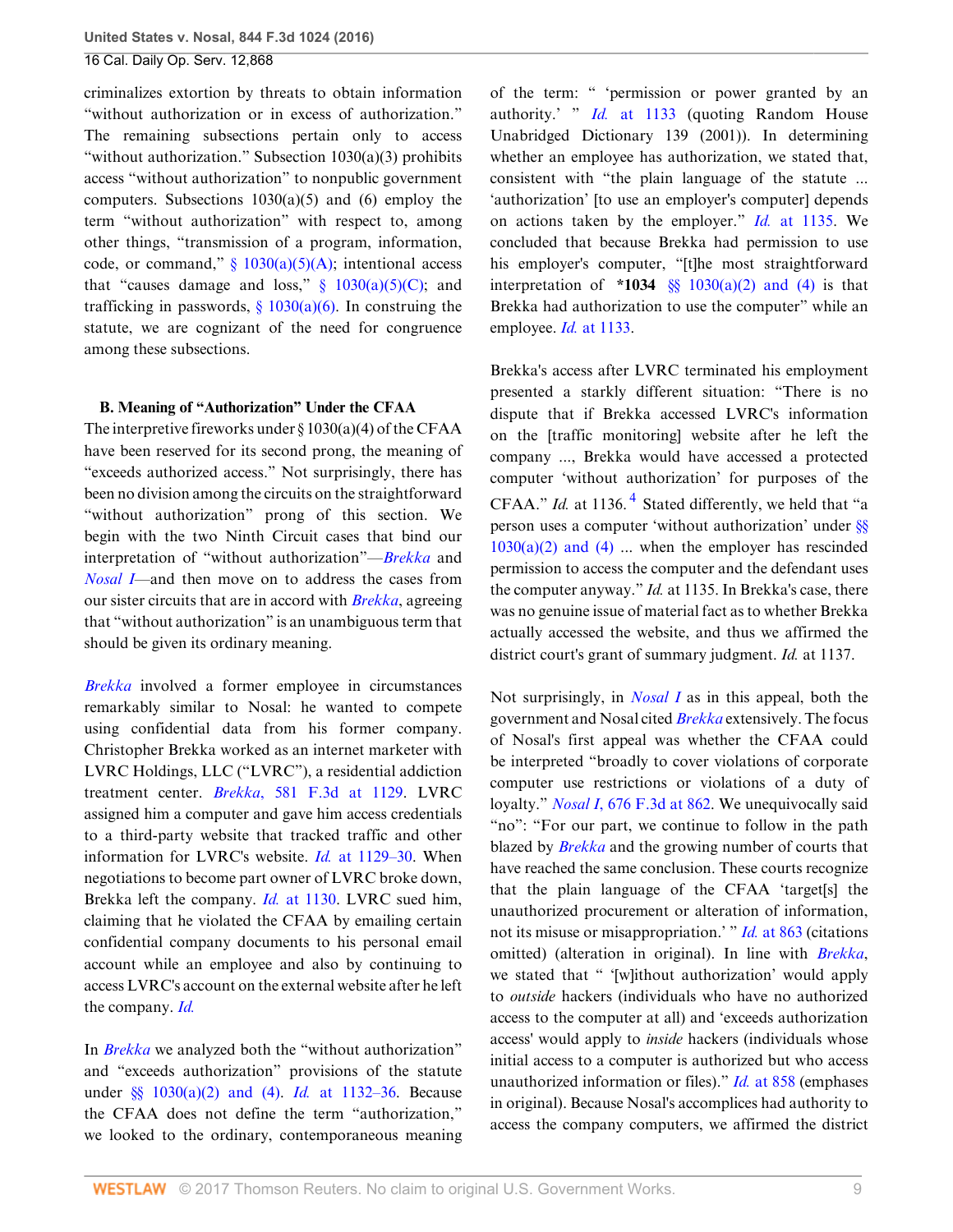court's dismissal of the CFAA counts related to the period when the accomplices were still employed at Korn/Ferry. *Id.* [at 864.](http://www.westlaw.com/Link/Document/FullText?findType=Y&serNum=2027470557&pubNum=0000506&originatingDoc=I62b0a700bdea11e6ac07a76176915fee&refType=RP&fi=co_pp_sp_506_864&originationContext=document&vr=3.0&rs=cblt1.0&transitionType=DocumentItem&contextData=(sc.UserEnteredCitation)#co_pp_sp_506_864)

In *[Nosal I](http://www.westlaw.com/Link/Document/FullText?findType=Y&serNum=2027470557&pubNum=0000506&originatingDoc=I62b0a700bdea11e6ac07a76176915fee&refType=RP&originationContext=document&vr=3.0&rs=cblt1.0&transitionType=DocumentItem&contextData=(sc.UserEnteredCitation))*, authorization was not in doubt. The employees who accessed the Korn/Ferry computers unquestionably had authorization from the company to access the system; the question was whether they exceeded it. What *[Nosal I](http://www.westlaw.com/Link/Document/FullText?findType=Y&serNum=2027470557&pubNum=0000506&originatingDoc=I62b0a700bdea11e6ac07a76176915fee&refType=RP&originationContext=document&vr=3.0&rs=cblt1.0&transitionType=DocumentItem&contextData=(sc.UserEnteredCitation))* did not address was whether Nosal's access to Korn/Ferry computers *after* both Nosal and his co-conspirators had terminated their employment and Korn/Ferry revoked their permission to access the computers was "without authorization." *[Brekka](http://www.westlaw.com/Link/Document/FullText?findType=Y&serNum=2019808398&pubNum=0000506&originatingDoc=I62b0a700bdea11e6ac07a76176915fee&refType=RP&originationContext=document&vr=3.0&rs=cblt1.0&transitionType=DocumentItem&contextData=(sc.UserEnteredCitation))* is squarely on point on that issue: Nosal and his co-conspirators acted "without authorization" when they continued to access Searcher by other means after Korn/Ferry rescinded permission to access its computer system. As *[Nosal I](http://www.westlaw.com/Link/Document/FullText?findType=Y&serNum=2027470557&pubNum=0000506&originatingDoc=I62b0a700bdea11e6ac07a76176915fee&refType=RP&originationContext=document&vr=3.0&rs=cblt1.0&transitionType=DocumentItem&contextData=(sc.UserEnteredCitation))* made clear, the CFAA was not intended to cover unauthorized use of information. Such *use* is not at issue here. Rather, under [§ 1030\(a\)\(4\)](http://www.westlaw.com/Link/Document/FullText?findType=L&pubNum=1000546&cite=18USCAS1030&originatingDoc=I62b0a700bdea11e6ac07a76176915fee&refType=SP&originationContext=document&vr=3.0&rs=cblt1.0&transitionType=DocumentItem&contextData=(sc.UserEnteredCitation)#co_pp_d40e000072291), Nosal is charged with unauthorized access getting into the computer after categorically being barred from entry.

The text of the CFAA confirms *[Brekka](http://www.westlaw.com/Link/Document/FullText?findType=Y&serNum=2019808398&originatingDoc=I62b0a700bdea11e6ac07a76176915fee&refType=RP&originationContext=document&vr=3.0&rs=cblt1.0&transitionType=DocumentItem&contextData=(sc.UserEnteredCitation))*'s approach. Employing classic statutory interpretation, we consider the plain and ordinary meaning of the words "without authorization." *See* **\*1035** *[United States v. Stewart](http://www.westlaw.com/Link/Document/FullText?findType=Y&serNum=1940124541&pubNum=0000708&originatingDoc=I62b0a700bdea11e6ac07a76176915fee&refType=RP&originationContext=document&vr=3.0&rs=cblt1.0&transitionType=DocumentItem&contextData=(sc.UserEnteredCitation))*, 311 [U.S. 60, 63, 61 S.Ct. 102, 85 L.Ed. 40 \(1940\).](http://www.westlaw.com/Link/Document/FullText?findType=Y&serNum=1940124541&pubNum=0000708&originatingDoc=I62b0a700bdea11e6ac07a76176915fee&refType=RP&originationContext=document&vr=3.0&rs=cblt1.0&transitionType=DocumentItem&contextData=(sc.UserEnteredCitation)) Under our analysis in *[Brekka](http://www.westlaw.com/Link/Document/FullText?findType=Y&serNum=2019808398&pubNum=0000506&originatingDoc=I62b0a700bdea11e6ac07a76176915fee&refType=RP&originationContext=document&vr=3.0&rs=cblt1.0&transitionType=DocumentItem&contextData=(sc.UserEnteredCitation))*, "authorization" means " 'permission or power granted by an authority.' " [581 F.3d at 1133](http://www.westlaw.com/Link/Document/FullText?findType=Y&serNum=2019808398&pubNum=0000506&originatingDoc=I62b0a700bdea11e6ac07a76176915fee&refType=RP&fi=co_pp_sp_506_1133&originationContext=document&vr=3.0&rs=cblt1.0&transitionType=DocumentItem&contextData=(sc.UserEnteredCitation)#co_pp_sp_506_1133) (quoting Random House Unabridged Dictionary 139 (2001)). Other sources employ similar definitions. Black's Law Dictionary defines "authorization" as "[o]fficial permission to do something; sanction or warrant." *Black's Law Dictionary* 159 (10th ed. 2014). The Oxford English Dictionary defines it as "the action of authorizing," which means to "give official permission for or approval to." *Oxford English Dictionary* 107 (3d ed. 2014). That common sense meaning is not foreign to Congress or the courts: the terms "authorize," "authorized" or "authorization" are used without definition over 400 times in Title 18 of the United States Code.<sup>[5](#page-25-4)</sup> We conclude that given its ordinary meaning, access "without authorization" under the CFAA is not ambiguous. *See United States v. James*[, 810 F.3d 674, 681 \(9th Cir. 2016\)](http://www.westlaw.com/Link/Document/FullText?findType=Y&serNum=2037999126&pubNum=0000506&originatingDoc=I62b0a700bdea11e6ac07a76176915fee&refType=RP&fi=co_pp_sp_506_681&originationContext=document&vr=3.0&rs=cblt1.0&transitionType=DocumentItem&contextData=(sc.UserEnteredCitation)#co_pp_sp_506_681) (concluding that the mere fact that a broad, but otherwise clear, statutory term is "susceptible to application to various factual situations that can come before a jury" does not by itself render a term ambiguous).

<span id="page-9-3"></span><span id="page-9-2"></span><span id="page-9-0"></span>**[\[1](#page-0-1)]** That straightforward meaning is also unambiguous as applied to the facts of this case. <sup>[6](#page-25-5)</sup> Nosal and his co-conspirators did exactly what *[Brekka](http://www.westlaw.com/Link/Document/FullText?findType=Y&serNum=2019808398&pubNum=0000506&originatingDoc=I62b0a700bdea11e6ac07a76176915fee&refType=RP&originationContext=document&vr=3.0&rs=cblt1.0&transitionType=DocumentItem&contextData=(sc.UserEnteredCitation))* prohibits—a conclusion that is not affected by the co-conspirators' use of FH's legitimate access credentials. Implicit in the definition of authorization is the notion that someone, including an entity, can grant or revoke that permission. Here, that entity was Korn/Ferry, and FH had no mantle or authority to override Korn/Ferry's authority to control access to its computers and confidential information by giving permission to former employees whose access had been categorically revoked by the company.<sup>[7](#page-25-6)</sup> Korn/Ferry owned and controlled access to its computers, including **\*1036** the Searcher database, and it retained exclusive discretion to issue or revoke access to the database. By revoking Nosal's login credentials on December 8, 2004, Korn/Ferry unequivocally conveyed to Nosal that he was an "outsider" who was no longer authorized to access Korn/Ferry computers and confidential information, including Searcher. <sup>[8](#page-25-7)</sup> Korn/Ferry also rescinded Christian and Jacobson's credentials after they left, at which point the three former employees were no longer "insiders" accessing company information. Rather, they had become "outsiders" with no authorization to access Korn/Ferry's computer system. <sup>[9](#page-25-8)</sup> One can certainly pose hypotheticals in which a less stark revocation is followed by more sympathetic access through an authorized third party. But the facts before us—in which Nosal received particularized notice of his revoked access following a prolonged negotiation—present no such difficulties, which can be reserved for another day.

<span id="page-9-7"></span><span id="page-9-6"></span><span id="page-9-5"></span><span id="page-9-4"></span>Our analysis is consistent with that of our sister circuits, which have also determined that the term "without authorization" is unambiguous.  $10$  Although the meaning of "exceeds authorized access" in the CFAA has been subject to much debate among the federal courts,  $\frac{11}{1}$  $\frac{11}{1}$  $\frac{11}{1}$  the definition of "without authorization" has not engendered dispute. Indeed, Nosal provides no contrary authority that a former employee **\*1037** whose computer access has been revoked can access his former employer's computer system and be deemed to act with authorization.

<span id="page-9-8"></span><span id="page-9-1"></span>Beginning in 1991, in construing  $\S 1030(a)(5)(A)$ , <sup>[12](#page-26-1)</sup> the Second Circuit recognized that "authorization" is a word "of common usage, without any technical or ambiguous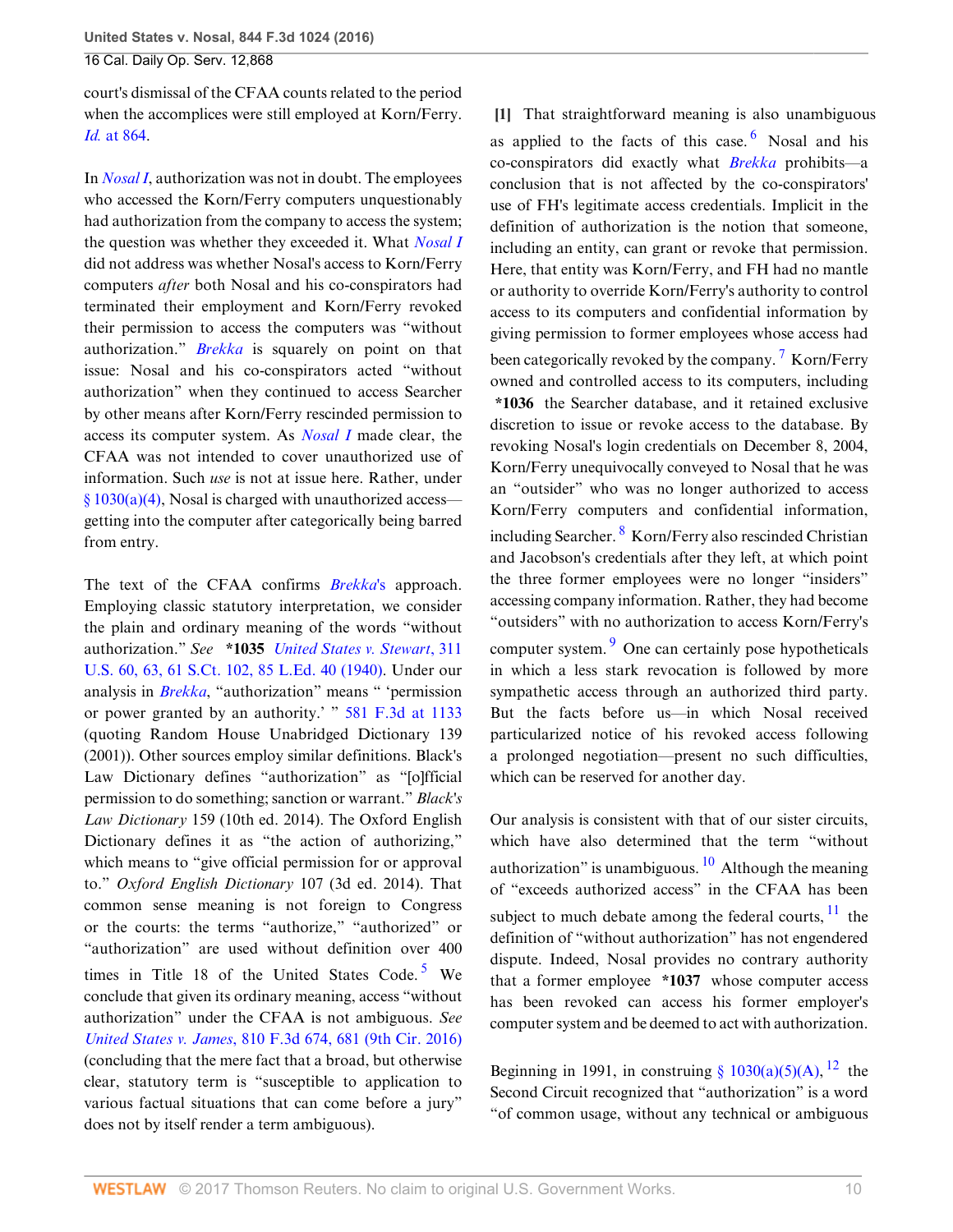meaning." *[United States v. Morris](http://www.westlaw.com/Link/Document/FullText?findType=Y&serNum=1991049644&pubNum=0000350&originatingDoc=I62b0a700bdea11e6ac07a76176915fee&refType=RP&fi=co_pp_sp_350_511&originationContext=document&vr=3.0&rs=cblt1.0&transitionType=DocumentItem&contextData=(sc.UserEnteredCitation)#co_pp_sp_350_511)*, 928 F.2d 504, 511 [\(2d Cir. 1991\)](http://www.westlaw.com/Link/Document/FullText?findType=Y&serNum=1991049644&pubNum=0000350&originatingDoc=I62b0a700bdea11e6ac07a76176915fee&refType=RP&fi=co_pp_sp_350_511&originationContext=document&vr=3.0&rs=cblt1.0&transitionType=DocumentItem&contextData=(sc.UserEnteredCitation)#co_pp_sp_350_511). The court reaffirmed this holding in 2015, citing *[Brekka](http://www.westlaw.com/Link/Document/FullText?findType=Y&serNum=2019808398&pubNum=0000506&originatingDoc=I62b0a700bdea11e6ac07a76176915fee&refType=RP&originationContext=document&vr=3.0&rs=cblt1.0&transitionType=DocumentItem&contextData=(sc.UserEnteredCitation))* and stating that "common usage of 'authorization' suggests that one 'accesses a computer without authorization' if he accesses a computer without permission to do so at all." *[United States v. Valle](http://www.westlaw.com/Link/Document/FullText?findType=Y&serNum=2037731566&pubNum=0000506&originatingDoc=I62b0a700bdea11e6ac07a76176915fee&refType=RP&fi=co_pp_sp_506_524&originationContext=document&vr=3.0&rs=cblt1.0&transitionType=DocumentItem&contextData=(sc.UserEnteredCitation)#co_pp_sp_506_524)*, 807 F.3d [508, 524 \(2d Cir. 2015\)](http://www.westlaw.com/Link/Document/FullText?findType=Y&serNum=2037731566&pubNum=0000506&originatingDoc=I62b0a700bdea11e6ac07a76176915fee&refType=RP&fi=co_pp_sp_506_524&originationContext=document&vr=3.0&rs=cblt1.0&transitionType=DocumentItem&contextData=(sc.UserEnteredCitation)#co_pp_sp_506_524).

The Fourth Circuit's analysis mirrors the conclusion that the "without authorization" language is unambiguous based on its ordinary meaning:

> Recognizing that the distinction between ["exceeds authorized access" and access "without authorization"] is arguably minute, we nevertheless conclude based on the ordinary, contemporary, common meaning of "authorization," that an employee is authorized to access a computer when his employer approves or sanctions his admission to that computer. Thus, he accesses a computer "without authorization" when he gains admission to a computer without approval. Similarly, we conclude that an employee "exceeds authorized access" when he has approval to access a computer, but uses his access to obtain or alter information that falls outside the bounds of his approved access.

*[WEC Carolina Energy Solutions LLC v. Miller](http://www.westlaw.com/Link/Document/FullText?findType=Y&serNum=2028288229&pubNum=0000506&originatingDoc=I62b0a700bdea11e6ac07a76176915fee&refType=RP&fi=co_pp_sp_506_204&originationContext=document&vr=3.0&rs=cblt1.0&transitionType=DocumentItem&contextData=(sc.UserEnteredCitation)#co_pp_sp_506_204)*, 687 F.3d [199, 204 \(4th Cir. 2012\)](http://www.westlaw.com/Link/Document/FullText?findType=Y&serNum=2028288229&pubNum=0000506&originatingDoc=I62b0a700bdea11e6ac07a76176915fee&refType=RP&fi=co_pp_sp_506_204&originationContext=document&vr=3.0&rs=cblt1.0&transitionType=DocumentItem&contextData=(sc.UserEnteredCitation)#co_pp_sp_506_204) (internal citations omitted).

Like the other courts, the Sixth Circuit noted that "[t]he plain meaning of 'authorization' is '[t]he conferment of legality; ... sanction.' Commonly understood, then, a defendant who accesses a computer 'without authorization' does so without sanction or permission." *[Pulte Homes, Inc. v. Laborers' Int'l Union of N. Am.](http://www.westlaw.com/Link/Document/FullText?findType=Y&serNum=2025804200&pubNum=0000506&originatingDoc=I62b0a700bdea11e6ac07a76176915fee&refType=RP&fi=co_pp_sp_506_303&originationContext=document&vr=3.0&rs=cblt1.0&transitionType=DocumentItem&contextData=(sc.UserEnteredCitation)#co_pp_sp_506_303)*, 648 [F.3d 295, 303–04 \(6th Cir. 2011\)](http://www.westlaw.com/Link/Document/FullText?findType=Y&serNum=2025804200&pubNum=0000506&originatingDoc=I62b0a700bdea11e6ac07a76176915fee&refType=RP&fi=co_pp_sp_506_303&originationContext=document&vr=3.0&rs=cblt1.0&transitionType=DocumentItem&contextData=(sc.UserEnteredCitation)#co_pp_sp_506_303) (quoting 1 *Oxford English Dictionary* 798 (2d ed. 1989)). Based on ordinary usage, the Sixth Circuit similarly reasoned that " 'a person who uses a computer 'without authorization' *has no rights*, *limited or otherwise*, to access the computer in question.' " *Id.* [at 304](http://www.westlaw.com/Link/Document/FullText?findType=Y&serNum=2025804200&pubNum=0000506&originatingDoc=I62b0a700bdea11e6ac07a76176915fee&refType=RP&fi=co_pp_sp_506_304&originationContext=document&vr=3.0&rs=cblt1.0&transitionType=DocumentItem&contextData=(sc.UserEnteredCitation)#co_pp_sp_506_304) (alteration in original) (quoting *[Brekka](http://www.westlaw.com/Link/Document/FullText?findType=Y&serNum=2019808398&pubNum=0000506&originatingDoc=I62b0a700bdea11e6ac07a76176915fee&refType=RP&fi=co_pp_sp_506_1133&originationContext=document&vr=3.0&rs=cblt1.0&transitionType=DocumentItem&contextData=(sc.UserEnteredCitation)#co_pp_sp_506_1133)*, 581 [F.3d at 1133](http://www.westlaw.com/Link/Document/FullText?findType=Y&serNum=2019808398&pubNum=0000506&originatingDoc=I62b0a700bdea11e6ac07a76176915fee&refType=RP&fi=co_pp_sp_506_1133&originationContext=document&vr=3.0&rs=cblt1.0&transitionType=DocumentItem&contextData=(sc.UserEnteredCitation)#co_pp_sp_506_1133)); *see also [United States v. Willis](http://www.westlaw.com/Link/Document/FullText?findType=Y&serNum=2011481168&pubNum=0000506&originatingDoc=I62b0a700bdea11e6ac07a76176915fee&refType=RP&fi=co_pp_sp_506_1124&originationContext=document&vr=3.0&rs=cblt1.0&transitionType=DocumentItem&contextData=(sc.UserEnteredCitation)#co_pp_sp_506_1124)*, 476 F.3d [1121, 1124–27 \(10th Cir. 2007\)](http://www.westlaw.com/Link/Document/FullText?findType=Y&serNum=2011481168&pubNum=0000506&originatingDoc=I62b0a700bdea11e6ac07a76176915fee&refType=RP&fi=co_pp_sp_506_1124&originationContext=document&vr=3.0&rs=cblt1.0&transitionType=DocumentItem&contextData=(sc.UserEnteredCitation)#co_pp_sp_506_1124) (upholding a conviction for aiding and abetting access to a protected computer "without authorization" where an employee gave login credentials for a financial information website to an associate of his drug dealer who in turn used the accessed information for identity theft).

In the face of multiple circuits that agree with our plain meaning construction of the statute, the dissent would have us ignore common sense and turn the statute inside out. Indeed, the dissent frames the question upside down in assuming that permission from FH is at issue. Under this approach, ignoring reality and practice, an employee could undermine the company's ability to control access to its own computers by willy nilly giving out passwords to anyone outside the company—former employees whose access had been revoked, competitors, industrious hackers or bank robbers who find it less risky and more convenient to access accounts via the Internet rather than through armed robbery. *See* Orin S. Kerr, *[Norms of Computer](http://www.westlaw.com/Link/Document/FullText?findType=Y&serNum=0445244690&pubNum=0003050&originatingDoc=I62b0a700bdea11e6ac07a76176915fee&refType=LR&fi=co_pp_sp_3050_1179&originationContext=document&vr=3.0&rs=cblt1.0&transitionType=DocumentItem&contextData=(sc.UserEnteredCitation)#co_pp_sp_3050_1179) Trespass*[, 116 Colum. L. Rev. 1143, 1179–80 \(2016\)](http://www.westlaw.com/Link/Document/FullText?findType=Y&serNum=0445244690&pubNum=0003050&originatingDoc=I62b0a700bdea11e6ac07a76176915fee&refType=LR&fi=co_pp_sp_3050_1179&originationContext=document&vr=3.0&rs=cblt1.0&transitionType=DocumentItem&contextData=(sc.UserEnteredCitation)#co_pp_sp_3050_1179).

**\*1038** Our conclusion does nothing to expand the scope of violations under the CFAA beyond *[Brekka](http://www.westlaw.com/Link/Document/FullText?findType=Y&serNum=2019808398&pubNum=0000506&originatingDoc=I62b0a700bdea11e6ac07a76176915fee&refType=RP&originationContext=document&vr=3.0&rs=cblt1.0&transitionType=DocumentItem&contextData=(sc.UserEnteredCitation))*; nor does it rest on the grace of prosecutorial discretion. We are mindful of the examples noted in *[Nosal I](http://www.westlaw.com/Link/Document/FullText?findType=Y&serNum=2027470557&pubNum=0000506&originatingDoc=I62b0a700bdea11e6ac07a76176915fee&refType=RP&originationContext=document&vr=3.0&rs=cblt1.0&transitionType=DocumentItem&contextData=(sc.UserEnteredCitation))*—and reiterated by Nosal and various amici—that ill-defined terms may capture arguably innocuous conduct, such as password sharing among friends and family, inadvertently "mak[ing] criminals of large groups of people who would have little reason to suspect they are committing a federal crime." *Nosal I*[, 676 F.3d at 859](http://www.westlaw.com/Link/Document/FullText?findType=Y&serNum=2027470557&pubNum=0000506&originatingDoc=I62b0a700bdea11e6ac07a76176915fee&refType=RP&fi=co_pp_sp_506_859&originationContext=document&vr=3.0&rs=cblt1.0&transitionType=DocumentItem&contextData=(sc.UserEnteredCitation)#co_pp_sp_506_859). But these concerns are ill-founded because  $\S$  1030(a)(4) requires access be "knowingly and with intent to defraud" and further, we have held that violating use restrictions, like a website's terms of use, is insufficient without more to form the basis for liability under the CFAA. *See [Nosal](http://www.westlaw.com/Link/Document/FullText?findType=Y&serNum=2027470557&pubNum=0000506&originatingDoc=I62b0a700bdea11e6ac07a76176915fee&refType=RP&fi=co_pp_sp_506_862&originationContext=document&vr=3.0&rs=cblt1.0&transitionType=DocumentItem&contextData=(sc.UserEnteredCitation)#co_pp_sp_506_862) I*[, 676 F.3d at 862–63.](http://www.westlaw.com/Link/Document/FullText?findType=Y&serNum=2027470557&pubNum=0000506&originatingDoc=I62b0a700bdea11e6ac07a76176915fee&refType=RP&fi=co_pp_sp_506_862&originationContext=document&vr=3.0&rs=cblt1.0&transitionType=DocumentItem&contextData=(sc.UserEnteredCitation)#co_pp_sp_506_862) The circumstance here—former employees whose computer access was categorically revoked and who surreptitiously accessed data owned by their former employer—bears little resemblance to asking a spouse to log in to an email account to print a boarding pass. The charges at issue in this appeal do not stem from the ambiguous language of *[Nosal](http://www.westlaw.com/Link/Document/FullText?findType=Y&serNum=2027470557&pubNum=0000506&originatingDoc=I62b0a700bdea11e6ac07a76176915fee&refType=RP&originationContext=document&vr=3.0&rs=cblt1.0&transitionType=DocumentItem&contextData=(sc.UserEnteredCitation)) [I](http://www.westlaw.com/Link/Document/FullText?findType=Y&serNum=2027470557&pubNum=0000506&originatingDoc=I62b0a700bdea11e6ac07a76176915fee&refType=RP&originationContext=document&vr=3.0&rs=cblt1.0&transitionType=DocumentItem&contextData=(sc.UserEnteredCitation))*—"exceeds authorized access"—or even an ambiguous application of the phrase "without authorization," but instead relate to the straightforward application of a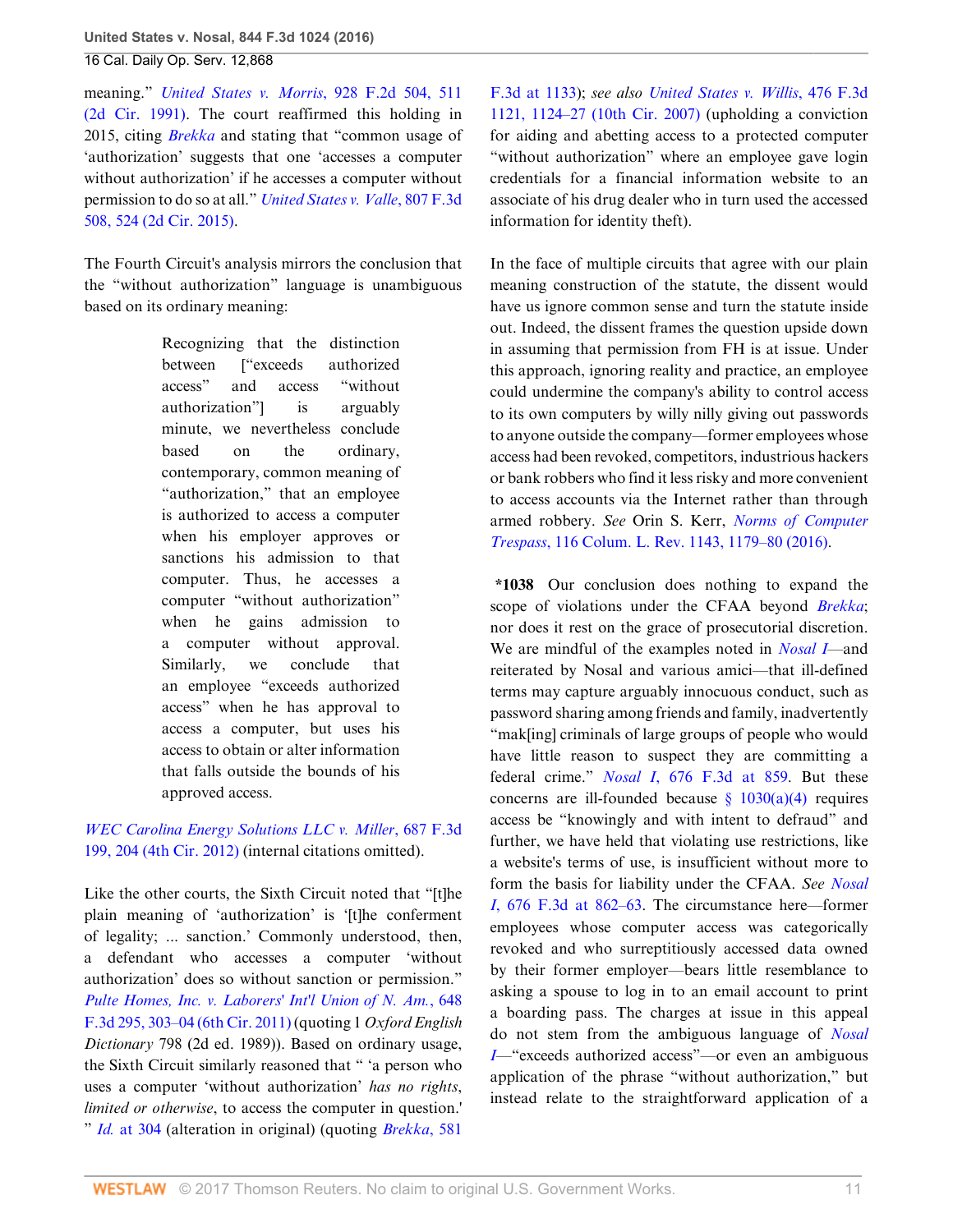common, unambiguous term to the facts and context at issue.

<span id="page-11-0"></span>**[\[2](#page-0-0)]** The *[Brekka](http://www.westlaw.com/Link/Document/FullText?findType=Y&serNum=2019808398&pubNum=0000506&originatingDoc=I62b0a700bdea11e6ac07a76176915fee&refType=RP&originationContext=document&vr=3.0&rs=cblt1.0&transitionType=DocumentItem&contextData=(sc.UserEnteredCitation))* analysis of the specific phrase "without authorization"—which is consistent with our sister circuits—remains controlling and persuasive. We therefore hold that Nosal, a former employee whose computer access credentials were affirmatively revoked by Korn/Ferry acted "without authorization" in violation of the CFAA when he or his former employee coconspirators used the login credentials of a current employee to gain access to confidential computer data owned by the former employer and to circumvent Korn/ Ferry's revocation of access.

## **C. Jury Instruction on "Without Authorization"**

With respect to the meaning of "without authorization," the district court instructed the jury as follows:

> Whether a person is authorized to access the computers in this case depends on the actions taken by Korn/Ferry to grant or deny permission to that person to use the computer. A person uses a computer "without authorization" when the person has not received permission from Korn/Ferry to use the computer for any purpose (such as when a hacker accesses the computer without any permission), or when Korn/Ferry has rescinded permission to use the computer and the person uses the computer anyway.

The instruction is derived directly from our decision in *[Brekka](http://www.westlaw.com/Link/Document/FullText?findType=Y&serNum=2019808398&pubNum=0000506&originatingDoc=I62b0a700bdea11e6ac07a76176915fee&refType=RP&originationContext=document&vr=3.0&rs=cblt1.0&transitionType=DocumentItem&contextData=(sc.UserEnteredCitation))* and is a fair and accurate characterization of the plain meaning of "without authorization." Although the term "without authorization" is unambiguous, it does not mean that the facts don't matter; the source and scope of authorization may well be at issue. Here, it was not disputed that Korn/Ferry was the source of permission to grant authorization. The jury instruction left to the jury to determine whether such permission was given.

<span id="page-11-1"></span>**[\[3](#page-1-0)]** Nosal challenges the instruction on the basis that the CFAA only criminalizes access where the party

<span id="page-11-2"></span>circumvents a technological access barrier.  $^{13}$  $^{13}$  $^{13}$  Not only is such **\*1039** a requirement missing from the statutory language, but it would make little sense because some  $\delta$ [1030](http://www.westlaw.com/Link/Document/FullText?findType=L&pubNum=1000546&cite=18USCAS1030&originatingDoc=I62b0a700bdea11e6ac07a76176915fee&refType=LQ&originationContext=document&vr=3.0&rs=cblt1.0&transitionType=DocumentItem&contextData=(sc.UserEnteredCitation)) offenses do not require access to a computer at all. For example,  $\S$  (a)(6) imposes penalties for trafficking in passwords "through which a computer can be accessed without authorization...." [18 U.S.C. § 1030\(a\).](http://www.westlaw.com/Link/Document/FullText?findType=L&pubNum=1000546&cite=18USCAS1030&originatingDoc=I62b0a700bdea11e6ac07a76176915fee&refType=SP&originationContext=document&vr=3.0&rs=cblt1.0&transitionType=DocumentItem&contextData=(sc.UserEnteredCitation)#co_pp_8b3b0000958a4)

In any event, Nosal's argument misses the mark on the technological access point. Even if he were correct, any instructional error was without consequence in light of the evidence. The password system adopted by Korn/Ferry is unquestionably a technological barrier designed to keep out those "without authorization." Had a thief stolen an employee's password and then used it to rifle through Searcher, without doubt, access would have been without authorization.

The same principle holds true here. A password requirement is designed to be a technological access barrier.

## **D. Accomplice Liability Under the CFAA**

Nosal's convictions under the CFAA rest on accomplice liability. Nosal claims the government failed to prove the requisite mens rea. Two instructions bear on this issue: aiding and abetting and deliberate ignorance. As to the former, which is not challenged on appeal, the court instructed that the government must prove Nosal "knowingly and intentionally aided, counseled, commanded, induced or procured [a] person to commit each element of the crime" and did so "before the crime was completed ... with the knowledge and intention of helping that person commit the crime." The court also instructed that the defendant acted "knowingly" if he was "aware of the act and [did] not act or fail to act through ignorance, mistake, or accident." The adjunct deliberate ignorance instruction read: the defendant acted "knowingly" if he "was aware of a high probability that [Christian, Jacobson, or FH] had gained unauthorized access to a computer ... or misappropriated trade secrets ... without authorization ... and deliberately avoided learning the truth."

At trial, Nosal objected to the deliberate ignorance instruction on the ground that the facts alleged did not permit a deliberate ignorance theory. On appeal, for the first time, he argues that the instruction is erroneous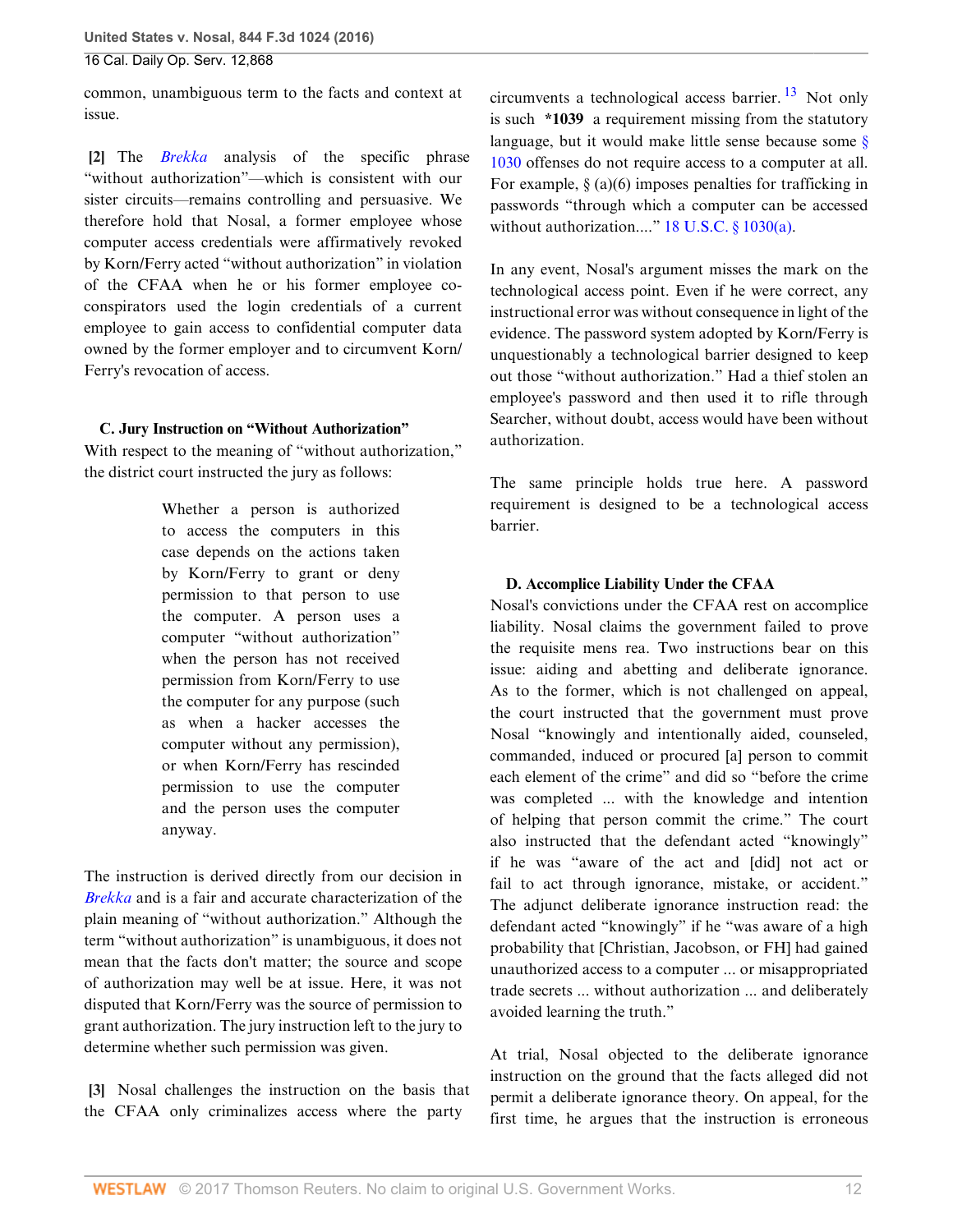because it undermines the requirement that Nosal had advance knowledge of the crime.  $14$  We review this challenge for plain error. *See [Jones v. United States](http://www.westlaw.com/Link/Document/FullText?findType=Y&serNum=1999145061&pubNum=0000708&originatingDoc=I62b0a700bdea11e6ac07a76176915fee&refType=RP&originationContext=document&vr=3.0&rs=cblt1.0&transitionType=DocumentItem&contextData=(sc.UserEnteredCitation))*, 527 [U.S. 373, 388, 119 S.Ct. 2090, 144 L.Ed.2d 370 \(1999\).](http://www.westlaw.com/Link/Document/FullText?findType=Y&serNum=1999145061&pubNum=0000708&originatingDoc=I62b0a700bdea11e6ac07a76176915fee&refType=RP&originationContext=document&vr=3.0&rs=cblt1.0&transitionType=DocumentItem&contextData=(sc.UserEnteredCitation))

<span id="page-12-0"></span>**[\[4](#page-1-1)]** We have repeatedly held that a statutory requirement that a criminal defendant acted "knowingly" is "not limited to positive knowledge, but includes the state of mind of one who does not possess positive knowledge only because he consciously avoided it." *[United States](http://www.westlaw.com/Link/Document/FullText?findType=Y&serNum=2012129853&pubNum=0000506&originatingDoc=I62b0a700bdea11e6ac07a76176915fee&refType=RP&fi=co_pp_sp_506_918&originationContext=document&vr=3.0&rs=cblt1.0&transitionType=DocumentItem&contextData=(sc.UserEnteredCitation)#co_pp_sp_506_918) v. Heredia*[, 483 F.3d 913, 918 \(9th Cir. 2007\)](http://www.westlaw.com/Link/Document/FullText?findType=Y&serNum=2012129853&pubNum=0000506&originatingDoc=I62b0a700bdea11e6ac07a76176915fee&refType=RP&fi=co_pp_sp_506_918&originationContext=document&vr=3.0&rs=cblt1.0&transitionType=DocumentItem&contextData=(sc.UserEnteredCitation)#co_pp_sp_506_918) (internal citation and alterations omitted); *see also [United States](http://www.westlaw.com/Link/Document/FullText?findType=Y&serNum=1976145705&pubNum=0000350&originatingDoc=I62b0a700bdea11e6ac07a76176915fee&refType=RP&fi=co_pp_sp_350_700&originationContext=document&vr=3.0&rs=cblt1.0&transitionType=DocumentItem&contextData=(sc.UserEnteredCitation)#co_pp_sp_350_700) v. Jewell*[, 532 F.2d 697, 700 \(9th Cir. 1976\)](http://www.westlaw.com/Link/Document/FullText?findType=Y&serNum=1976145705&pubNum=0000350&originatingDoc=I62b0a700bdea11e6ac07a76176915fee&refType=RP&fi=co_pp_sp_350_700&originationContext=document&vr=3.0&rs=cblt1.0&transitionType=DocumentItem&contextData=(sc.UserEnteredCitation)#co_pp_sp_350_700) ("To act 'knowingly,' therefore, is not necessarily to act only with positive knowledge, but also to act with an awareness of the high probability of the existence of the fact in question. When such awareness is present, 'positive' knowledge is not required."). We have equated positive knowledge and deliberate ignorance in upholding conspiracy convictions and see no reason to distinguish aiding **\*1040** and abetting liability. *See, e.g.*, *[United States v. Ramos–](http://www.westlaw.com/Link/Document/FullText?findType=Y&serNum=2031755410&pubNum=0000506&originatingDoc=I62b0a700bdea11e6ac07a76176915fee&refType=RP&fi=co_pp_sp_506_1120&originationContext=document&vr=3.0&rs=cblt1.0&transitionType=DocumentItem&contextData=(sc.UserEnteredCitation)#co_pp_sp_506_1120) Atondo*[, 732 F.3d 1113, 1120 \(9th Cir. 2013\)](http://www.westlaw.com/Link/Document/FullText?findType=Y&serNum=2031755410&pubNum=0000506&originatingDoc=I62b0a700bdea11e6ac07a76176915fee&refType=RP&fi=co_pp_sp_506_1120&originationContext=document&vr=3.0&rs=cblt1.0&transitionType=DocumentItem&contextData=(sc.UserEnteredCitation)#co_pp_sp_506_1120) (holding the district court did not abuse its discretion by instructing the jury on a theory of deliberate ignorance in the context of a conspiracy to import marijuana as " '[t]he *[Jewell](http://www.westlaw.com/Link/Document/FullText?findType=Y&serNum=1976145705&pubNum=0000350&originatingDoc=I62b0a700bdea11e6ac07a76176915fee&refType=RP&originationContext=document&vr=3.0&rs=cblt1.0&transitionType=DocumentItem&contextData=(sc.UserEnteredCitation))* standard eliminates the need to establish such positive knowledge to obtain a conspiracy conviction' " (alterations in original) (quoting *[United States v. Nicholson](http://www.westlaw.com/Link/Document/FullText?findType=Y&serNum=1982121406&pubNum=0000350&originatingDoc=I62b0a700bdea11e6ac07a76176915fee&refType=RP&fi=co_pp_sp_350_711&originationContext=document&vr=3.0&rs=cblt1.0&transitionType=DocumentItem&contextData=(sc.UserEnteredCitation)#co_pp_sp_350_711)*, 677 F.2d 706, 711 (9th [Cir. 1982\)](http://www.westlaw.com/Link/Document/FullText?findType=Y&serNum=1982121406&pubNum=0000350&originatingDoc=I62b0a700bdea11e6ac07a76176915fee&refType=RP&fi=co_pp_sp_350_711&originationContext=document&vr=3.0&rs=cblt1.0&transitionType=DocumentItem&contextData=(sc.UserEnteredCitation)#co_pp_sp_350_711))).

Nor does the recent case *[Rosemond v. United States](http://www.westlaw.com/Link/Document/FullText?findType=Y&serNum=2032824241&pubNum=0000708&originatingDoc=I62b0a700bdea11e6ac07a76176915fee&refType=RP&originationContext=document&vr=3.0&rs=cblt1.0&transitionType=DocumentItem&contextData=(sc.UserEnteredCitation))* counsel a different result. — U.S. — , 134 S.Ct. 1240, [188 L.Ed.2d 248 \(2014\).](http://www.westlaw.com/Link/Document/FullText?findType=Y&serNum=2032824241&pubNum=0000708&originatingDoc=I62b0a700bdea11e6ac07a76176915fee&refType=RP&originationContext=document&vr=3.0&rs=cblt1.0&transitionType=DocumentItem&contextData=(sc.UserEnteredCitation)) In *[Rosemond](http://www.westlaw.com/Link/Document/FullText?findType=Y&serNum=2032824241&pubNum=0000708&originatingDoc=I62b0a700bdea11e6ac07a76176915fee&refType=RP&originationContext=document&vr=3.0&rs=cblt1.0&transitionType=DocumentItem&contextData=(sc.UserEnteredCitation))*, the Supreme Court held that an accomplice must have "advance knowledge" of the crime the principal is planning to commit, "knowledge that enables him to make the relevant legal (and indeed, moral) choice." *Id.* [at 1249](http://www.westlaw.com/Link/Document/FullText?findType=Y&serNum=2032824241&pubNum=0000708&originatingDoc=I62b0a700bdea11e6ac07a76176915fee&refType=RP&fi=co_pp_sp_708_1249&originationContext=document&vr=3.0&rs=cblt1.0&transitionType=DocumentItem&contextData=(sc.UserEnteredCitation)#co_pp_sp_708_1249). Nosal argues that the district court erred in not including *[Rosemond](http://www.westlaw.com/Link/Document/FullText?findType=Y&serNum=2032824241&originatingDoc=I62b0a700bdea11e6ac07a76176915fee&refType=RP&originationContext=document&vr=3.0&rs=cblt1.0&transitionType=DocumentItem&contextData=(sc.UserEnteredCitation))*'s advance knowledge requirement. But as the Supreme Court notes, an advance knowledge requirement for accomplice liability is not new. *Id.* [at 1248–49](http://www.westlaw.com/Link/Document/FullText?findType=Y&serNum=2032824241&pubNum=0000708&originatingDoc=I62b0a700bdea11e6ac07a76176915fee&refType=RP&fi=co_pp_sp_708_1248&originationContext=document&vr=3.0&rs=cblt1.0&transitionType=DocumentItem&contextData=(sc.UserEnteredCitation)#co_pp_sp_708_1248). Nothing in *[Rosemond](http://www.westlaw.com/Link/Document/FullText?findType=Y&serNum=2032824241&pubNum=0000708&originatingDoc=I62b0a700bdea11e6ac07a76176915fee&refType=RP&originationContext=document&vr=3.0&rs=cblt1.0&transitionType=DocumentItem&contextData=(sc.UserEnteredCitation))* suggests that the Court foreclosed a deliberate ignorance instruction, which was not an issue in the case. Instead, *[Rosemond](http://www.westlaw.com/Link/Document/FullText?findType=Y&serNum=2032824241&pubNum=0000708&originatingDoc=I62b0a700bdea11e6ac07a76176915fee&refType=RP&originationContext=document&vr=3.0&rs=cblt1.0&transitionType=DocumentItem&contextData=(sc.UserEnteredCitation))* focuses on when a defendant must have advance knowledge, meaning "knowledge at a time the accomplice can do something with it—most notably, opt to walk away." *Id*[. at 1249–](http://www.westlaw.com/Link/Document/FullText?findType=Y&serNum=2032824241&pubNum=0000708&originatingDoc=I62b0a700bdea11e6ac07a76176915fee&refType=RP&fi=co_pp_sp_708_1249&originationContext=document&vr=3.0&rs=cblt1.0&transitionType=DocumentItem&contextData=(sc.UserEnteredCitation)#co_pp_sp_708_1249) [50](http://www.westlaw.com/Link/Document/FullText?findType=Y&serNum=2032824241&pubNum=0000708&originatingDoc=I62b0a700bdea11e6ac07a76176915fee&refType=RP&fi=co_pp_sp_708_1249&originationContext=document&vr=3.0&rs=cblt1.0&transitionType=DocumentItem&contextData=(sc.UserEnteredCitation)#co_pp_sp_708_1249). The instructions here are perfectly consonant with our line of cases extending back to *[Jewell.](http://www.westlaw.com/Link/Document/FullText?findType=Y&serNum=1976145705&pubNum=0000350&originatingDoc=I62b0a700bdea11e6ac07a76176915fee&refType=RP&originationContext=document&vr=3.0&rs=cblt1.0&transitionType=DocumentItem&contextData=(sc.UserEnteredCitation))* If the Supreme <span id="page-12-2"></span>Court had chosen to overturn decades of jurisprudence, we would expect clearer direction. *See [United States v.](http://www.westlaw.com/Link/Document/FullText?findType=Y&serNum=2038667143&pubNum=0000506&originatingDoc=I62b0a700bdea11e6ac07a76176915fee&refType=RP&fi=co_pp_sp_506_74&originationContext=document&vr=3.0&rs=cblt1.0&transitionType=DocumentItem&contextData=(sc.UserEnteredCitation)#co_pp_sp_506_74) Ford*[, 821 F.3d 63, 74 \(1st Cir. 2016\)](http://www.westlaw.com/Link/Document/FullText?findType=Y&serNum=2038667143&pubNum=0000506&originatingDoc=I62b0a700bdea11e6ac07a76176915fee&refType=RP&fi=co_pp_sp_506_74&originationContext=document&vr=3.0&rs=cblt1.0&transitionType=DocumentItem&contextData=(sc.UserEnteredCitation)#co_pp_sp_506_74) (holding that "willful blindness," including ignoring "red flags," meets the mens rea element of aiding and abetting liability, and discussing the impact of *[Rosemond](http://www.westlaw.com/Link/Document/FullText?findType=Y&serNum=2032824241&pubNum=0000708&originatingDoc=I62b0a700bdea11e6ac07a76176915fee&refType=RP&originationContext=document&vr=3.0&rs=cblt1.0&transitionType=DocumentItem&contextData=(sc.UserEnteredCitation))* elsewhere in the opinion).

<span id="page-12-1"></span>**[\[5](#page-1-2)]** Apart from the instruction, Nosal challenges the sufficiency of the evidence, claiming evidence of intent was insufficient because he didn't have advance knowledge that Christian and Jacobson would use FH's password. This attack fails because, "after viewing the evidence in the light most favorable to the prosecution, *any* rational trier of fact could have found the essential elements of the crime beyond a reasonable doubt." *[Jackson v. Virginia](http://www.westlaw.com/Link/Document/FullText?findType=Y&serNum=1979135171&pubNum=0000708&originatingDoc=I62b0a700bdea11e6ac07a76176915fee&refType=RP&originationContext=document&vr=3.0&rs=cblt1.0&transitionType=DocumentItem&contextData=(sc.UserEnteredCitation))*, 443 U.S. [307, 319, 99 S.Ct. 2781, 61 L.Ed.2d 560 \(1979\)](http://www.westlaw.com/Link/Document/FullText?findType=Y&serNum=1979135171&pubNum=0000708&originatingDoc=I62b0a700bdea11e6ac07a76176915fee&refType=RP&originationContext=document&vr=3.0&rs=cblt1.0&transitionType=DocumentItem&contextData=(sc.UserEnteredCitation)) (emphasis in original). Extensive testimony revealed that Nosal wanted his team to obtain information from Searcher all while maintaining his distance from their activities.

Although the conviction may be upheld solely under *[Pinkerton](http://www.westlaw.com/Link/Document/FullText?findType=Y&serNum=1946114732&pubNum=0000780&originatingDoc=I62b0a700bdea11e6ac07a76176915fee&refType=RP&originationContext=document&vr=3.0&rs=cblt1.0&transitionType=DocumentItem&contextData=(sc.UserEnteredCitation))*, which " 'renders all co-conspirators criminally liable for reasonably foreseeable overt acts committed by others in furtherance of the conspiracy,' " *[United States](http://www.westlaw.com/Link/Document/FullText?findType=Y&serNum=2025820428&pubNum=0000506&originatingDoc=I62b0a700bdea11e6ac07a76176915fee&refType=RP&fi=co_pp_sp_506_997&originationContext=document&vr=3.0&rs=cblt1.0&transitionType=DocumentItem&contextData=(sc.UserEnteredCitation)#co_pp_sp_506_997) v. Bingham*[, 653 F.3d 983, 997 \(9th Cir. 2011\)](http://www.westlaw.com/Link/Document/FullText?findType=Y&serNum=2025820428&pubNum=0000506&originatingDoc=I62b0a700bdea11e6ac07a76176915fee&refType=RP&fi=co_pp_sp_506_997&originationContext=document&vr=3.0&rs=cblt1.0&transitionType=DocumentItem&contextData=(sc.UserEnteredCitation)#co_pp_sp_506_997) (quoting *[United States v. Hernandez–Orellana](http://www.westlaw.com/Link/Document/FullText?findType=Y&serNum=2016791293&pubNum=0000506&originatingDoc=I62b0a700bdea11e6ac07a76176915fee&refType=RP&fi=co_pp_sp_506_1006&originationContext=document&vr=3.0&rs=cblt1.0&transitionType=DocumentItem&contextData=(sc.UserEnteredCitation)#co_pp_sp_506_1006)*, 539 F.3d 994, 1006– [07 \(9th Cir. 2008\)](http://www.westlaw.com/Link/Document/FullText?findType=Y&serNum=2016791293&pubNum=0000506&originatingDoc=I62b0a700bdea11e6ac07a76176915fee&refType=RP&fi=co_pp_sp_506_1006&originationContext=document&vr=3.0&rs=cblt1.0&transitionType=DocumentItem&contextData=(sc.UserEnteredCitation)#co_pp_sp_506_1006)), sufficient evidence independently supports the aiding and abetting counts.

Christian's testimony is illustrative:

- Q. Did the defendant know you were using [FH's] password, after you left Korn/Ferry, to get source lists and other documents from Korn/Ferry?
- A. Yes.
- Q. Any doubt in your mind that he knew that?
- A. No.

This unequivocal statement, which more than satisfies the *[Jackson v. Virginia](http://www.westlaw.com/Link/Document/FullText?findType=Y&serNum=1979135171&pubNum=0000780&originatingDoc=I62b0a700bdea11e6ac07a76176915fee&refType=RP&originationContext=document&vr=3.0&rs=cblt1.0&transitionType=DocumentItem&contextData=(sc.UserEnteredCitation))* standard, is bolstered by other evidence, including extensive testimony that Nosal wanted his team to obtain information from Searcher while maintaining his distance from their activities but knew and understood that none of them had access **\*1041** credentials. A juror also could have easily surmised that Nosal, having worked with FH for years on a daily basis, would have known that she had herself never run custom reports, developed source lists or pulled old source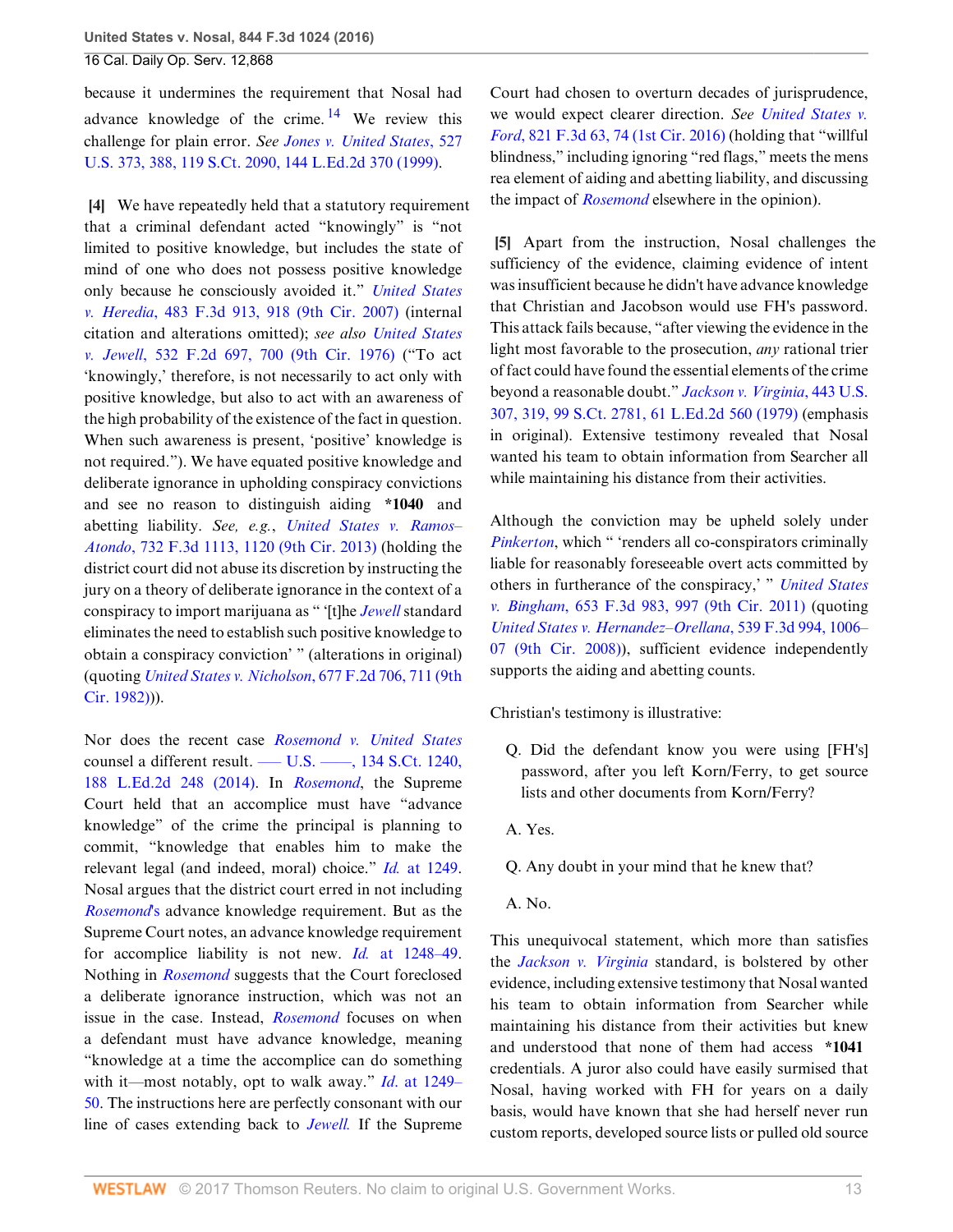lists. When Nosal specifically directed Christian to access Korn/Ferry's computer system to "[g]et what I need," Nosal knew that the only way Christian and Jacobson could access the source lists was "without authorization" because Korn–Ferry had revoked their access credentials.

We affirm Nosal's conviction on the CFAA counts.

## **II. CONVICTIONS UNDER THE ECONOMIC ESPIONAGE ACT (EEA)**

The jury convicted Nosal of two counts of trade secret theft under the EEA: Count 5 charged "unauthorized downloading, copying and duplicating of trade secrets" in violation of 18 U.S.C.  $\S$  1832(a)(2) & [\(a\)\(4\);](http://www.westlaw.com/Link/Document/FullText?findType=L&pubNum=1000546&cite=18USCAS1832&originatingDoc=I62b0a700bdea11e6ac07a76176915fee&refType=SP&originationContext=document&vr=3.0&rs=cblt1.0&transitionType=DocumentItem&contextData=(sc.UserEnteredCitation)#co_pp_d40e000072291) and Count 6 charged unauthorized receipt and possession of stolen trade secrets in violation of 18 U.S.C.  $\S$  1832[\(a\)](http://www.westlaw.com/Link/Document/FullText?findType=L&pubNum=1000546&cite=18USCAS1832&originatingDoc=I62b0a700bdea11e6ac07a76176915fee&refType=SP&originationContext=document&vr=3.0&rs=cblt1.0&transitionType=DocumentItem&contextData=(sc.UserEnteredCitation)#co_pp_d40e000072291)(3) & (a) [\(4\).](http://www.westlaw.com/Link/Document/FullText?findType=L&pubNum=1000546&cite=18USCAS1832&originatingDoc=I62b0a700bdea11e6ac07a76176915fee&refType=SP&originationContext=document&vr=3.0&rs=cblt1.0&transitionType=DocumentItem&contextData=(sc.UserEnteredCitation)#co_pp_d40e000072291) Both counts relate to Christian's use of FH's login credentials to obtain three source lists of CFOs from Searcher. Count 6 also included a "cut and paste" of a list of executives derived from Searcher. Christian emailed Nosal the resulting lists, which contained candidate names, company positions and phone numbers. Nosal primarily challenges the sufficiency of the evidence on the trade secret counts.

## <span id="page-13-0"></span>**A. Sufficiency of the Evidence—Counts 5 and 6**

**[\[6](#page-1-3)]** Violation of the EEA requires, among other things, "intent to convert a trade secret" and "intending or knowing that the offense will[ ] injure [an] owner of that trade secret...." [18 U.S.C. § 1832\(a\).](http://www.westlaw.com/Link/Document/FullText?findType=L&pubNum=1000546&cite=18USCAS1832&originatingDoc=I62b0a700bdea11e6ac07a76176915fee&refType=SP&originationContext=document&vr=3.0&rs=cblt1.0&transitionType=DocumentItem&contextData=(sc.UserEnteredCitation)#co_pp_8b3b0000958a4) The jury instruction for Count 5—downloading, copying and duplicating trade secrets—set out the following elements:

- 1. At least one of the three source lists is a trade secret (requiring agreement on which one);
- 2. Nosal knew that the source list was a trade secret;
- 3. Nosal knowingly, and without authorization, downloaded, copied or duplicated the trade secret;
- 4. Nosal intended to convert the trade secret to the economic benefit of someone other than the owner;
- 5. Nosal knew or intended that the offense would injure the trade secret owner; and
- 6. The trade secret was related to or included in a product in interstate commerce.

The instruction for Count 6—receiving and possessing trade secrets—replaced the third element with a requirement of knowing receipt or possession of a trade secret with the knowledge that it was "stolen or appropriated, obtained, or converted without authorization" and added the "cut and paste" list as one of the possible trade secrets.

Nosal argues that the government failed to prove: 1) secrecy and difficulty of development, because the search information was derived from public sources and because there was no evidence the source lists had not been circulated outside Korn/Ferry; 2) knowledge of trade secret status; and 3) knowledge of injury to, or an intent to injure, Korn/Ferry.

The notion of a trade secret often conjures up magic formulas, like Coca Cola's proprietary formula, technical drawings or scientific data. So it is no surprise that such technically complex cases have been brought under the EEA. *See, e.g.*, *[United States v. Chung](http://www.westlaw.com/Link/Document/FullText?findType=Y&serNum=2026216703&pubNum=0000506&originatingDoc=I62b0a700bdea11e6ac07a76176915fee&refType=RP&fi=co_pp_sp_506_819&originationContext=document&vr=3.0&rs=cblt1.0&transitionType=DocumentItem&contextData=(sc.UserEnteredCitation)#co_pp_sp_506_819)*, 659 F.3d 815, [819 \(9th Cir. 2011\)](http://www.westlaw.com/Link/Document/FullText?findType=Y&serNum=2026216703&pubNum=0000506&originatingDoc=I62b0a700bdea11e6ac07a76176915fee&refType=RP&fi=co_pp_sp_506_819&originationContext=document&vr=3.0&rs=cblt1.0&transitionType=DocumentItem&contextData=(sc.UserEnteredCitation)#co_pp_sp_506_819) (documents related to space shuttles and rockets); *[United States v. Yang](http://www.westlaw.com/Link/Document/FullText?findType=Y&serNum=2002133974&pubNum=0000506&originatingDoc=I62b0a700bdea11e6ac07a76176915fee&refType=RP&fi=co_pp_sp_506_540&originationContext=document&vr=3.0&rs=cblt1.0&transitionType=DocumentItem&contextData=(sc.UserEnteredCitation)#co_pp_sp_506_540)*, 281 F.3d 534, 540 [\(6th Cir. 2002\)](http://www.westlaw.com/Link/Document/FullText?findType=Y&serNum=2002133974&pubNum=0000506&originatingDoc=I62b0a700bdea11e6ac07a76176915fee&refType=RP&fi=co_pp_sp_506_540&originationContext=document&vr=3.0&rs=cblt1.0&transitionType=DocumentItem&contextData=(sc.UserEnteredCitation)#co_pp_sp_506_540) **\*1042** (scientific research in adhesives); *United States v. Hsu*[, 155 F.3d 189, 191–92 \(3d Cir. 1998\)](http://www.westlaw.com/Link/Document/FullText?findType=Y&serNum=1998178891&pubNum=0000506&originatingDoc=I62b0a700bdea11e6ac07a76176915fee&refType=RP&fi=co_pp_sp_506_191&originationContext=document&vr=3.0&rs=cblt1.0&transitionType=DocumentItem&contextData=(sc.UserEnteredCitation)#co_pp_sp_506_191) (processes, methods and formulas for manufacturing an anti-cancer drug).

But the scope of the EEA is not limited to these categories and the EEA, by its terms, includes financial and business information. The EEA defines a trade secret as

> all forms and types of financial, business, scientific, technical, economic, or engineering information, including ... compilations ... if (A) the owner thereof has taken reasonable measures to keep such information secret; and (B) the information derives independent economic value, actual or potential, from not being generally known to, and not being readily ascertainable through proper means by the public....

<span id="page-13-1"></span>[18 U.S.C. § 1839\(3\)](http://www.westlaw.com/Link/Document/FullText?findType=L&pubNum=1000546&cite=18USCAS1839&originatingDoc=I62b0a700bdea11e6ac07a76176915fee&refType=SP&originationContext=document&vr=3.0&rs=cblt1.0&transitionType=DocumentItem&contextData=(sc.UserEnteredCitation)#co_pp_d08f0000f5f67). [15](#page-26-4)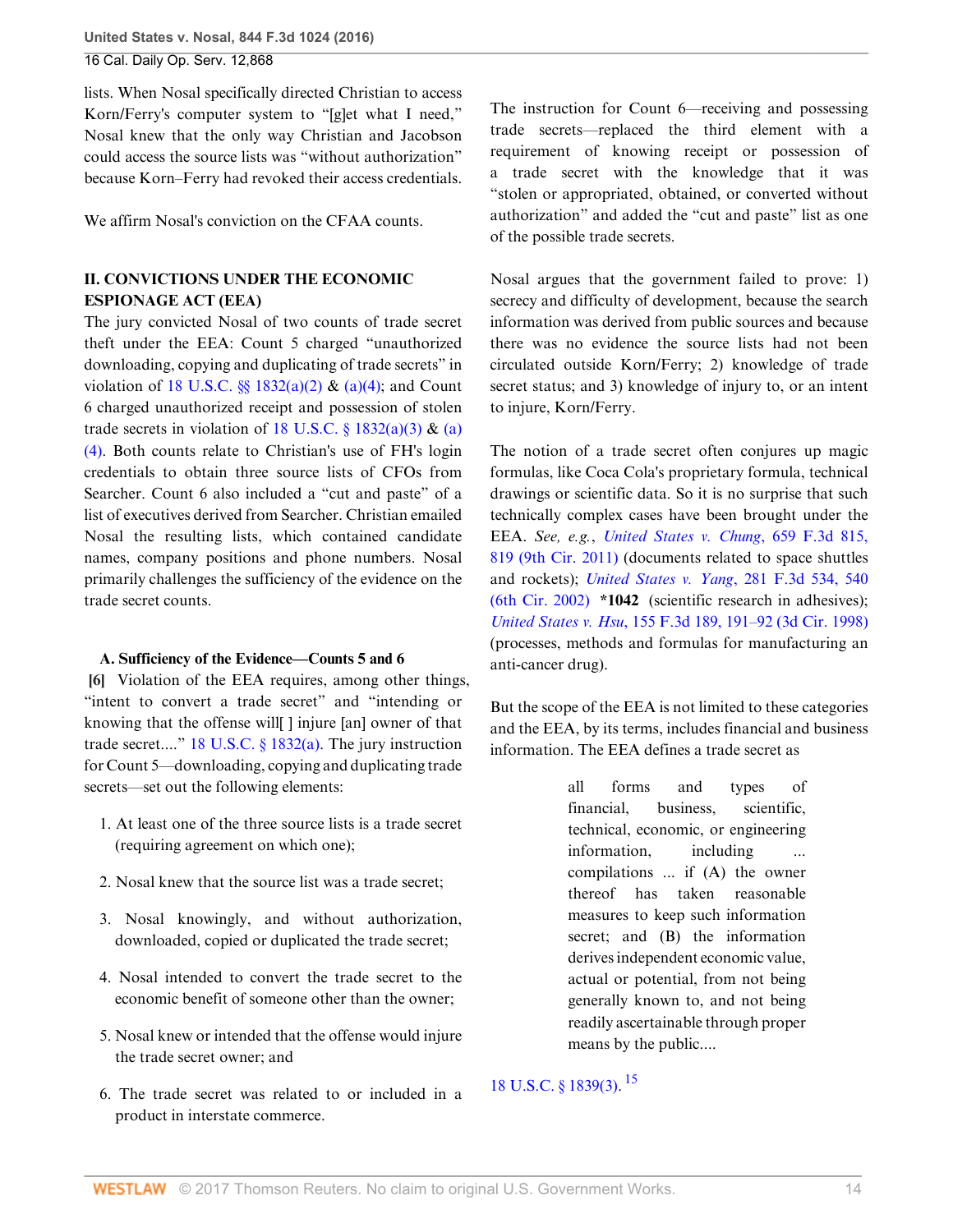<span id="page-14-0"></span>**[\[7](#page-1-4)]** The thrust of Nosal's argument is that the source lists are composed largely, if not entirely, of public information and therefore couldn't possibly be trade secrets. But he overlooks the principle that a trade secret may consist of a compilation of data, public sources or a combination of proprietary and public sources. It is well recognized that

> it is the secrecy of the claimed trade secret as a whole that is determinative. The fact that some or all of the components of the trade secret are well-known does not preclude protection for a secret combination, compilation, or integration of the individual elements.... [T]he theoretical possibility of reconstructing the secret from published materials containing scattered references to portions of the information or of extracting it from public materials unlikely to come to the attention of the appropriator will not preclude relief against the wrongful conduct....

[Restatement \(Third\) of Unfair Competition § 39](http://www.westlaw.com/Link/Document/FullText?findType=Y&pubNum=0106587&cite=REST3DUNCOMs39&originatingDoc=I62b0a700bdea11e6ac07a76176915fee&refType=TS&originationContext=document&vr=3.0&rs=cblt1.0&transitionType=DocumentItem&contextData=(sc.UserEnteredCitation)) cmt. f (1995); *see also [Computer Care v. Serv. Sys. Enters.,](http://www.westlaw.com/Link/Document/FullText?findType=Y&serNum=1992200313&pubNum=0000350&originatingDoc=I62b0a700bdea11e6ac07a76176915fee&refType=RP&fi=co_pp_sp_350_1074&originationContext=document&vr=3.0&rs=cblt1.0&transitionType=DocumentItem&contextData=(sc.UserEnteredCitation)#co_pp_sp_350_1074) Inc.*[, 982 F.2d 1063, 1074 \(7th Cir. 1992\)](http://www.westlaw.com/Link/Document/FullText?findType=Y&serNum=1992200313&pubNum=0000350&originatingDoc=I62b0a700bdea11e6ac07a76176915fee&refType=RP&fi=co_pp_sp_350_1074&originationContext=document&vr=3.0&rs=cblt1.0&transitionType=DocumentItem&contextData=(sc.UserEnteredCitation)#co_pp_sp_350_1074) ("A trade secret can exist in a combination of characteristics and components, each of which, by itself, is in the public domain, but the unified process design and operation of which in unique combination affords a competitive advantage and is a protectable trade secret" (internal citation omitted)); *[Boeing Co. v. Sierracin Corp.](http://www.westlaw.com/Link/Document/FullText?findType=Y&serNum=1987055098&pubNum=0000661&originatingDoc=I62b0a700bdea11e6ac07a76176915fee&refType=RP&fi=co_pp_sp_661_675&originationContext=document&vr=3.0&rs=cblt1.0&transitionType=DocumentItem&contextData=(sc.UserEnteredCitation)#co_pp_sp_661_675)*, 108 [Wash.2d 38, 738 P.2d 665, 675 \(1987\)](http://www.westlaw.com/Link/Document/FullText?findType=Y&serNum=1987055098&pubNum=0000661&originatingDoc=I62b0a700bdea11e6ac07a76176915fee&refType=RP&fi=co_pp_sp_661_675&originationContext=document&vr=3.0&rs=cblt1.0&transitionType=DocumentItem&contextData=(sc.UserEnteredCitation)#co_pp_sp_661_675) (holding that "trade secrets frequently contain elements that by themselves may be in the public domain but together qualify as trade secrets"). Expressed differently, a compilation that affords a competitive advantage and is not readily ascertainable falls within the definition of a trade secret.

The source lists in question are classic examples of a trade secret that derives from an amalgam of public and proprietary source data. To be sure, some of the data came from public sources and other data came from internal, confidential sources. But cumulatively, the Searcher database contained a massive confidential compilation of data, the product of years of effort and expense. Each source list was the result of a query run

through a propriety algorithm that generates a custom subset of possible candidates, culled from a database of over one million executives. The source lists were not unwashed, public-domain lists of all financial executives in the United States, nor otherwise related to a search that could be readily completed using public sources. Had the query been "who is the CFO of General Motors" or **\*1043** "who are all of the CFOs in a particular industry," our analysis might be different. Instead, the nature of the trade secret and its value stemmed from the unique integration, compilation, cultivation, and sorting of, and the aggressive protections applied to, the Searcher database.

Nosal takes the view that the source lists are merely customer lists that cannot be protected as trade secrets. This characterization attempts to sidestep the unique nature of the source lists, which are the customized product of a massive database, not a list of well-known customers. Regardless, courts have deemed customer lists protectable trade secrets. *See, e.g.*, *[Hollingsworth](http://www.westlaw.com/Link/Document/FullText?findType=Y&serNum=1980118368&pubNum=0000350&originatingDoc=I62b0a700bdea11e6ac07a76176915fee&refType=RP&fi=co_pp_sp_350_1332&originationContext=document&vr=3.0&rs=cblt1.0&transitionType=DocumentItem&contextData=(sc.UserEnteredCitation)#co_pp_sp_350_1332) [Solderless Terminal Co. v. Turley](http://www.westlaw.com/Link/Document/FullText?findType=Y&serNum=1980118368&pubNum=0000350&originatingDoc=I62b0a700bdea11e6ac07a76176915fee&refType=RP&fi=co_pp_sp_350_1332&originationContext=document&vr=3.0&rs=cblt1.0&transitionType=DocumentItem&contextData=(sc.UserEnteredCitation)#co_pp_sp_350_1332)*, 622 F.2d 1324, 1332– [33 \(9th Cir. 1980\)](http://www.westlaw.com/Link/Document/FullText?findType=Y&serNum=1980118368&pubNum=0000350&originatingDoc=I62b0a700bdea11e6ac07a76176915fee&refType=RP&fi=co_pp_sp_350_1332&originationContext=document&vr=3.0&rs=cblt1.0&transitionType=DocumentItem&contextData=(sc.UserEnteredCitation)#co_pp_sp_350_1332) (setting out in detail how to analyze whether a customer list is a trade secret); *[Hertz v. Luzenac](http://www.westlaw.com/Link/Document/FullText?findType=Y&serNum=2019580766&pubNum=0000506&originatingDoc=I62b0a700bdea11e6ac07a76176915fee&refType=RP&fi=co_pp_sp_506_1114&originationContext=document&vr=3.0&rs=cblt1.0&transitionType=DocumentItem&contextData=(sc.UserEnteredCitation)#co_pp_sp_506_1114) Grp.*[, 576 F.3d 1103, 1114 \(10th Cir. 2009\)](http://www.westlaw.com/Link/Document/FullText?findType=Y&serNum=2019580766&pubNum=0000506&originatingDoc=I62b0a700bdea11e6ac07a76176915fee&refType=RP&fi=co_pp_sp_506_1114&originationContext=document&vr=3.0&rs=cblt1.0&transitionType=DocumentItem&contextData=(sc.UserEnteredCitation)#co_pp_sp_506_1114) (holding that a customer list may be a trade secret where "it is the end result of a long process of culling the relevant information from lengthy and diverse sources, even if the original sources are publicly available").

Our approach is not novel. This case is remarkably similar to *[Conseco Finance Servicing Corp. v. North American](http://www.westlaw.com/Link/Document/FullText?findType=Y&serNum=2004951597&pubNum=0000506&originatingDoc=I62b0a700bdea11e6ac07a76176915fee&refType=RP&originationContext=document&vr=3.0&rs=cblt1.0&transitionType=DocumentItem&contextData=(sc.UserEnteredCitation)) Mortgage Co.*[, 381 F.3d 811 \(8th Cir. 2004\)](http://www.westlaw.com/Link/Document/FullText?findType=Y&serNum=2004951597&pubNum=0000506&originatingDoc=I62b0a700bdea11e6ac07a76176915fee&refType=RP&originationContext=document&vr=3.0&rs=cblt1.0&transitionType=DocumentItem&contextData=(sc.UserEnteredCitation)). Conseco was a financial services company that issued subprime mortgages. *Id.* [at 814.](http://www.westlaw.com/Link/Document/FullText?findType=Y&serNum=2004951597&pubNum=0000506&originatingDoc=I62b0a700bdea11e6ac07a76176915fee&refType=RP&fi=co_pp_sp_506_814&originationContext=document&vr=3.0&rs=cblt1.0&transitionType=DocumentItem&contextData=(sc.UserEnteredCitation)#co_pp_sp_506_814) It generated potential customer leads through a database of information on over 40 million individuals. *Id.* [at 815.](http://www.westlaw.com/Link/Document/FullText?findType=Y&serNum=2004951597&pubNum=0000506&originatingDoc=I62b0a700bdea11e6ac07a76176915fee&refType=RP&fi=co_pp_sp_506_815&originationContext=document&vr=3.0&rs=cblt1.0&transitionType=DocumentItem&contextData=(sc.UserEnteredCitation)#co_pp_sp_506_815) A computer program compiled lists of potential customers, which were sent to branch offices as "customer lead sheets," coded from most promising (red) to decent (blue). *[Id.](http://www.westlaw.com/Link/Document/FullText?findType=Y&serNum=2004951597&pubNum=0000506&originatingDoc=I62b0a700bdea11e6ac07a76176915fee&refType=RP&originationContext=document&vr=3.0&rs=cblt1.0&transitionType=DocumentItem&contextData=(sc.UserEnteredCitation))* Several departing staff took copies of the lead sheets and went to work for a competitor. *Id.* [at 816](http://www.westlaw.com/Link/Document/FullText?findType=Y&serNum=2004951597&pubNum=0000506&originatingDoc=I62b0a700bdea11e6ac07a76176915fee&refType=RP&fi=co_pp_sp_506_816&originationContext=document&vr=3.0&rs=cblt1.0&transitionType=DocumentItem&contextData=(sc.UserEnteredCitation)#co_pp_sp_506_816). Even though all the information in the lead sheets was public, the Eighth Circuit held that they were trade secrets: they "are a product of a specialized —and apparently quite effective—computer program that was uniquely Conseco's." *Id.* [at 819](http://www.westlaw.com/Link/Document/FullText?findType=Y&serNum=2004951597&pubNum=0000506&originatingDoc=I62b0a700bdea11e6ac07a76176915fee&refType=RP&fi=co_pp_sp_506_819&originationContext=document&vr=3.0&rs=cblt1.0&transitionType=DocumentItem&contextData=(sc.UserEnteredCitation)#co_pp_sp_506_819). [16](#page-26-5)

<span id="page-14-1"></span>Nosal also takes aim at the secrecy of the three source lists in question, an argument that is intertwined with his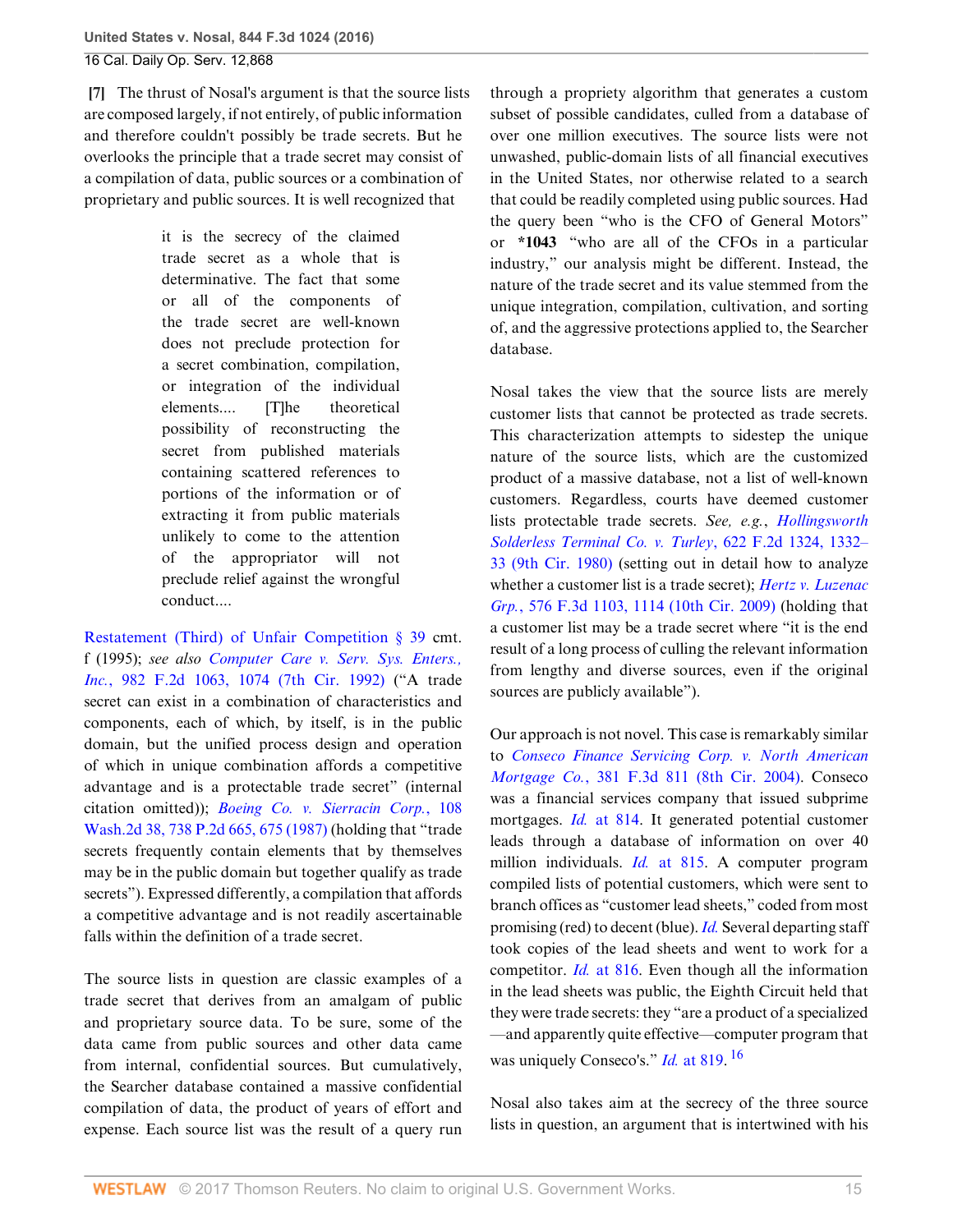public domain/compilation claim. The jury heard more than enough evidence to support its verdict. Christian acknowledged that the only place she could obtain the source lists she needed was on Korn/Ferry's computer system. Notably, some of the downloaded information came from a source list for an engagement that was opened only twelve days prior to the April 12 downloads underlying the trade secret counts.

Although Nosal claims that Korn/Ferry's sharing of lists with clients and others undermined this claim of secrecy, witnesses who worked at Korn/Ferry did not budge in terms of procedures undertaken to keep the data secret, both in terms of technology protections built into the computer system and the limitations on distribution of the search results. For example, the Vice–President of Information Services testified that, to her knowledge, the source lists had never been released by Korn/Ferry to any third parties. As a matter of practice, Korn/Ferry did not show source lists to clients. In the occasional instance when a client was given a source list or shown one at a pitch, it was provided on an understanding of confidentiality, and disclosing the lists was contrary to company policy. It is also well established that "confidential disclosures to employees, licensees, **\*1044** or others will not destroy the information's status as a trade secret." [Restatement \(Third\) of Unfair Competition](http://www.westlaw.com/Link/Document/FullText?findType=Y&pubNum=0106587&cite=REST3DUNCOMs39&originatingDoc=I62b0a700bdea11e6ac07a76176915fee&refType=TS&originationContext=document&vr=3.0&rs=cblt1.0&transitionType=DocumentItem&contextData=(sc.UserEnteredCitation)) [§ 39](http://www.westlaw.com/Link/Document/FullText?findType=Y&pubNum=0106587&cite=REST3DUNCOMs39&originatingDoc=I62b0a700bdea11e6ac07a76176915fee&refType=TS&originationContext=document&vr=3.0&rs=cblt1.0&transitionType=DocumentItem&contextData=(sc.UserEnteredCitation)) cmt. f (1995).

In light of the above, it would be naive to conclude that Nosal was unaware that the information pirated by Christian included trade secrets or that the piracy would harm Korn/Ferry. As a former senior executive at Korn/ Ferry, Nosal was deeply familiar with the competitive advantage Searcher provided, and was cognizant of the measures the company took to protect the source lists generated. He signed a confidentiality agreement stating that "information databases and company records are extremely valuable assets of [Korn/Ferry's] business and are accorded the legal protection applicable to a company's trade secrets." The source lists were also marked "Korn/Ferry Proprietary & Confidential." While a label or proprietary marking alone does not confer trade secret status, the notice and protective measures taken by Korn/Ferry significantly undermine Nosal's claim he was unaware the source lists were trade secret information.

Nosal's argument that he and his colleagues were unaware their actions would harm Korn/Ferry also holds no water. They launched a direct competitor to Korn/Ferry and went to great lengths to access the source lists, fully aware of the competitive advantage Searcher gave Korn/ Ferry as they attempted to populate their own database. Christian underscored the value of the lists through her testimony that she and Nosal used the source lists to complete searches faster and gain credibility with clients. They recognized that the required substantial investment of time, money and elbow grease to even try to replicate the source lists would have destroyed their prime value immediacy.

At trial, Nosal's counsel endeavored to attack the secrecy, knowledge and other elements of the trade secret counts. The jury heard extensive testimony and argument. Construing the evidence in the light most favorable to the government, a rational juror could have concluded that the evidence supported convictions under  $\S$ § 1832(a)(2), (3) and (4) of the EEA. As the Supreme Court explained just this year, our "limited review does not intrude on the jury's role 'to resolve conflicts in the testimony, to weigh the evidence, and to draw reasonable inferences from basic facts to ultimate facts.' " *[Musacchio](http://www.westlaw.com/Link/Document/FullText?findType=Y&serNum=2038150527&pubNum=0000708&originatingDoc=I62b0a700bdea11e6ac07a76176915fee&refType=RP&fi=co_pp_sp_708_715&originationContext=document&vr=3.0&rs=cblt1.0&transitionType=DocumentItem&contextData=(sc.UserEnteredCitation)#co_pp_sp_708_715)*, 136 S.Ct. [at 715](http://www.westlaw.com/Link/Document/FullText?findType=Y&serNum=2038150527&pubNum=0000708&originatingDoc=I62b0a700bdea11e6ac07a76176915fee&refType=RP&fi=co_pp_sp_708_715&originationContext=document&vr=3.0&rs=cblt1.0&transitionType=DocumentItem&contextData=(sc.UserEnteredCitation)#co_pp_sp_708_715) (quoting *Jackson*[, 443 U.S. at 319, 99 S.Ct. 2781\)](http://www.westlaw.com/Link/Document/FullText?findType=Y&serNum=1979135171&pubNum=0000708&originatingDoc=I62b0a700bdea11e6ac07a76176915fee&refType=RP&originationContext=document&vr=3.0&rs=cblt1.0&transitionType=DocumentItem&contextData=(sc.UserEnteredCitation)). It was no stretch for the jury to conclude that the source lists were trade secrets, that Nosal knew they were trade secrets and that Nosal knew stealing the source lists would harm Korn/Ferry by helping a competitor—Nosal's own company.

## <span id="page-15-1"></span><span id="page-15-0"></span>**B. Conspiracy Jury Instruction**

**[\[8](#page-1-5)] [\[9](#page-1-6)]** With respect to trade secrets, the conspiracy jury instruction stated that "the government need not prove the existence of actual trade secrets and that Defendant knew that the information in question was a trade secret. However, the government must prove that Defendant firmly believed that certain information constituted trade secrets." Nosal argues that the court constructively amended the indictment because the indictment alleges theft of actual trade secrets while the jury instruction did not require proof of actual trade secrets. Constructive amendment occurs where "the crime charged is substantially changed at trial, so that it is impossible to know whether the grand jury would have indicted for the crime actually proved." *[United States v.](http://www.westlaw.com/Link/Document/FullText?findType=Y&serNum=2001751006&pubNum=0000506&originatingDoc=I62b0a700bdea11e6ac07a76176915fee&refType=RP&fi=co_pp_sp_506_1063&originationContext=document&vr=3.0&rs=cblt1.0&transitionType=DocumentItem&contextData=(sc.UserEnteredCitation)#co_pp_sp_506_1063) Howick*[, 263 F.3d 1056, 1063 \(9th Cir. 2001\)](http://www.westlaw.com/Link/Document/FullText?findType=Y&serNum=2001751006&pubNum=0000506&originatingDoc=I62b0a700bdea11e6ac07a76176915fee&refType=RP&fi=co_pp_sp_506_1063&originationContext=document&vr=3.0&rs=cblt1.0&transitionType=DocumentItem&contextData=(sc.UserEnteredCitation)#co_pp_sp_506_1063) (citations and alterations omitted). Here, there was no constructive amendment. In indicting Nosal for theft of trade secrets under 18 U.S.C.  $\S$  1832(a), the grand jury necessarily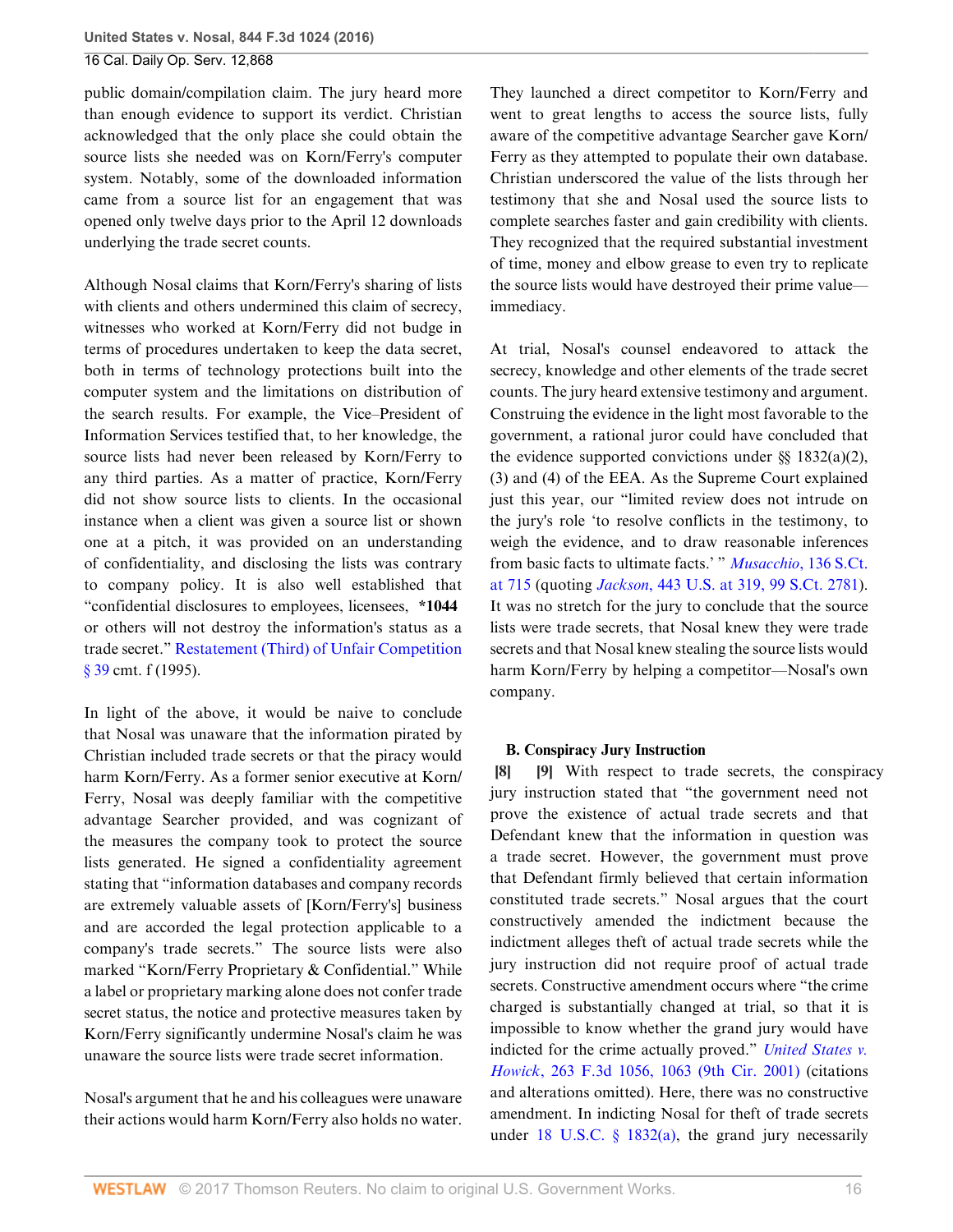considered whether Nosal "knowingly" **\*1045** stole the source lists; "firmly believed" is a lesser standard. A grand jury that indicted on this more inclusive "knowing" standard would necessarily have indicted on this lesser standard.

<span id="page-16-2"></span><span id="page-16-1"></span><span id="page-16-0"></span>**[\[10](#page-2-0)] [\[11](#page-2-1)] [\[12](#page-2-2)]** In a related vein, Nosal claims that the **III. RESTITUTION ORDER** instruction unfairly removes the requirement to prove an actual trade secret. The instruction reflects our circuit's precedent on conspiracy charges—a conviction may be upheld even where the object of the crime was not a legal possibility. *See [United States v. Rodriguez](http://www.westlaw.com/Link/Document/FullText?findType=Y&serNum=2004151709&pubNum=0000506&originatingDoc=I62b0a700bdea11e6ac07a76176915fee&refType=RP&fi=co_pp_sp_506_957&originationContext=document&vr=3.0&rs=cblt1.0&transitionType=DocumentItem&contextData=(sc.UserEnteredCitation)#co_pp_sp_506_957)*, 360 [F.3d 949, 957 \(9th Cir. 2004\)](http://www.westlaw.com/Link/Document/FullText?findType=Y&serNum=2004151709&pubNum=0000506&originatingDoc=I62b0a700bdea11e6ac07a76176915fee&refType=RP&fi=co_pp_sp_506_957&originationContext=document&vr=3.0&rs=cblt1.0&transitionType=DocumentItem&contextData=(sc.UserEnteredCitation)#co_pp_sp_506_957) (upholding convictions for conspiracy to rob cocaine traffickers where "neither the narcotics nor the narcotics traffickers actually existed" since "[i]mpossibility is not a defense to [a] conspiracy charge"). We agree with the other circuits that have applied this same principle to trade secrets. *See [Yang](http://www.westlaw.com/Link/Document/FullText?findType=Y&serNum=2002133974&pubNum=0000506&originatingDoc=I62b0a700bdea11e6ac07a76176915fee&refType=RP&fi=co_pp_sp_506_544&originationContext=document&vr=3.0&rs=cblt1.0&transitionType=DocumentItem&contextData=(sc.UserEnteredCitation)#co_pp_sp_506_544)*, 281 [F.3d at 544](http://www.westlaw.com/Link/Document/FullText?findType=Y&serNum=2002133974&pubNum=0000506&originatingDoc=I62b0a700bdea11e6ac07a76176915fee&refType=RP&fi=co_pp_sp_506_544&originationContext=document&vr=3.0&rs=cblt1.0&transitionType=DocumentItem&contextData=(sc.UserEnteredCitation)#co_pp_sp_506_544) (holding that the government did not need to prove theft of actual trade secrets because the defendants "intended to commit the crime and took a substantial step towards commission of the crime"); *[United States](http://www.westlaw.com/Link/Document/FullText?findType=Y&serNum=2000533124&pubNum=0000506&originatingDoc=I62b0a700bdea11e6ac07a76176915fee&refType=RP&fi=co_pp_sp_506_13&originationContext=document&vr=3.0&rs=cblt1.0&transitionType=DocumentItem&contextData=(sc.UserEnteredCitation)#co_pp_sp_506_13) v. Martin*[, 228 F.3d 1, 13 \(1st Cir. 2000\)](http://www.westlaw.com/Link/Document/FullText?findType=Y&serNum=2000533124&pubNum=0000506&originatingDoc=I62b0a700bdea11e6ac07a76176915fee&refType=RP&fi=co_pp_sp_506_13&originationContext=document&vr=3.0&rs=cblt1.0&transitionType=DocumentItem&contextData=(sc.UserEnteredCitation)#co_pp_sp_506_13) (holding the "key question is whether [the defendant] intended to steal secrets," not whether he actually did); *Hsu*[, 155 F.3d at 204](http://www.westlaw.com/Link/Document/FullText?findType=Y&serNum=1998178891&pubNum=0000506&originatingDoc=I62b0a700bdea11e6ac07a76176915fee&refType=RP&fi=co_pp_sp_506_204&originationContext=document&vr=3.0&rs=cblt1.0&transitionType=DocumentItem&contextData=(sc.UserEnteredCitation)#co_pp_sp_506_204) ("A defendant can be convicted of attempt or conspiracy pursuant to 18 U.S.C.  $\S$  1832(a)(4) or [\(a\)\(5\)](http://www.westlaw.com/Link/Document/FullText?findType=L&pubNum=1000546&cite=18USCAS1832&originatingDoc=I62b0a700bdea11e6ac07a76176915fee&refType=SP&originationContext=document&vr=3.0&rs=cblt1.0&transitionType=DocumentItem&contextData=(sc.UserEnteredCitation)#co_pp_488b0000d05e2) even if his intended acts were legally impossible."). In any event, the jury found theft of actual trade secrets, and therefore any error was harmless. *See [Neder v. United States](http://www.westlaw.com/Link/Document/FullText?findType=Y&serNum=1999137124&pubNum=0000708&originatingDoc=I62b0a700bdea11e6ac07a76176915fee&refType=RP&originationContext=document&vr=3.0&rs=cblt1.0&transitionType=DocumentItem&contextData=(sc.UserEnteredCitation))*, 527 U.S. [1, 19, 119 S.Ct. 1827, 144 L.Ed.2d 35 \(1999\)](http://www.westlaw.com/Link/Document/FullText?findType=Y&serNum=1999137124&pubNum=0000708&originatingDoc=I62b0a700bdea11e6ac07a76176915fee&refType=RP&originationContext=document&vr=3.0&rs=cblt1.0&transitionType=DocumentItem&contextData=(sc.UserEnteredCitation)).

## **C. Evidentiary Challenges**

Nosal disputes evidentiary rulings made regarding his non-competition agreement. Although Nosal was permitted to testify that he believed the agreement was illegal, the court struck certain testimony by government witnesses about the agreement and also precluded evidence about the enforceability of the agreement under California law. The jury was instructed that whether "Mr. Nosal breached or did not breach this covenant is not relevant to the question of whether he is guilty of the crimes charged in this case." The district court did not abuse its discretion.

<span id="page-16-3"></span>**[\[13](#page-2-3)]** In closing rebuttal, the government argued that Nosal's use of the name "David Nelson" showed his intent to conspire to steal information from Korn/Ferry. Importantly, the government did not link Nosal's charade

to the legality of the non-competition agreement. This passing reference, which was not objected to at trial, was harmless and certainly does not rise to the level of plain error.

<span id="page-16-5"></span><span id="page-16-4"></span>**[\[14](#page-2-4)] [\[15](#page-2-5)]** The district court awarded Korn/Ferry \$827,983.25 in restitution. We review de novo the legality of the restitution order and review for clear error the factual findings that support the order. *[United States v.](http://www.westlaw.com/Link/Document/FullText?findType=Y&serNum=2034230780&pubNum=0000506&originatingDoc=I62b0a700bdea11e6ac07a76176915fee&refType=RP&fi=co_pp_sp_506_1065&originationContext=document&vr=3.0&rs=cblt1.0&transitionType=DocumentItem&contextData=(sc.UserEnteredCitation)#co_pp_sp_506_1065) Luis*[, 765 F.3d 1061, 1065 \(9th Cir. 2014\)](http://www.westlaw.com/Link/Document/FullText?findType=Y&serNum=2034230780&pubNum=0000506&originatingDoc=I62b0a700bdea11e6ac07a76176915fee&refType=RP&fi=co_pp_sp_506_1065&originationContext=document&vr=3.0&rs=cblt1.0&transitionType=DocumentItem&contextData=(sc.UserEnteredCitation)#co_pp_sp_506_1065), *cert. denied*, [––– U.S. ––––, 135 S.Ct. 1572, 191 L.Ed.2d 655 \(2015\)](http://www.westlaw.com/Link/Document/FullText?findType=Y&pubNum=0000708&cite=135SCT1572&originatingDoc=I62b0a700bdea11e6ac07a76176915fee&refType=RP&originationContext=document&vr=3.0&rs=cblt1.0&transitionType=DocumentItem&contextData=(sc.UserEnteredCitation)) (citations omitted). If the order is " 'within the bounds of the statutory framework, a restitution order is reviewed for abuse of discretion.' " *[Id.](http://www.westlaw.com/Link/Document/FullText?findType=Y&serNum=2034230780&pubNum=0000506&originatingDoc=I62b0a700bdea11e6ac07a76176915fee&refType=RP&originationContext=document&vr=3.0&rs=cblt1.0&transitionType=DocumentItem&contextData=(sc.UserEnteredCitation))* (citation omitted).

The restitution order identified three categories of recoverable losses: 1) Korn/Ferry's internal investigation costs incurred in attempting to ascertain the nature and scope of Nosal's breach, in the amount of \$27,400; 2) the value of Korn/Ferry's employee time spent participating in and assisting the government's investigation and prosecution, in the amount of \$247,695; and 3) the attorneys' fees incurred by Korn/Ferry in aid of the investigation or prosecution of the offense, in the amount of \$595,758.25. While the government asked for a higher amount, **\*1046** the district court reduced the award, primarily by cutting the request for attorneys' fees from \$964,929.65 to \$595,758.25 for invoices "not demonstrably reasonably necessary to the government's investigation and prosecution," for "staffing inefficiencies," and for "time spent on 'press' and file/order reviewing charges."

The district court relied on the Mandatory Victim Restitution Act (MVRA), which "makes restitution mandatory for particular crimes, including those offenses which involve fraud or deceit." *[United States v. Gordon](http://www.westlaw.com/Link/Document/FullText?findType=Y&serNum=2005869719&pubNum=0000506&originatingDoc=I62b0a700bdea11e6ac07a76176915fee&refType=RP&fi=co_pp_sp_506_1048&originationContext=document&vr=3.0&rs=cblt1.0&transitionType=DocumentItem&contextData=(sc.UserEnteredCitation)#co_pp_sp_506_1048)*, [393 F.3d 1044, 1048 \(9th Cir. 2004\)](http://www.westlaw.com/Link/Document/FullText?findType=Y&serNum=2005869719&pubNum=0000506&originatingDoc=I62b0a700bdea11e6ac07a76176915fee&refType=RP&fi=co_pp_sp_506_1048&originationContext=document&vr=3.0&rs=cblt1.0&transitionType=DocumentItem&contextData=(sc.UserEnteredCitation)#co_pp_sp_506_1048) (citing [18 U.S.C. §](http://www.westlaw.com/Link/Document/FullText?findType=L&pubNum=1000546&cite=18USCAS3663A&originatingDoc=I62b0a700bdea11e6ac07a76176915fee&refType=SP&originationContext=document&vr=3.0&rs=cblt1.0&transitionType=DocumentItem&contextData=(sc.UserEnteredCitation)#co_pp_e02c000039f27)  $3663A(c)(1)(A)(ii)$ . The MVRA requires that restitution awards "reimburse the victim for lost income and necessary child care, transportation, and other expenses incurred during participation in the investigation or prosecution of the offense or attendance at proceedings related to the offense." [18 U.S.C. § 3663A\(b\)\(4\)](http://www.westlaw.com/Link/Document/FullText?findType=L&pubNum=1000546&cite=18USCAS3663A&originatingDoc=I62b0a700bdea11e6ac07a76176915fee&refType=SP&originationContext=document&vr=3.0&rs=cblt1.0&transitionType=DocumentItem&contextData=(sc.UserEnteredCitation)#co_pp_6ad60000aeea7). Although the MVRA was passed as part of the Violence Against Women Act and directed in part to concerns related to women victims of crime, such as child care costs, *see* [Pub. L. 103–322, § 40504, 108 Stat. 1796,](http://www.westlaw.com/Link/Document/FullText?findType=l&pubNum=1077005&cite=UUID(ID14F6788C8-514A68AF5C8-DB99CD86958)&originatingDoc=I62b0a700bdea11e6ac07a76176915fee&refType=SL&originationContext=document&vr=3.0&rs=cblt1.0&transitionType=DocumentItem&contextData=(sc.UserEnteredCitation)) 1947 (1994),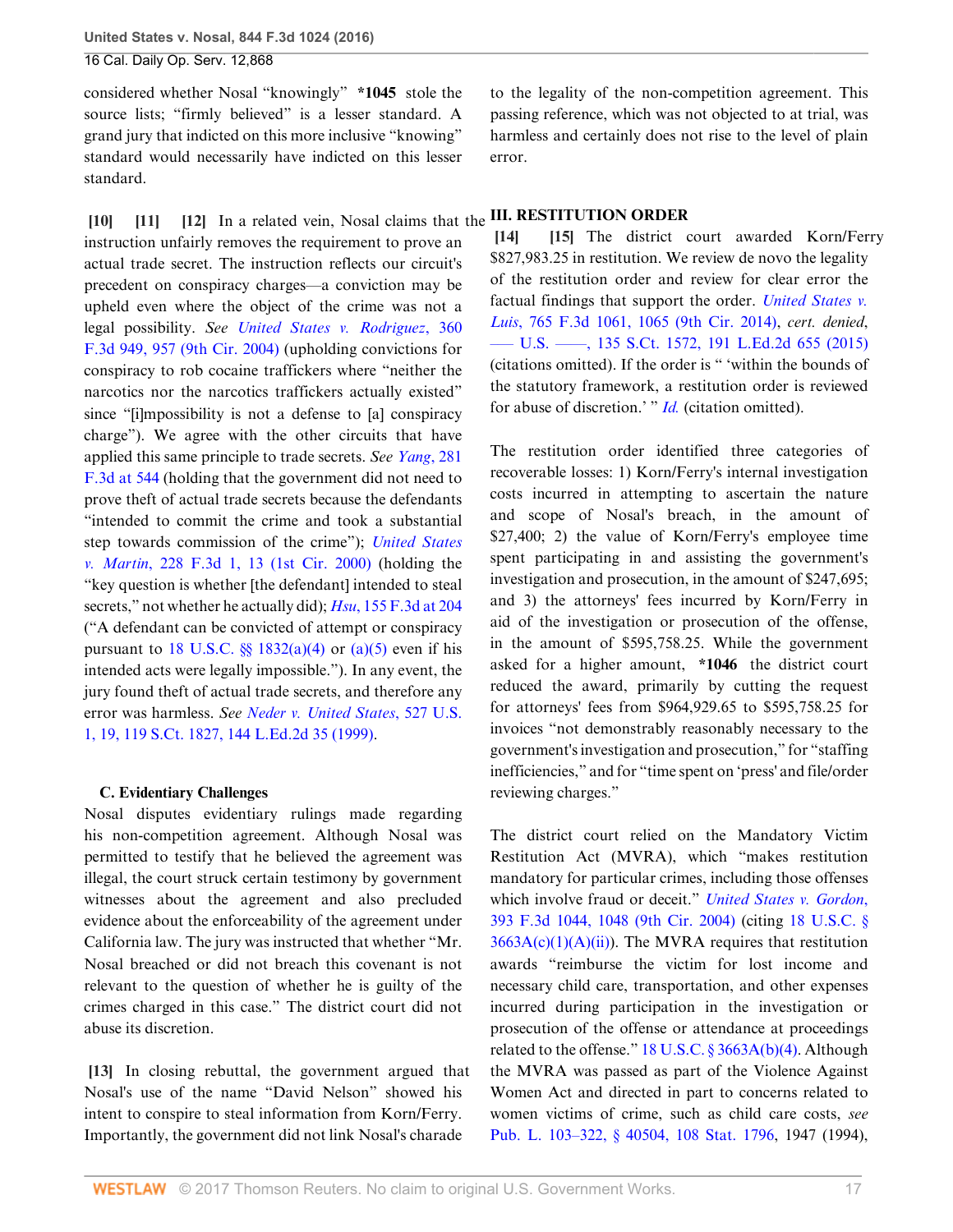we have joined other circuits in holding that the language "other expenses incurred during the participation in the investigation or prosecution" also authorizes the award of investigation costs and attorneys' fees in some circumstances. *See, e.g.*, *[United States v. Abdelbary](http://www.westlaw.com/Link/Document/FullText?findType=Y&serNum=2032873417&pubNum=0000506&originatingDoc=I62b0a700bdea11e6ac07a76176915fee&refType=RP&fi=co_pp_sp_506_574&originationContext=document&vr=3.0&rs=cblt1.0&transitionType=DocumentItem&contextData=(sc.UserEnteredCitation)#co_pp_sp_506_574)*, 746 [F.3d 570, 574–79 \(4th Cir. 2014\)](http://www.westlaw.com/Link/Document/FullText?findType=Y&serNum=2032873417&pubNum=0000506&originatingDoc=I62b0a700bdea11e6ac07a76176915fee&refType=RP&fi=co_pp_sp_506_574&originationContext=document&vr=3.0&rs=cblt1.0&transitionType=DocumentItem&contextData=(sc.UserEnteredCitation)#co_pp_sp_506_574); *[United States v. Elson](http://www.westlaw.com/Link/Document/FullText?findType=Y&serNum=2019654926&pubNum=0000506&originatingDoc=I62b0a700bdea11e6ac07a76176915fee&refType=RP&fi=co_pp_sp_506_728&originationContext=document&vr=3.0&rs=cblt1.0&transitionType=DocumentItem&contextData=(sc.UserEnteredCitation)#co_pp_sp_506_728)*, [577 F.3d 713, 728 \(6th Cir. 2009\);](http://www.westlaw.com/Link/Document/FullText?findType=Y&serNum=2019654926&pubNum=0000506&originatingDoc=I62b0a700bdea11e6ac07a76176915fee&refType=RP&fi=co_pp_sp_506_728&originationContext=document&vr=3.0&rs=cblt1.0&transitionType=DocumentItem&contextData=(sc.UserEnteredCitation)#co_pp_sp_506_728) *[United States v.](http://www.westlaw.com/Link/Document/FullText?findType=Y&serNum=2016942330&pubNum=0000506&originatingDoc=I62b0a700bdea11e6ac07a76176915fee&refType=RP&fi=co_pp_sp_506_558&originationContext=document&vr=3.0&rs=cblt1.0&transitionType=DocumentItem&contextData=(sc.UserEnteredCitation)#co_pp_sp_506_558) Waknine*[, 543 F.3d 546, 558–59 \(9th Cir. 2008\)](http://www.westlaw.com/Link/Document/FullText?findType=Y&serNum=2016942330&pubNum=0000506&originatingDoc=I62b0a700bdea11e6ac07a76176915fee&refType=RP&fi=co_pp_sp_506_558&originationContext=document&vr=3.0&rs=cblt1.0&transitionType=DocumentItem&contextData=(sc.UserEnteredCitation)#co_pp_sp_506_558); *[United](http://www.westlaw.com/Link/Document/FullText?findType=Y&serNum=2016809680&pubNum=0000506&originatingDoc=I62b0a700bdea11e6ac07a76176915fee&refType=RP&fi=co_pp_sp_506_159&originationContext=document&vr=3.0&rs=cblt1.0&transitionType=DocumentItem&contextData=(sc.UserEnteredCitation)#co_pp_sp_506_159) States v. Amato*[, 540 F.3d 153, 159–62 \(2d Cir. 2008\)](http://www.westlaw.com/Link/Document/FullText?findType=Y&serNum=2016809680&pubNum=0000506&originatingDoc=I62b0a700bdea11e6ac07a76176915fee&refType=RP&fi=co_pp_sp_506_159&originationContext=document&vr=3.0&rs=cblt1.0&transitionType=DocumentItem&contextData=(sc.UserEnteredCitation)#co_pp_sp_506_159); *Gordon*[, 393 F.3d at 1056–57.](http://www.westlaw.com/Link/Document/FullText?findType=Y&serNum=2005869719&pubNum=0000506&originatingDoc=I62b0a700bdea11e6ac07a76176915fee&refType=RP&fi=co_pp_sp_506_1056&originationContext=document&vr=3.0&rs=cblt1.0&transitionType=DocumentItem&contextData=(sc.UserEnteredCitation)#co_pp_sp_506_1056)

<span id="page-17-0"></span>**[\[16](#page-2-6)]** We must initially decide whether, as Nosal urges, the restitution award is invalid because it exceeds the actual loss that the district court determined for the purposes of the Sentencing Guidelines [U.S.S.G. § 2B1.1\(b\)](http://www.westlaw.com/Link/Document/FullText?findType=L&pubNum=0004057&cite=FSGS2B1.1&originatingDoc=I62b0a700bdea11e6ac07a76176915fee&refType=LQ&originationContext=document&vr=3.0&rs=cblt1.0&transitionType=DocumentItem&contextData=(sc.UserEnteredCitation)) calculated at \$46,907.88. The answer to that question is found in our observation that "calculating loss under the guidelines is not necessarily identical to loss calculation for purposes of restitution." *[United States v. Hunter](http://www.westlaw.com/Link/Document/FullText?findType=Y&serNum=2022816622&pubNum=0000506&originatingDoc=I62b0a700bdea11e6ac07a76176915fee&refType=RP&fi=co_pp_sp_506_1065&originationContext=document&vr=3.0&rs=cblt1.0&transitionType=DocumentItem&contextData=(sc.UserEnteredCitation)#co_pp_sp_506_1065)*, [618 F.3d 1062, 1065 \(9th Cir. 2010\)](http://www.westlaw.com/Link/Document/FullText?findType=Y&serNum=2022816622&pubNum=0000506&originatingDoc=I62b0a700bdea11e6ac07a76176915fee&refType=RP&fi=co_pp_sp_506_1065&originationContext=document&vr=3.0&rs=cblt1.0&transitionType=DocumentItem&contextData=(sc.UserEnteredCitation)#co_pp_sp_506_1065). Rather, restitution loss is governed not by the criteria of the Sentencing Guidelines, but by the MVRA's purpose of "mak[ing] the victim[ ] whole." *Gordon*[, 393 F.3d at 1052 n.6](http://www.westlaw.com/Link/Document/FullText?findType=Y&serNum=2005869719&pubNum=0000506&originatingDoc=I62b0a700bdea11e6ac07a76176915fee&refType=RP&fi=co_pp_sp_506_1052&originationContext=document&vr=3.0&rs=cblt1.0&transitionType=DocumentItem&contextData=(sc.UserEnteredCitation)#co_pp_sp_506_1052). To this end, the plain language of  $18$  U.S.C. § 3663A(a) [\(1\)](http://www.westlaw.com/Link/Document/FullText?findType=L&pubNum=1000546&cite=18USCAS3663A&originatingDoc=I62b0a700bdea11e6ac07a76176915fee&refType=SP&originationContext=document&vr=3.0&rs=cblt1.0&transitionType=DocumentItem&contextData=(sc.UserEnteredCitation)#co_pp_7b9b000044381) makes restitution mandatory "[n]otwithstanding any other provision of law" and "in addition to ... any other penalty authorized by law," including the Sentencing Guidelines. *See also Amato*[, 540 F.3d at 160–62](http://www.westlaw.com/Link/Document/FullText?findType=Y&serNum=2016809680&pubNum=0000506&originatingDoc=I62b0a700bdea11e6ac07a76176915fee&refType=RP&fi=co_pp_sp_506_160&originationContext=document&vr=3.0&rs=cblt1.0&transitionType=DocumentItem&contextData=(sc.UserEnteredCitation)#co_pp_sp_506_160).

In contrast with the MVRA, which includes expenses related to investigation and prosecution, such costs are categorically excluded under the Sentencing Guidelines applicable here. The guidelines provision for actual loss for crimes of fraud explicitly excludes "costs incurred by victims primarily to aid the government in[ ] the prosecution and criminal investigation of an offense." U.S.S.G. § 2.B.1.1 cmt. 3(D)(ii). From that, Nosal appears to assume, without any support, that "actual loss" is a term-of-art, such that in this category of offenses a restitution order could never include investigation costs or attorneys' fees in aid of the government. That assumption is not warranted under the plain language of the MVRA, which notably never uses the terminology of actual loss.

In an effort to overcome the differences between the MVRA and the guidelines, Nosal points to our decision in *United States v. Stoddard*[, 150 F.3d 1140, 1147 \(9th](http://www.westlaw.com/Link/Document/FullText?findType=Y&serNum=1998160208&pubNum=0000506&originatingDoc=I62b0a700bdea11e6ac07a76176915fee&refType=RP&fi=co_pp_sp_506_1147&originationContext=document&vr=3.0&rs=cblt1.0&transitionType=DocumentItem&contextData=(sc.UserEnteredCitation)#co_pp_sp_506_1147) [Cir. 1998\)](http://www.westlaw.com/Link/Document/FullText?findType=Y&serNum=1998160208&pubNum=0000506&originatingDoc=I62b0a700bdea11e6ac07a76176915fee&refType=RP&fi=co_pp_sp_506_1147&originationContext=document&vr=3.0&rs=cblt1.0&transitionType=DocumentItem&contextData=(sc.UserEnteredCitation)#co_pp_sp_506_1147), which states that "[r]estitution can only be based on actual loss." We acknowledge that *[Stoddard](http://www.westlaw.com/Link/Document/FullText?findType=Y&serNum=1998160208&originatingDoc=I62b0a700bdea11e6ac07a76176915fee&refType=RP&originationContext=document&vr=3.0&rs=cblt1.0&transitionType=DocumentItem&contextData=(sc.UserEnteredCitation))*'s use of the phrase "actual loss" in discussion of restitution **\*1047** generates some confusion, but *[Stoddard](http://www.westlaw.com/Link/Document/FullText?findType=Y&serNum=1998160208&pubNum=0000506&originatingDoc=I62b0a700bdea11e6ac07a76176915fee&refType=RP&originationContext=document&vr=3.0&rs=cblt1.0&transitionType=DocumentItem&contextData=(sc.UserEnteredCitation))* does not answer the question at hand. In *[Stoddard](http://www.westlaw.com/Link/Document/FullText?findType=Y&serNum=1998160208&pubNum=0000506&originatingDoc=I62b0a700bdea11e6ac07a76176915fee&refType=RP&originationContext=document&vr=3.0&rs=cblt1.0&transitionType=DocumentItem&contextData=(sc.UserEnteredCitation))*, the difference between the loss under the Sentencing Guidelines and the restitution award (\$30,000 versus \$116,223) related to profits that the defendant received from a business opportunity linked to the fraud, not for anything remotely resembling the investigation costs at issue here. *See id.* [at](http://www.westlaw.com/Link/Document/FullText?findType=Y&serNum=1998160208&pubNum=0000506&originatingDoc=I62b0a700bdea11e6ac07a76176915fee&refType=RP&fi=co_pp_sp_506_1147&originationContext=document&vr=3.0&rs=cblt1.0&transitionType=DocumentItem&contextData=(sc.UserEnteredCitation)#co_pp_sp_506_1147) [1147–48](http://www.westlaw.com/Link/Document/FullText?findType=Y&serNum=1998160208&pubNum=0000506&originatingDoc=I62b0a700bdea11e6ac07a76176915fee&refType=RP&fi=co_pp_sp_506_1147&originationContext=document&vr=3.0&rs=cblt1.0&transitionType=DocumentItem&contextData=(sc.UserEnteredCitation)#co_pp_sp_506_1147) (Ferguson, J., dissenting).

Nosal is also mistaken that this reading of the statute creates a circuit split with the Seventh Circuit. *See [United](http://www.westlaw.com/Link/Document/FullText?findType=Y&serNum=2022574520&pubNum=0000506&originatingDoc=I62b0a700bdea11e6ac07a76176915fee&refType=RP&fi=co_pp_sp_506_318&originationContext=document&vr=3.0&rs=cblt1.0&transitionType=DocumentItem&contextData=(sc.UserEnteredCitation)#co_pp_sp_506_318) States v. Dokich*[, 614 F.3d 314, 318–20 \(7th Cir. 2010\)](http://www.westlaw.com/Link/Document/FullText?findType=Y&serNum=2022574520&pubNum=0000506&originatingDoc=I62b0a700bdea11e6ac07a76176915fee&refType=RP&fi=co_pp_sp_506_318&originationContext=document&vr=3.0&rs=cblt1.0&transitionType=DocumentItem&contextData=(sc.UserEnteredCitation)#co_pp_sp_506_318). *[Dokich](http://www.westlaw.com/Link/Document/FullText?findType=Y&serNum=2022574520&pubNum=0000506&originatingDoc=I62b0a700bdea11e6ac07a76176915fee&refType=RP&originationContext=document&vr=3.0&rs=cblt1.0&transitionType=DocumentItem&contextData=(sc.UserEnteredCitation))* addressed whether a \$55.9 million restitution award was calculated using intended loss or actual loss. Based on an unclear record, the court was forced to conclude that the restitution award (which was higher than the \$20–\$50 million loss used for sentencing under the guidelines) was based on intended loss, not actual loss, and therefore barred. *[Id.](http://www.westlaw.com/Link/Document/FullText?findType=Y&serNum=2022574520&pubNum=0000506&originatingDoc=I62b0a700bdea11e6ac07a76176915fee&refType=RP&originationContext=document&vr=3.0&rs=cblt1.0&transitionType=DocumentItem&contextData=(sc.UserEnteredCitation))* As in *[Stoddard](http://www.westlaw.com/Link/Document/FullText?findType=Y&serNum=1998160208&pubNum=0000506&originatingDoc=I62b0a700bdea11e6ac07a76176915fee&refType=RP&originationContext=document&vr=3.0&rs=cblt1.0&transitionType=DocumentItem&contextData=(sc.UserEnteredCitation))*, the case had nothing to do with inclusion of investigation costs as part of the restitution loss calculation.

<span id="page-17-2"></span><span id="page-17-1"></span>**[\[17](#page-2-7)] [\[18](#page-3-2)]** Having determined that the restitution award was "within the bounds of the statutory framework," we turn to whether the district court nevertheless abused its discretion in awarding nearly \$1 million in restitution. *See Waknine*[, 543 F.3d at 555](http://www.westlaw.com/Link/Document/FullText?findType=Y&serNum=2016942330&pubNum=0000506&originatingDoc=I62b0a700bdea11e6ac07a76176915fee&refType=RP&fi=co_pp_sp_506_555&originationContext=document&vr=3.0&rs=cblt1.0&transitionType=DocumentItem&contextData=(sc.UserEnteredCitation)#co_pp_sp_506_555) (quoting *Gordon*[, 393 F.3d at](http://www.westlaw.com/Link/Document/FullText?findType=Y&serNum=2005869719&pubNum=0000506&originatingDoc=I62b0a700bdea11e6ac07a76176915fee&refType=RP&fi=co_pp_sp_506_1051&originationContext=document&vr=3.0&rs=cblt1.0&transitionType=DocumentItem&contextData=(sc.UserEnteredCitation)#co_pp_sp_506_1051) [1051](http://www.westlaw.com/Link/Document/FullText?findType=Y&serNum=2005869719&pubNum=0000506&originatingDoc=I62b0a700bdea11e6ac07a76176915fee&refType=RP&fi=co_pp_sp_506_1051&originationContext=document&vr=3.0&rs=cblt1.0&transitionType=DocumentItem&contextData=(sc.UserEnteredCitation)#co_pp_sp_506_1051)). With respect to investigation costs and attorneys' fees, our rule is clear: restitution for such losses " 'may be recoverable' " where the harm was the " 'direct and foreseeable result' of the defendant's wrongful conduct...." *Gordon*[, 393 F.3d at 1057](http://www.westlaw.com/Link/Document/FullText?findType=Y&serNum=2005869719&pubNum=0000506&originatingDoc=I62b0a700bdea11e6ac07a76176915fee&refType=RP&fi=co_pp_sp_506_1057&originationContext=document&vr=3.0&rs=cblt1.0&transitionType=DocumentItem&contextData=(sc.UserEnteredCitation)#co_pp_sp_506_1057) (quoting *[United States v.](http://www.westlaw.com/Link/Document/FullText?findType=Y&serNum=2004414371&pubNum=0000506&originatingDoc=I62b0a700bdea11e6ac07a76176915fee&refType=RP&fi=co_pp_sp_506_863&originationContext=document&vr=3.0&rs=cblt1.0&transitionType=DocumentItem&contextData=(sc.UserEnteredCitation)#co_pp_sp_506_863) Phillips*[, 367 F.3d 846, 863 \(9th Cir. 2004\)](http://www.westlaw.com/Link/Document/FullText?findType=Y&serNum=2004414371&pubNum=0000506&originatingDoc=I62b0a700bdea11e6ac07a76176915fee&refType=RP&fi=co_pp_sp_506_863&originationContext=document&vr=3.0&rs=cblt1.0&transitionType=DocumentItem&contextData=(sc.UserEnteredCitation)#co_pp_sp_506_863)). *But see [Amato](http://www.westlaw.com/Link/Document/FullText?findType=Y&serNum=2016809680&pubNum=0000506&originatingDoc=I62b0a700bdea11e6ac07a76176915fee&refType=RP&fi=co_pp_sp_506_162&originationContext=document&vr=3.0&rs=cblt1.0&transitionType=DocumentItem&contextData=(sc.UserEnteredCitation)#co_pp_sp_506_162)*, [540 F.3d at 162](http://www.westlaw.com/Link/Document/FullText?findType=Y&serNum=2016809680&pubNum=0000506&originatingDoc=I62b0a700bdea11e6ac07a76176915fee&refType=RP&fi=co_pp_sp_506_162&originationContext=document&vr=3.0&rs=cblt1.0&transitionType=DocumentItem&contextData=(sc.UserEnteredCitation)#co_pp_sp_506_162) (disagreeing with *[Gordon](http://www.westlaw.com/Link/Document/FullText?findType=Y&serNum=2005869719&originatingDoc=I62b0a700bdea11e6ac07a76176915fee&refType=RP&originationContext=document&vr=3.0&rs=cblt1.0&transitionType=DocumentItem&contextData=(sc.UserEnteredCitation))*'s approach of basing restitution on the foreseeable results of the criminal conduct). We require the government to present evidence "demonstrat [ing] that it was reasonably necessary for [the victim] to incur attorneys' and investigator's fees to participate in the investigation or prosecution of the offense." *Waknine*[, 543 F.3d at 559](http://www.westlaw.com/Link/Document/FullText?findType=Y&serNum=2016942330&pubNum=0000506&originatingDoc=I62b0a700bdea11e6ac07a76176915fee&refType=RP&fi=co_pp_sp_506_559&originationContext=document&vr=3.0&rs=cblt1.0&transitionType=DocumentItem&contextData=(sc.UserEnteredCitation)#co_pp_sp_506_559). Unlike some other circuits, *see, e.g.*, *[United States v. Papagno](http://www.westlaw.com/Link/Document/FullText?findType=Y&serNum=2025158734&pubNum=0000506&originatingDoc=I62b0a700bdea11e6ac07a76176915fee&refType=RP&fi=co_pp_sp_506_1099&originationContext=document&vr=3.0&rs=cblt1.0&transitionType=DocumentItem&contextData=(sc.UserEnteredCitation)#co_pp_sp_506_1099)*, 639 F.3d 1093, [1099–1100 \(D.C. Cir. 2011\)](http://www.westlaw.com/Link/Document/FullText?findType=Y&serNum=2025158734&pubNum=0000506&originatingDoc=I62b0a700bdea11e6ac07a76176915fee&refType=RP&fi=co_pp_sp_506_1099&originationContext=document&vr=3.0&rs=cblt1.0&transitionType=DocumentItem&contextData=(sc.UserEnteredCitation)#co_pp_sp_506_1099), we have " 'adopted a *broad* view of the restitution authorization [for investigation costs].' " *Gordon*[, 393 F.3d at 1056–57](http://www.westlaw.com/Link/Document/FullText?findType=Y&serNum=2005869719&pubNum=0000506&originatingDoc=I62b0a700bdea11e6ac07a76176915fee&refType=RP&fi=co_pp_sp_506_1056&originationContext=document&vr=3.0&rs=cblt1.0&transitionType=DocumentItem&contextData=(sc.UserEnteredCitation)#co_pp_sp_506_1056) (alteration in original) (quoting *Phillips*[, 367 F.3d at 863](http://www.westlaw.com/Link/Document/FullText?findType=Y&serNum=2004414371&pubNum=0000506&originatingDoc=I62b0a700bdea11e6ac07a76176915fee&refType=RP&fi=co_pp_sp_506_863&originationContext=document&vr=3.0&rs=cblt1.0&transitionType=DocumentItem&contextData=(sc.UserEnteredCitation)#co_pp_sp_506_863)).

<span id="page-17-3"></span>**[\[19](#page-3-0)]** We applaud the district court's thorough review of the voluminous time and fee records submitted by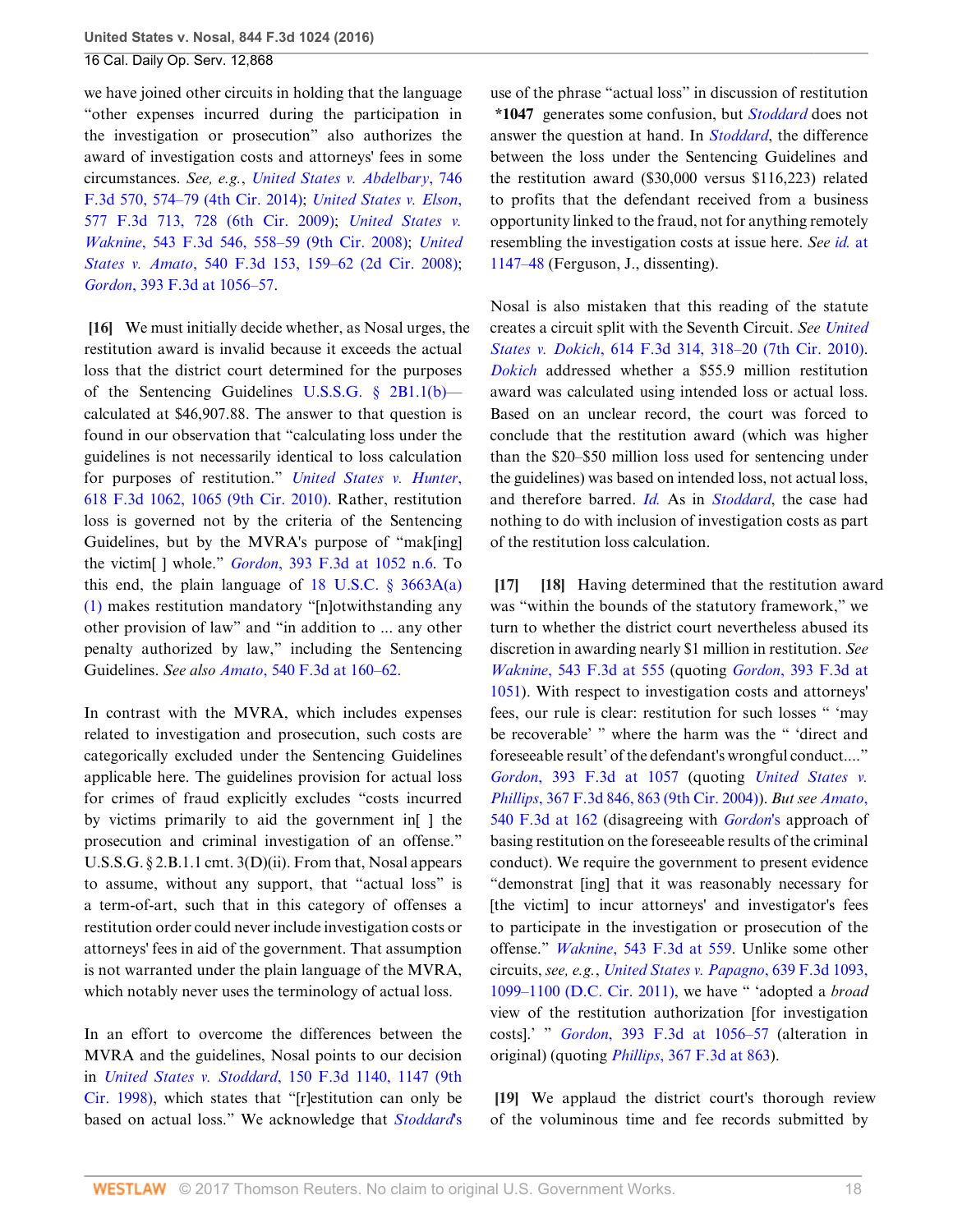the government and Korn/Ferry. We agree with the award for internal investigation costs to uncover the extent of the breach and for the value of employee time spent participating in the government's investigation and prosecution. *See, e.g.*, *[United States v. De La Fuente](http://www.westlaw.com/Link/Document/FullText?findType=Y&serNum=2003949586&pubNum=0000506&originatingDoc=I62b0a700bdea11e6ac07a76176915fee&refType=RP&fi=co_pp_sp_506_773&originationContext=document&vr=3.0&rs=cblt1.0&transitionType=DocumentItem&contextData=(sc.UserEnteredCitation)#co_pp_sp_506_773)*, 353 [F.3d 766, 773 \(9th Cir. 2003\)](http://www.westlaw.com/Link/Document/FullText?findType=Y&serNum=2003949586&pubNum=0000506&originatingDoc=I62b0a700bdea11e6ac07a76176915fee&refType=RP&fi=co_pp_sp_506_773&originationContext=document&vr=3.0&rs=cblt1.0&transitionType=DocumentItem&contextData=(sc.UserEnteredCitation)#co_pp_sp_506_773) (upholding an award for a "cleanup and decontamination" costs in response to an anthrax scare); *[United States v. Hosking](http://www.westlaw.com/Link/Document/FullText?findType=Y&serNum=2018968759&pubNum=0000506&originatingDoc=I62b0a700bdea11e6ac07a76176915fee&refType=RP&fi=co_pp_sp_506_332&originationContext=document&vr=3.0&rs=cblt1.0&transitionType=DocumentItem&contextData=(sc.UserEnteredCitation)#co_pp_sp_506_332)*, 567 F.3d 329, 332 [\(7th Cir. 2009\)](http://www.westlaw.com/Link/Document/FullText?findType=Y&serNum=2018968759&pubNum=0000506&originatingDoc=I62b0a700bdea11e6ac07a76176915fee&refType=RP&fi=co_pp_sp_506_332&originationContext=document&vr=3.0&rs=cblt1.0&transitionType=DocumentItem&contextData=(sc.UserEnteredCitation)#co_pp_sp_506_332) (holding that restitution included the value of "[t]he time and effort spent by the bank's employees and outside professionals in unraveling the twelve-year embezzlement scheme"). However, we part ways with the district court and the government with respect to Korn/ Ferry's attorneys' fees.

<span id="page-18-0"></span>**[\[20](#page-3-3)]** While the district court's reduction of the fee award was a step in the right direction, our review of the record convinces us that the court should have gone further. Several principles guide this conclusion. To begin, the fees must be the direct and foreseeable result of the defendant's conduct. *Gordon*[, 393 F.3d at 1057](http://www.westlaw.com/Link/Document/FullText?findType=Y&serNum=2005869719&pubNum=0000506&originatingDoc=I62b0a700bdea11e6ac07a76176915fee&refType=RP&fi=co_pp_sp_506_1057&originationContext=document&vr=3.0&rs=cblt1.0&transitionType=DocumentItem&contextData=(sc.UserEnteredCitation)#co_pp_sp_506_1057) (quoting *Phillips*[, 367 F.3d at 863](http://www.westlaw.com/Link/Document/FullText?findType=Y&serNum=2004414371&pubNum=0000506&originatingDoc=I62b0a700bdea11e6ac07a76176915fee&refType=RP&fi=co_pp_sp_506_863&originationContext=document&vr=3.0&rs=cblt1.0&transitionType=DocumentItem&contextData=(sc.UserEnteredCitation)#co_pp_sp_506_863)). Next, as in other attorneys' fee awards, reasonableness is the touchstone. Reasonableness is benchmarked against the necessity of **\*1048** the fees under the terms of the statute, thus excluding duplicate effort, time that is disproportionate to the task and time that does not fall within the MVRA's mandate.  $17$ Finally, fees are only recoverable if incurred during "*participation in* the investigation or prosecution of the offense." [18 U.S.C. § 3663A\(b\)\(4\)](http://www.westlaw.com/Link/Document/FullText?findType=L&pubNum=1000546&cite=18USCAS3663A&originatingDoc=I62b0a700bdea11e6ac07a76176915fee&refType=SP&originationContext=document&vr=3.0&rs=cblt1.0&transitionType=DocumentItem&contextData=(sc.UserEnteredCitation)#co_pp_6ad60000aeea7) (emphasis added). The company's attorneys are not a substitute for the work of the prosecutor, nor do they serve the role of a shadow prosecutor. To be sure, nothing is wrong with proactive participation. But participation does not mean substitution or duplication.

<span id="page-18-1"></span>**[\[21](#page-3-1)]** Even after reduction, the total amount of fees awarded is striking, particularly given that the trial ultimately involved only three discrete incidents of criminal behavior. Although resulting in multiple counts, at bottom the events were temporally circumscribed and limited in scope. We note that a highly disproportionate percentage of the fees arose from responding to requests and inquiries related to sentencing, damages, and restitution. The reasonableness of the fees needs to be reexamined to consider (i) whether the sizeable fee related to restitution matters was reasonable; (ii) whether there was unnecessary duplication of tasks between Korn/ Ferry staff and its attorneys since the court awarded a

substantial sum for the time of Korn/Ferry employees; and (iii) whether the outside attorneys were substituting for or duplicating the work of the prosecutors, rather than serving in a participatory capacity.

We vacate the restitution award with respect to the attorneys' fees and remand for reconsideration in light of the principles and observations set out above.

## **AFFIRMED, EXCEPT VACATED IN PART AND REMANDED WITH RESPECT TO THE RESTITUTION AWARD.**

## [REINHARDT](http://www.westlaw.com/Link/Document/FullText?findType=h&pubNum=176284&cite=0245335801&originatingDoc=I62b0a700bdea11e6ac07a76176915fee&refType=RQ&originationContext=document&vr=3.0&rs=cblt1.0&transitionType=DocumentItem&contextData=(sc.UserEnteredCitation)), Circuit Judge, dissenting:

This case is about password sharing. People frequently share their passwords, notwithstanding the fact that websites and employers have policies prohibiting it. In my view, the Computer Fraud and Abuse Act ("CFAA") does not make the millions of people who engage in this ubiquitous, useful, and generally harmless conduct into unwitting federal criminals. Whatever other liability, criminal or civil, Nosal may have incurred in his improper attempt to compete with his former employer, he has not violated the CFAA.

<span id="page-18-2"></span>The first time this case came before us we examined whether Nosal's former colleagues acted "without authorization, or exceed[ed] authorized access" when they downloaded information from Searcher while still employed at Korn/Ferry and shared it with Nosal in violation of the firm's policies. *[United States v. Nosal](http://www.westlaw.com/Link/Document/FullText?findType=Y&serNum=2027470557&pubNum=0000506&originatingDoc=I62b0a700bdea11e6ac07a76176915fee&refType=RP&fi=co_pp_sp_506_864&originationContext=document&vr=3.0&rs=cblt1.0&transitionType=DocumentItem&contextData=(sc.UserEnteredCitation)#co_pp_sp_506_864) (Nosal I)*[, 676 F.3d 854, 864 \(9th Cir. 2012\)](http://www.westlaw.com/Link/Document/FullText?findType=Y&serNum=2027470557&pubNum=0000506&originatingDoc=I62b0a700bdea11e6ac07a76176915fee&refType=RP&fi=co_pp_sp_506_864&originationContext=document&vr=3.0&rs=cblt1.0&transitionType=DocumentItem&contextData=(sc.UserEnteredCitation)#co_pp_sp_506_864) (en banc). We said "no," rejecting the approach of a few other circuits which had interpreted the CFAA looking "only at the culpable behavior of the defendants before them, and fail [ing] to consider the effect on millions of ordinary citizens." *Id.* [at 862](http://www.westlaw.com/Link/Document/FullText?findType=Y&serNum=2027470557&pubNum=0000506&originatingDoc=I62b0a700bdea11e6ac07a76176915fee&refType=RP&fi=co_pp_sp_506_862&originationContext=document&vr=3.0&rs=cblt1.0&transitionType=DocumentItem&contextData=(sc.UserEnteredCitation)#co_pp_sp_506_862). In doing so, we stated that they turned the CFAA into a "sweeping Internet-policing mandate," instead of maintaining its "focus on hacking." *Id.* [at](http://www.westlaw.com/Link/Document/FullText?findType=Y&serNum=2027470557&pubNum=0000506&originatingDoc=I62b0a700bdea11e6ac07a76176915fee&refType=RP&fi=co_pp_sp_506_858&originationContext=document&vr=3.0&rs=cblt1.0&transitionType=DocumentItem&contextData=(sc.UserEnteredCitation)#co_pp_sp_506_858) [858](http://www.westlaw.com/Link/Document/FullText?findType=Y&serNum=2027470557&pubNum=0000506&originatingDoc=I62b0a700bdea11e6ac07a76176915fee&refType=RP&fi=co_pp_sp_506_858&originationContext=document&vr=3.0&rs=cblt1.0&transitionType=DocumentItem&contextData=(sc.UserEnteredCitation)#co_pp_sp_506_858). We emphatically refused to turn violations of use restrictions imposed by employers or websites into crimes under the CFAA, declining to put so many citizens "at the mercy of [their] local prosecutor." *Id.* [at 862](http://www.westlaw.com/Link/Document/FullText?findType=Y&serNum=2027470557&pubNum=0000506&originatingDoc=I62b0a700bdea11e6ac07a76176915fee&refType=RP&fi=co_pp_sp_506_862&originationContext=document&vr=3.0&rs=cblt1.0&transitionType=DocumentItem&contextData=(sc.UserEnteredCitation)#co_pp_sp_506_862). Since then, both circuits to rule on the point **\*1049** have agreed with our interpretation. *See [United States v. Valle](http://www.westlaw.com/Link/Document/FullText?findType=Y&serNum=2037731566&pubNum=0000506&originatingDoc=I62b0a700bdea11e6ac07a76176915fee&refType=RP&fi=co_pp_sp_506_526&originationContext=document&vr=3.0&rs=cblt1.0&transitionType=DocumentItem&contextData=(sc.UserEnteredCitation)#co_pp_sp_506_526)*, 807 F.3d [508, 526–28 \(2d Cir. 2015\);](http://www.westlaw.com/Link/Document/FullText?findType=Y&serNum=2037731566&pubNum=0000506&originatingDoc=I62b0a700bdea11e6ac07a76176915fee&refType=RP&fi=co_pp_sp_506_526&originationContext=document&vr=3.0&rs=cblt1.0&transitionType=DocumentItem&contextData=(sc.UserEnteredCitation)#co_pp_sp_506_526) *[WEC Carolina Energy Sols.](http://www.westlaw.com/Link/Document/FullText?findType=Y&serNum=2028288229&pubNum=0000506&originatingDoc=I62b0a700bdea11e6ac07a76176915fee&refType=RP&fi=co_pp_sp_506_204&originationContext=document&vr=3.0&rs=cblt1.0&transitionType=DocumentItem&contextData=(sc.UserEnteredCitation)#co_pp_sp_506_204) LLC v. Miller*[, 687 F.3d 199, 204 \(4th Cir. 2012\).](http://www.westlaw.com/Link/Document/FullText?findType=Y&serNum=2028288229&pubNum=0000506&originatingDoc=I62b0a700bdea11e6ac07a76176915fee&refType=RP&fi=co_pp_sp_506_204&originationContext=document&vr=3.0&rs=cblt1.0&transitionType=DocumentItem&contextData=(sc.UserEnteredCitation)#co_pp_sp_506_204)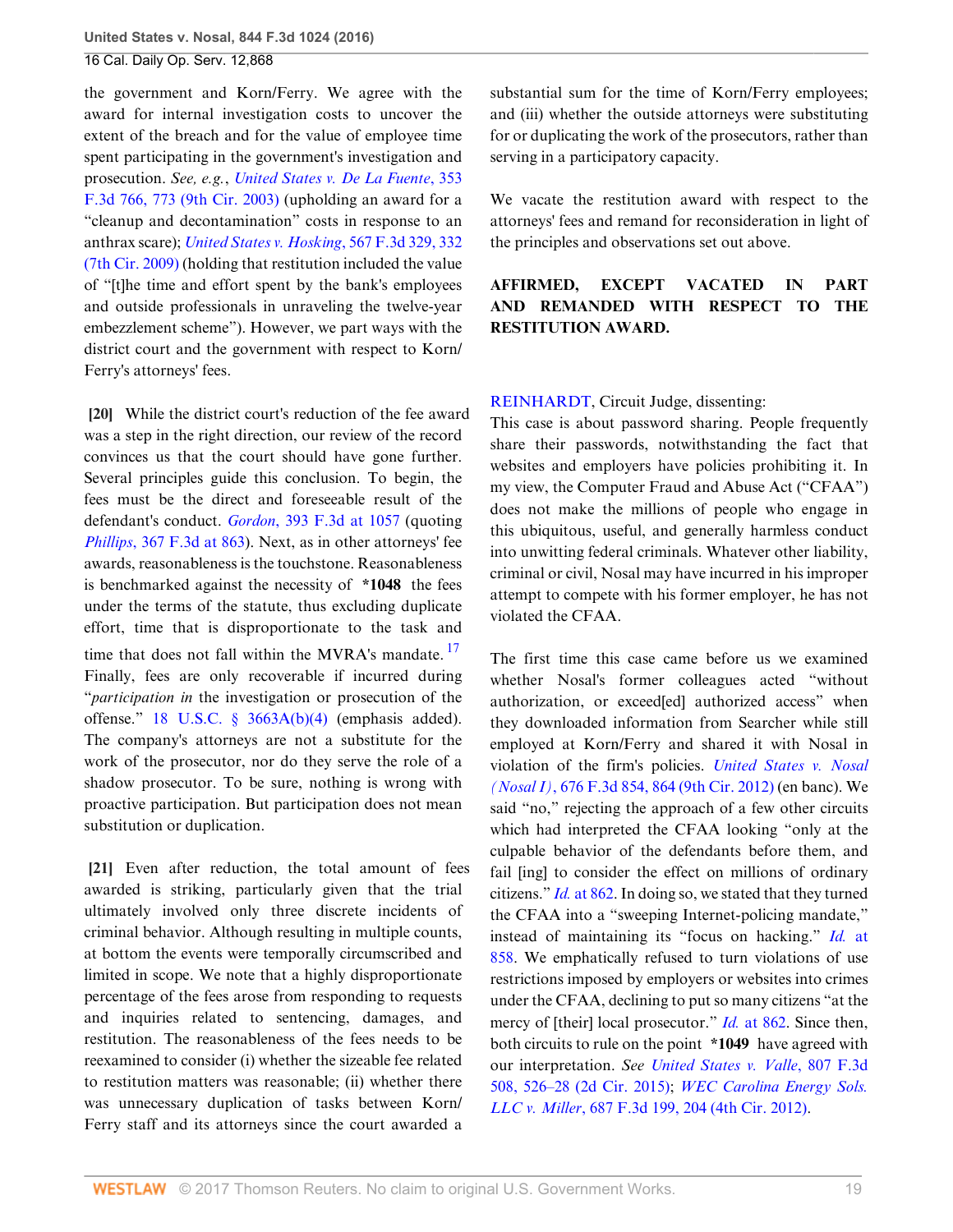Today, addressing only slightly different conduct, the majority repudiates important parts of *[Nosal I](http://www.westlaw.com/Link/Document/FullText?findType=Y&serNum=2027470557&pubNum=0000506&originatingDoc=I62b0a700bdea11e6ac07a76176915fee&refType=RP&originationContext=document&vr=3.0&rs=cblt1.0&transitionType=DocumentItem&contextData=(sc.UserEnteredCitation))*, jeopardizing most password sharing. It loses sight of the anti-hacking purpose of the CFAA, and despite our warning, threatens to criminalize all sorts of innocuous conduct engaged in daily by ordinary citizens.

At issue are three incidents of password sharing. On these occasions while FH was still employed at Korn/Ferry, she gave her password to Jacobson or Christian, who had left the company. Her former colleagues then used her password to download information from Searcher. FH was authorized to access Searcher, but she did not download the information herself because it was easier to let Jacobson or Christian do it than to have them explain to her how to find it. It would not have been a violation of the CFAA if they had simply given FH step-by-step directions, which she then followed. Thus the question is whether because Jacobson and Christian instead used FH's password with her permission, they are criminally liable for access "without authorization" under the Act.  $\frac{1}{1}$  $\frac{1}{1}$  $\frac{1}{1}$ 

The majority finds the answer is "yes," but in doing so commits the same error as the circuits whose views we rejected in *[Nosal I](http://www.westlaw.com/Link/Document/FullText?findType=Y&serNum=2027470557&originatingDoc=I62b0a700bdea11e6ac07a76176915fee&refType=RP&originationContext=document&vr=3.0&rs=cblt1.0&transitionType=DocumentItem&contextData=(sc.UserEnteredCitation))*. My colleagues claim that they do not have to address the effect of their decision on the wider population because Nosal's infelicitous conduct "bears little resemblance" to everyday password sharing. Notably this is the exact argument the *dissent* made in *[Nosal I](http://www.westlaw.com/Link/Document/FullText?findType=Y&serNum=2027470557&pubNum=0000506&originatingDoc=I62b0a700bdea11e6ac07a76176915fee&refType=RP&originationContext=document&vr=3.0&rs=cblt1.0&transitionType=DocumentItem&contextData=(sc.UserEnteredCitation))*: "This case has nothing to do with playing sudoku, checking email, [or] fibbing on dating sites.... The role of the courts is neither to issue advisory opinions nor to declare rights in hypothetical cases." [676 F.3d at 864, 866](http://www.westlaw.com/Link/Document/FullText?findType=Y&serNum=2027470557&pubNum=0000506&originatingDoc=I62b0a700bdea11e6ac07a76176915fee&refType=RP&fi=co_pp_sp_506_864&originationContext=document&vr=3.0&rs=cblt1.0&transitionType=DocumentItem&contextData=(sc.UserEnteredCitation)#co_pp_sp_506_864) (Silverman, J., dissenting) (internal quotation and citation omitted).

We, of course, rejected the dissent's argument in *[Nosal I](http://www.westlaw.com/Link/Document/FullText?findType=Y&serNum=2027470557&originatingDoc=I62b0a700bdea11e6ac07a76176915fee&refType=RP&originationContext=document&vr=3.0&rs=cblt1.0&transitionType=DocumentItem&contextData=(sc.UserEnteredCitation))*. We did so because we recognized that the government's theory made all violations of use restrictions criminal under the CFAA, whether the violation was innocuous, like checking your personal email at work, or more objectionable like that at issue here. Because the statute was susceptible to a narrower interpretation, we rejected the government's broader reading under which "millions of unsuspecting individuals would find that they are engaging in criminal conduct." *Id.* [at 859](http://www.westlaw.com/Link/Document/FullText?findType=Y&serNum=2027470557&pubNum=0000506&originatingDoc=I62b0a700bdea11e6ac07a76176915fee&refType=RP&fi=co_pp_sp_506_859&originationContext=document&vr=3.0&rs=cblt1.0&transitionType=DocumentItem&contextData=(sc.UserEnteredCitation)#co_pp_sp_506_859). The same is true here. The majority does not provide, nor do I see, a workable line which separates the consensual password sharing in this case from the consensual password sharing of millions of legitimate account holders, which may also be contrary to the policies of system owners. There simply is no limiting principle in the majority's world of lawful and unlawful password sharing.

Therefore, despite the majority's attempt to construe *[Nosal I](http://www.westlaw.com/Link/Document/FullText?findType=Y&serNum=2027470557&pubNum=0000506&originatingDoc=I62b0a700bdea11e6ac07a76176915fee&refType=RP&originationContext=document&vr=3.0&rs=cblt1.0&transitionType=DocumentItem&contextData=(sc.UserEnteredCitation))* as only applicable to "exceeds authorized access," the case's central lesson that the CFAA should not be interpreted to criminalize the ordinary conduct of millions of citizens applies equally strongly here. Accordingly, I would hold that consensual password sharing is not the kind of "hacking" covered by the CFAA. That is the case whether or not the voluntary password sharing is with a former employee and whether or not the former employee's own password had expired or been terminated.

#### **\*1050 I.**

<span id="page-19-0"></span>"Congress enacted the CFAA in 1984 primarily to address the growing problem of computer hacking," *[Nosal I](http://www.westlaw.com/Link/Document/FullText?findType=Y&serNum=2027470557&pubNum=0000506&originatingDoc=I62b0a700bdea11e6ac07a76176915fee&refType=RP&fi=co_pp_sp_506_858&originationContext=document&vr=3.0&rs=cblt1.0&transitionType=DocumentItem&contextData=(sc.UserEnteredCitation)#co_pp_sp_506_858)*, 676 [F.3d at 858](http://www.westlaw.com/Link/Document/FullText?findType=Y&serNum=2027470557&pubNum=0000506&originatingDoc=I62b0a700bdea11e6ac07a76176915fee&refType=RP&fi=co_pp_sp_506_858&originationContext=document&vr=3.0&rs=cblt1.0&transitionType=DocumentItem&contextData=(sc.UserEnteredCitation)#co_pp_sp_506_858). *[United States v. Morris](http://www.westlaw.com/Link/Document/FullText?findType=Y&serNum=1991049644&pubNum=0000350&originatingDoc=I62b0a700bdea11e6ac07a76176915fee&refType=RP&originationContext=document&vr=3.0&rs=cblt1.0&transitionType=DocumentItem&contextData=(sc.UserEnteredCitation))*, the first appellate case under the CFAA, illustrates the core type of conduct criminalized by the Act. [928 F.2d 504 \(2d Cir. 1991\).](http://www.westlaw.com/Link/Document/FullText?findType=Y&serNum=1991049644&pubNum=0000350&originatingDoc=I62b0a700bdea11e6ac07a76176915fee&refType=RP&originationContext=document&vr=3.0&rs=cblt1.0&transitionType=DocumentItem&contextData=(sc.UserEnteredCitation)) There a student created a worm which guessed passwords and exploited bugs in computer programs to access military and university computers, eventually causing them to crash. The Second Circuit found that the student had accessed those computers "without authorization" in violation of the Act. *Id*[. at 506, 509–511](http://www.westlaw.com/Link/Document/FullText?findType=Y&serNum=1991049644&pubNum=0000350&originatingDoc=I62b0a700bdea11e6ac07a76176915fee&refType=RP&fi=co_pp_sp_350_506&originationContext=document&vr=3.0&rs=cblt1.0&transitionType=DocumentItem&contextData=(sc.UserEnteredCitation)#co_pp_sp_350_506).

"Without authorization" is used in a number of places throughout the CFAA, but is not defined in the Act. The phrase appears in two subsections relevant to this case:  $\frac{6}{9}$  1030(a)(2)(C) and [\(a\)\(4\).](http://www.westlaw.com/Link/Document/FullText?findType=L&pubNum=1000546&cite=18USCAS1030&originatingDoc=I62b0a700bdea11e6ac07a76176915fee&refType=SP&originationContext=document&vr=3.0&rs=cblt1.0&transitionType=DocumentItem&contextData=(sc.UserEnteredCitation)#co_pp_d40e000072291) Subsection (a)(2) (C) criminalizes "intentionally access[ing] a computer without authorization or exceed[ing] authorized access, and thereby obtain[ing] ... information from any protected computer." This is the "broadest provision" of the CFAA. *Nosal I*[, 676 F.3d at 859.](http://www.westlaw.com/Link/Document/FullText?findType=Y&serNum=2027470557&pubNum=0000506&originatingDoc=I62b0a700bdea11e6ac07a76176915fee&refType=RP&fi=co_pp_sp_506_859&originationContext=document&vr=3.0&rs=cblt1.0&transitionType=DocumentItem&contextData=(sc.UserEnteredCitation)#co_pp_sp_506_859) Subsection (a)(4) in essence increases the penalty for violating  $(a)(2)(C)$  if the perpetrator also acts "with intent to defraud," and "obtains anything of value."  $2$  Nosal was charged and convicted under (a)(4).

<span id="page-19-1"></span>Our definition of "without authorization" in this case will apply not only to (a)(4), but also to (a)(2)(C) and the rest of the Act. In *[Nosal I](http://www.westlaw.com/Link/Document/FullText?findType=Y&serNum=2027470557&pubNum=0000506&originatingDoc=I62b0a700bdea11e6ac07a76176915fee&refType=RP&originationContext=document&vr=3.0&rs=cblt1.0&transitionType=DocumentItem&contextData=(sc.UserEnteredCitation))*, the government contended that "exceeds authorization" could be interpreted more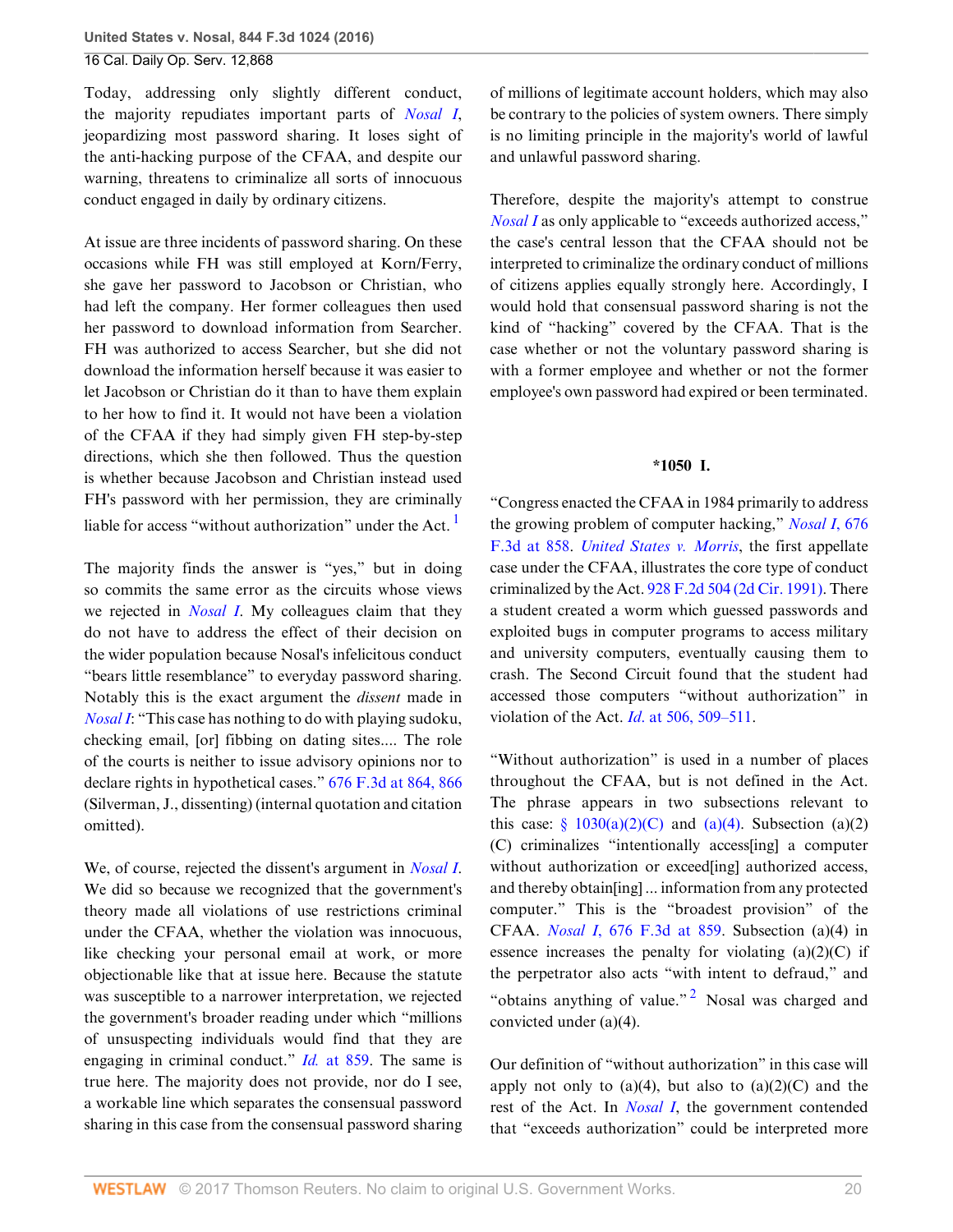narrowly in  $(a)(2)(C)$  than in  $(a)(4)$ , but we concluded: "This is just not so: Once we define the phrase for the purpose of subsection  $1030(a)(4)$ , that definition must apply equally to the rest of the statute pursuant to the 'standard principle of statutory construction ... that identical words and phrases within the same statute should normally be given the same meaning.' "  $676$  F.3d at 859 (quoting *[Powerex Corp. v. Reliant Energy Servs., Inc.](http://www.westlaw.com/Link/Document/FullText?findType=Y&serNum=2012495883&pubNum=0000708&originatingDoc=I62b0a700bdea11e6ac07a76176915fee&refType=RP&originationContext=document&vr=3.0&rs=cblt1.0&transitionType=DocumentItem&contextData=(sc.UserEnteredCitation))*, 551 [U.S. 224, 232, 127 S.Ct. 2411, 168 L.Ed.2d 112 \(2007\)\)](http://www.westlaw.com/Link/Document/FullText?findType=Y&serNum=2012495883&pubNum=0000708&originatingDoc=I62b0a700bdea11e6ac07a76176915fee&refType=RP&originationContext=document&vr=3.0&rs=cblt1.0&transitionType=DocumentItem&contextData=(sc.UserEnteredCitation)). That holds here. Indeed, the government so concedes.

It is thus necessary to consider the potential breadth of subsection  $(a)(2)(C)$  if we construe "without authorization" with less than the utmost care. Subsection  $(a)(2)(C)$  criminalizes nearly all intentional access of a "protected computer" without authorization.<sup>[3](#page-26-9)</sup> A " 'protected computer' is defined as a computer affected by or involved in interstate commerce—effectively all computers with Internet access." *See Nosal I*[, 676 F.3d](http://www.westlaw.com/Link/Document/FullText?findType=Y&serNum=2027470557&pubNum=0000506&originatingDoc=I62b0a700bdea11e6ac07a76176915fee&refType=RP&fi=co_pp_sp_506_859&originationContext=document&vr=3.0&rs=cblt1.0&transitionType=DocumentItem&contextData=(sc.UserEnteredCitation)#co_pp_sp_506_859) [at 859.](http://www.westlaw.com/Link/Document/FullText?findType=Y&serNum=2027470557&pubNum=0000506&originatingDoc=I62b0a700bdea11e6ac07a76176915fee&refType=RP&fi=co_pp_sp_506_859&originationContext=document&vr=3.0&rs=cblt1.0&transitionType=DocumentItem&contextData=(sc.UserEnteredCitation)#co_pp_sp_506_859) This means that nearly all desktops, laptops, servers, smart-phones, as well as any "iPad, Kindle, Nook, X–box, Blu–Ray player or any other Internetenabled device," including even some thermostats qualify as "protected." *Id.* [at 861.](http://www.westlaw.com/Link/Document/FullText?findType=Y&serNum=2027470557&pubNum=0000506&originatingDoc=I62b0a700bdea11e6ac07a76176915fee&refType=RP&fi=co_pp_sp_506_861&originationContext=document&vr=3.0&rs=cblt1.0&transitionType=DocumentItem&contextData=(sc.UserEnteredCitation)#co_pp_sp_506_861) **\*1051** Thus [§ 1030\(a\)\(2\)\(C\)](http://www.westlaw.com/Link/Document/FullText?findType=L&pubNum=1000546&cite=18USCAS1030&originatingDoc=I62b0a700bdea11e6ac07a76176915fee&refType=SP&originationContext=document&vr=3.0&rs=cblt1.0&transitionType=DocumentItem&contextData=(sc.UserEnteredCitation)#co_pp_9bab000016341) covers untold millions of Americans' interactions with these objects every day. Crucially, violating (a)(2)(C) does not require "any culpable intent." *[Id](http://www.westlaw.com/Link/Document/FullText?findType=Y&serNum=2027470557&pubNum=0000506&originatingDoc=I62b0a700bdea11e6ac07a76176915fee&refType=RP&originationContext=document&vr=3.0&rs=cblt1.0&transitionType=DocumentItem&contextData=(sc.UserEnteredCitation))*. Therefore if we interpret "without authorization" in a way that includes common practices like password sharing, millions of our citizens would become potential federal criminals overnight.

## **II.**

<span id="page-20-1"></span>The majority is wrong to conclude that a person necessarily accesses a computer account "without authorization" if he does so without the permission of the system owner.<sup>[4](#page-26-10)</sup> Take the case of an office worker asking a friend to log onto his email in order to print a boarding pass, in violation of the system owner's access policy; or the case of one spouse asking the other to log into a bank website to pay a bill, in violation of the bank's password sharing prohibition. There are other examples that readily come to mind, such as logging onto a computer on behalf of a colleague who is out of the office, in violation of a corporate computer access policy, to send him a document he needs right away. "Facebook makes it a violation of the terms of service to let anyone log into your account,"

we noted in *[Nosal I](http://www.westlaw.com/Link/Document/FullText?findType=Y&serNum=2027470557&pubNum=0000506&originatingDoc=I62b0a700bdea11e6ac07a76176915fee&refType=RP&originationContext=document&vr=3.0&rs=cblt1.0&transitionType=DocumentItem&contextData=(sc.UserEnteredCitation))*, but "it's very common for people to let close friends and relatives check their email or access their online accounts." [676 F.3d at 861](http://www.westlaw.com/Link/Document/FullText?findType=Y&serNum=2027470557&pubNum=0000506&originatingDoc=I62b0a700bdea11e6ac07a76176915fee&refType=RP&fi=co_pp_sp_506_861&originationContext=document&vr=3.0&rs=cblt1.0&transitionType=DocumentItem&contextData=(sc.UserEnteredCitation)#co_pp_sp_506_861) (citing Facebook Statement of Rights and Responsibilities  $\S 4.8$ ).

<span id="page-20-2"></span>Was access in these examples authorized? Most people would say "yes." Although the system owners' policies prohibit password sharing, a legitimate account holder "authorized" the access. Thus, the best reading of "without authorization" in the CFAA is a narrow one: a person accesses an account "without authorization" if he does so without having the permission of *either* the system owner *or* a legitimate account holder.

<span id="page-20-0"></span>This narrower reading is more consistent with the purpose of the CFAA. The CFAA is essentially an anti-hacking statute, and Congress intended it as such. *[Nosal I](http://www.westlaw.com/Link/Document/FullText?findType=Y&serNum=2027470557&pubNum=0000506&originatingDoc=I62b0a700bdea11e6ac07a76176915fee&refType=RP&fi=co_pp_sp_506_858&originationContext=document&vr=3.0&rs=cblt1.0&transitionType=DocumentItem&contextData=(sc.UserEnteredCitation)#co_pp_sp_506_858)*, 676 [F.3d at 858](http://www.westlaw.com/Link/Document/FullText?findType=Y&serNum=2027470557&pubNum=0000506&originatingDoc=I62b0a700bdea11e6ac07a76176915fee&refType=RP&fi=co_pp_sp_506_858&originationContext=document&vr=3.0&rs=cblt1.0&transitionType=DocumentItem&contextData=(sc.UserEnteredCitation)#co_pp_sp_506_858). Under the preferable construction, the statute would cover only those whom we would colloquially think of as hackers: individuals who steal or guess passwords or otherwise force their way into computers without the consent of an authorized user, not persons who are given the right of access by those who themselves possess that right. There is no doubt that a typical hacker accesses an account "without authorization": the hacker gains access without permission—*either* from the system owner *or* a legitimate account holder. As the 1984 House Report on the CFAA explained, "it is noteworthy that [Section 1030](http://www.westlaw.com/Link/Document/FullText?findType=L&pubNum=1000546&cite=18USCAS1030&originatingDoc=I62b0a700bdea11e6ac07a76176915fee&refType=LQ&originationContext=document&vr=3.0&rs=cblt1.0&transitionType=DocumentItem&contextData=(sc.UserEnteredCitation)) deals with an unauthorized access concept of computer fraud rather than the mere use of a computer. Thus, the conduct prohibited is analogous to that of 'breaking and entering.' " [H.R. Rep. 98–894, 20](http://www.westlaw.com/Link/Document/FullText?findType=Y&serNum=0100370072&pubNum=0100014&originatingDoc=I62b0a700bdea11e6ac07a76176915fee&refType=TV&originationContext=document&vr=3.0&rs=cblt1.0&transitionType=DocumentItem&contextData=(sc.UserEnteredCitation)), 1984 U.S.C.C.A.N. 3689, 3706. We would not convict a man for breaking and entering if he had been invited in by a houseguest, even if the homeowner objected. Neither should we convict a man under the CFAA for accessing a **\*1052** computer account with a shared password with the consent of the password holder.

Nosal's conduct was, of course, unscrupulous. Nevertheless, as the Second Circuit found in interpreting the CFAA, "whatever the apparent merits of imposing criminal liability may seem to be *in this case*, we must construe the statute knowing that our interpretation of [authorization] will govern many other situations." *[Valle](http://www.westlaw.com/Link/Document/FullText?findType=Y&serNum=2037731566&pubNum=0000506&originatingDoc=I62b0a700bdea11e6ac07a76176915fee&refType=RP&fi=co_pp_sp_506_528&originationContext=document&vr=3.0&rs=cblt1.0&transitionType=DocumentItem&contextData=(sc.UserEnteredCitation)#co_pp_sp_506_528)*, [807 F.3d at 528.](http://www.westlaw.com/Link/Document/FullText?findType=Y&serNum=2037731566&pubNum=0000506&originatingDoc=I62b0a700bdea11e6ac07a76176915fee&refType=RP&fi=co_pp_sp_506_528&originationContext=document&vr=3.0&rs=cblt1.0&transitionType=DocumentItem&contextData=(sc.UserEnteredCitation)#co_pp_sp_506_528) The construction that we adopt in Nosal's case will apply with equal force to all others, and the reading of "without authorization" we adopt for subsection (a)(4) will apply with equal force to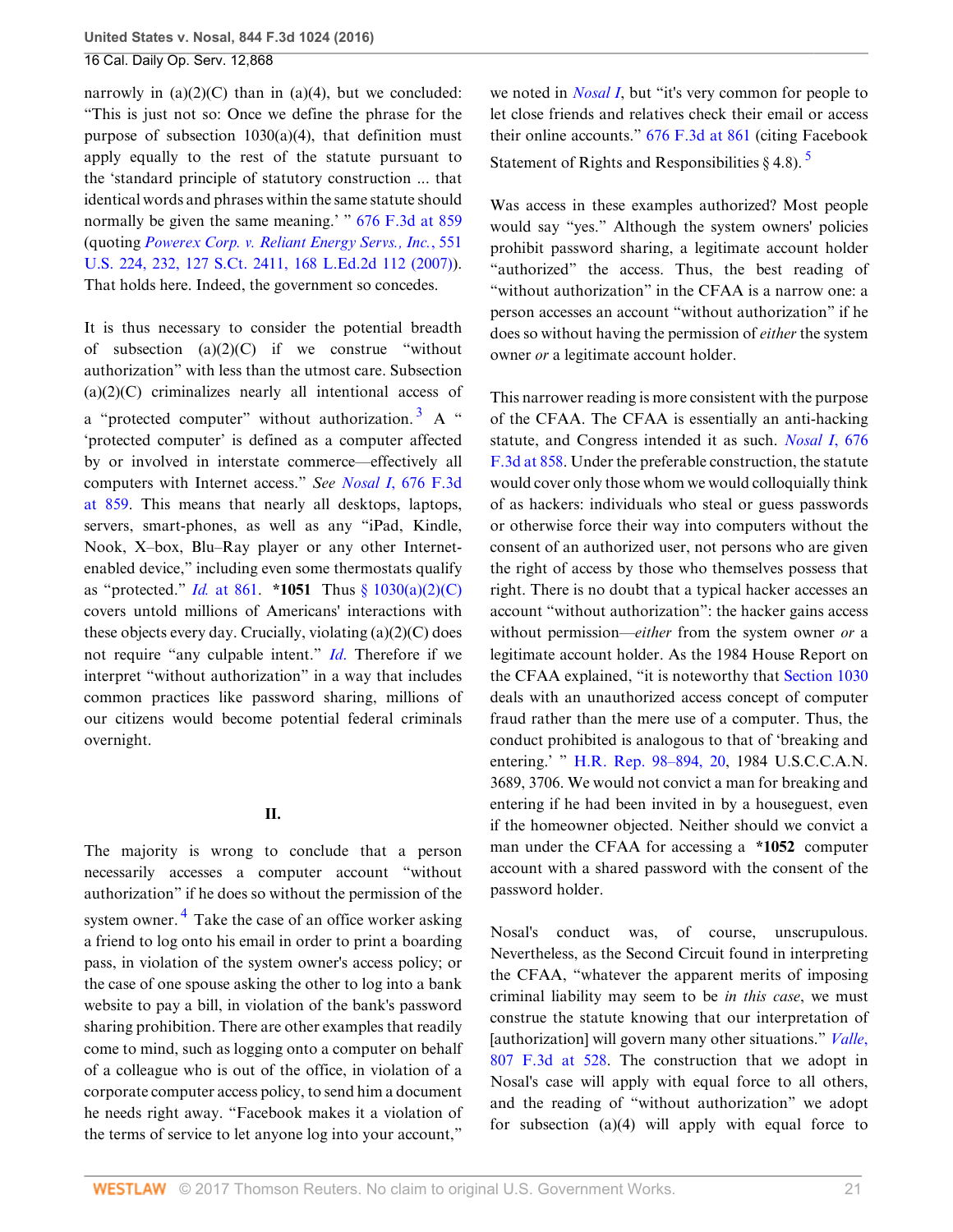subsection (a)(2)(C). I would, therefore, hold that however reprehensible Nosal's conduct may have been, he did not violate the CFAA.

## **III.**

The majority insists that the text of the statute requires its broad construction, but that is simply not so. Citing our decision in *[Brekka](http://www.westlaw.com/Link/Document/FullText?findType=Y&serNum=2019808398&pubNum=0000506&originatingDoc=I62b0a700bdea11e6ac07a76176915fee&refType=RP&originationContext=document&vr=3.0&rs=cblt1.0&transitionType=DocumentItem&contextData=(sc.UserEnteredCitation))*, the majority defines "authorization" as "permission or power granted by an authority." After appealing to "ordinary meaning," "common sense meaning," and multiple dictionaries to corroborate this definition, the majority asserts that the term is "not ambiguous."

The majority is wrong. The majority's (somewhat circular) dictionary definition of "authorization"—"permission conferred by an authority"—hardly clarifies the meaning of the text. While the majority reads the statute to criminalize access by those without "permission conferred by" the system owner, it is also proper (and in fact preferable) to read the text to criminalize access only by those without "permission conferred by" either a legitimate account holder or the system owner. The question that matters is not what authorization *is* but who is entitled to give it. As one scholar noted, "there are two parties that have plausible claims to [give] authorization: the owner/operator of the computer, and the legitimate computer account holder." Orin S. Kerr, *Computer Crime Law* 48 (3d ed. 2013). Under a proper construction of the statute, either one can give authorization.

The cases the majority cites to support its contention that the statute's text requires a broad construction merely repeat dictionary definitions of "without authorization." Those cases do nothing to support the majority's position that authorization can be given only by the system owner. The Fourth Circuit, quoting the *Oxford English Dictionary*, found that "based on the ordinary, contemporary, common meaning of 'authorization,' " an employee "accesses a computer 'without authorization' when he gains admission to a computer without approval." *[WEC Carolina Energy Solutions LLC v. Miller](http://www.westlaw.com/Link/Document/FullText?findType=Y&serNum=2028288229&pubNum=0000506&originatingDoc=I62b0a700bdea11e6ac07a76176915fee&refType=RP&fi=co_pp_sp_506_204&originationContext=document&vr=3.0&rs=cblt1.0&transitionType=DocumentItem&contextData=(sc.UserEnteredCitation)#co_pp_sp_506_204)*, [687 F.3d 199, 204 \(4th Cir. 2012\)](http://www.westlaw.com/Link/Document/FullText?findType=Y&serNum=2028288229&pubNum=0000506&originatingDoc=I62b0a700bdea11e6ac07a76176915fee&refType=RP&fi=co_pp_sp_506_204&originationContext=document&vr=3.0&rs=cblt1.0&transitionType=DocumentItem&contextData=(sc.UserEnteredCitation)#co_pp_sp_506_204). The Sixth Circuit, also quoting the *Oxford English Dictionary*, explained that "[t]he plain meaning of 'authorization' is '[t]he conferment of legality' " and concluded that "a defendant who accesses a computer 'without authorization' does

so without sanction or permission." *[Pulte Homes, Inc.](http://www.westlaw.com/Link/Document/FullText?findType=Y&serNum=2025804200&pubNum=0000506&originatingDoc=I62b0a700bdea11e6ac07a76176915fee&refType=RP&fi=co_pp_sp_506_303&originationContext=document&vr=3.0&rs=cblt1.0&transitionType=DocumentItem&contextData=(sc.UserEnteredCitation)#co_pp_sp_506_303) [v. Laborers' Int'l Union of N. Am.](http://www.westlaw.com/Link/Document/FullText?findType=Y&serNum=2025804200&pubNum=0000506&originatingDoc=I62b0a700bdea11e6ac07a76176915fee&refType=RP&fi=co_pp_sp_506_303&originationContext=document&vr=3.0&rs=cblt1.0&transitionType=DocumentItem&contextData=(sc.UserEnteredCitation)#co_pp_sp_506_303)*, 648 F.3d 295, 303– [04 \(6th Cir 2011\)](http://www.westlaw.com/Link/Document/FullText?findType=Y&serNum=2025804200&pubNum=0000506&originatingDoc=I62b0a700bdea11e6ac07a76176915fee&refType=RP&fi=co_pp_sp_506_303&originationContext=document&vr=3.0&rs=cblt1.0&transitionType=DocumentItem&contextData=(sc.UserEnteredCitation)#co_pp_sp_506_303). In both of these cases, the important question in Nosal's case—authorization from whom went unanswered. The Second Circuit consulted the *Random House Dictionary* instead and concluded that the "common usage of 'authorization' suggests that one 'accesses a computer without authorization' if he accesses a computer without permission to do so *at all*." *[Valle](http://www.westlaw.com/Link/Document/FullText?findType=Y&serNum=2037731566&pubNum=0000506&originatingDoc=I62b0a700bdea11e6ac07a76176915fee&refType=RP&fi=co_pp_sp_506_524&originationContext=document&vr=3.0&rs=cblt1.0&transitionType=DocumentItem&contextData=(sc.UserEnteredCitation)#co_pp_sp_506_524)*, 807 [F.3d 508, 524 \(2nd Cir. 2015\)](http://www.westlaw.com/Link/Document/FullText?findType=Y&serNum=2037731566&pubNum=0000506&originatingDoc=I62b0a700bdea11e6ac07a76176915fee&refType=RP&fi=co_pp_sp_506_524&originationContext=document&vr=3.0&rs=cblt1.0&transitionType=DocumentItem&contextData=(sc.UserEnteredCitation)#co_pp_sp_506_524) (emphasis added). With that, I agree. Contrary to the majority's suggestion, none of the cases on which it relies holds that the requisite permission must come from the system owner and not a legitimate account holder. [6](#page-27-0)

<span id="page-21-0"></span>**\*1053** At worst, the text of the statute is ambiguous as to who may give authorization. The First Circuit concluded that the meaning of the term "without authorization" in the CFAA "has proven to be elusive," *[EF Cultural](http://www.westlaw.com/Link/Document/FullText?findType=Y&serNum=2001544216&pubNum=0000506&originatingDoc=I62b0a700bdea11e6ac07a76176915fee&refType=RP&fi=co_pp_sp_506_582&originationContext=document&vr=3.0&rs=cblt1.0&transitionType=DocumentItem&contextData=(sc.UserEnteredCitation)#co_pp_sp_506_582) Travel BV v. Explorica*, *Inc.*[, 274 F.3d 577, 582 n.10 \(1st](http://www.westlaw.com/Link/Document/FullText?findType=Y&serNum=2001544216&pubNum=0000506&originatingDoc=I62b0a700bdea11e6ac07a76176915fee&refType=RP&fi=co_pp_sp_506_582&originationContext=document&vr=3.0&rs=cblt1.0&transitionType=DocumentItem&contextData=(sc.UserEnteredCitation)#co_pp_sp_506_582) [Cir. 2001\),](http://www.westlaw.com/Link/Document/FullText?findType=Y&serNum=2001544216&pubNum=0000506&originatingDoc=I62b0a700bdea11e6ac07a76176915fee&refType=RP&fi=co_pp_sp_506_582&originationContext=document&vr=3.0&rs=cblt1.0&transitionType=DocumentItem&contextData=(sc.UserEnteredCitation)#co_pp_sp_506_582) and an unambiguous definition eludes the majority even now. In that circumstance, the rule of lenity requires us to adopt the narrower construction—exactly the construction that is appropriate in light of the CFAA's anti-hacking purpose and concern for the statute's effect on the innocent behavior of millions of citizens. The text provides no refuge for the majority.

As the Supreme Court has repeatedly held, "where there is ambiguity in a criminal statute, doubts are resolved in favor of the defendant." *[United States v. Bass](http://www.westlaw.com/Link/Document/FullText?findType=Y&serNum=1971127154&pubNum=0000708&originatingDoc=I62b0a700bdea11e6ac07a76176915fee&refType=RP&originationContext=document&vr=3.0&rs=cblt1.0&transitionType=DocumentItem&contextData=(sc.UserEnteredCitation))*, 404 [U.S. 336, 348, 92 S.Ct. 515, 30 L.Ed.2d 488 \(1971\);](http://www.westlaw.com/Link/Document/FullText?findType=Y&serNum=1971127154&pubNum=0000708&originatingDoc=I62b0a700bdea11e6ac07a76176915fee&refType=RP&originationContext=document&vr=3.0&rs=cblt1.0&transitionType=DocumentItem&contextData=(sc.UserEnteredCitation)) *see also United States v. Santos*[, 553 U.S. 507, 514, 128 S.Ct.](http://www.westlaw.com/Link/Document/FullText?findType=Y&serNum=2016220691&pubNum=0000708&originatingDoc=I62b0a700bdea11e6ac07a76176915fee&refType=RP&originationContext=document&vr=3.0&rs=cblt1.0&transitionType=DocumentItem&contextData=(sc.UserEnteredCitation)) [2020, 170 L.Ed.2d 912 \(2008\)](http://www.westlaw.com/Link/Document/FullText?findType=Y&serNum=2016220691&pubNum=0000708&originatingDoc=I62b0a700bdea11e6ac07a76176915fee&refType=RP&originationContext=document&vr=3.0&rs=cblt1.0&transitionType=DocumentItem&contextData=(sc.UserEnteredCitation)) ("The rule of lenity requires ambiguous criminal laws to be interpreted in favor of the defendants subjected to them."). If a "choice has to be made between two readings of what conduct Congress has made a crime, it is appropriate, before we choose the harsher alternative, to require that Congress should have spoken in language that is clear and definite." *[Jones](http://www.westlaw.com/Link/Document/FullText?findType=Y&serNum=2000358278&pubNum=0000708&originatingDoc=I62b0a700bdea11e6ac07a76176915fee&refType=RP&originationContext=document&vr=3.0&rs=cblt1.0&transitionType=DocumentItem&contextData=(sc.UserEnteredCitation)) v. United States*[, 529 U.S. 848, 858, 120 S.Ct. 1904, 146](http://www.westlaw.com/Link/Document/FullText?findType=Y&serNum=2000358278&pubNum=0000708&originatingDoc=I62b0a700bdea11e6ac07a76176915fee&refType=RP&originationContext=document&vr=3.0&rs=cblt1.0&transitionType=DocumentItem&contextData=(sc.UserEnteredCitation)) [L.Ed.2d 902 \(2000\)](http://www.westlaw.com/Link/Document/FullText?findType=Y&serNum=2000358278&pubNum=0000708&originatingDoc=I62b0a700bdea11e6ac07a76176915fee&refType=RP&originationContext=document&vr=3.0&rs=cblt1.0&transitionType=DocumentItem&contextData=(sc.UserEnteredCitation)) (quoting *[United States v. Universal](http://www.westlaw.com/Link/Document/FullText?findType=Y&serNum=1952120571&pubNum=0000708&originatingDoc=I62b0a700bdea11e6ac07a76176915fee&refType=RP&originationContext=document&vr=3.0&rs=cblt1.0&transitionType=DocumentItem&contextData=(sc.UserEnteredCitation)) C.I.T. Credit Corp.*[, 344 U.S. 218, 221–22, 73 S.Ct. 227, 97](http://www.westlaw.com/Link/Document/FullText?findType=Y&serNum=1952120571&pubNum=0000708&originatingDoc=I62b0a700bdea11e6ac07a76176915fee&refType=RP&originationContext=document&vr=3.0&rs=cblt1.0&transitionType=DocumentItem&contextData=(sc.UserEnteredCitation)) [L.Ed. 260 \(1952\)](http://www.westlaw.com/Link/Document/FullText?findType=Y&serNum=1952120571&pubNum=0000708&originatingDoc=I62b0a700bdea11e6ac07a76176915fee&refType=RP&originationContext=document&vr=3.0&rs=cblt1.0&transitionType=DocumentItem&contextData=(sc.UserEnteredCitation))) (internal quotation marks omitted). We are therefore bound to adopt the construction of CFAA that criminalizes access only by those without permission from *either* an account holder *or* the system owner. *See also, e.g.*, *Nosal I*[, 676 F.3d at 863](http://www.westlaw.com/Link/Document/FullText?findType=Y&serNum=2027470557&pubNum=0000506&originatingDoc=I62b0a700bdea11e6ac07a76176915fee&refType=RP&fi=co_pp_sp_506_863&originationContext=document&vr=3.0&rs=cblt1.0&transitionType=DocumentItem&contextData=(sc.UserEnteredCitation)#co_pp_sp_506_863) (applying the rule of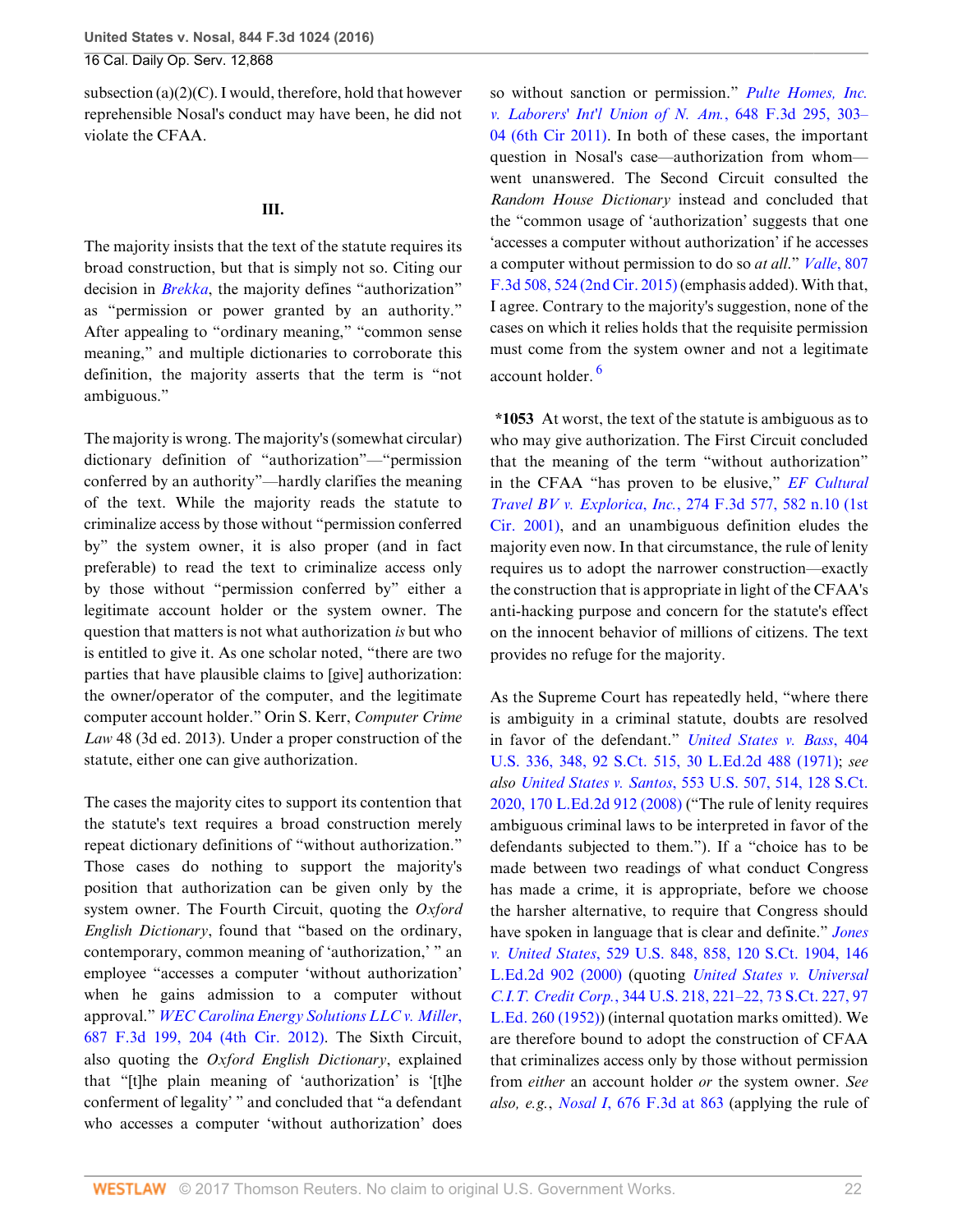lenity to the CFAA); *Valle*[, 807 F.3d at 527](http://www.westlaw.com/Link/Document/FullText?findType=Y&serNum=2037731566&pubNum=0000506&originatingDoc=I62b0a700bdea11e6ac07a76176915fee&refType=RP&fi=co_pp_sp_506_527&originationContext=document&vr=3.0&rs=cblt1.0&transitionType=DocumentItem&contextData=(sc.UserEnteredCitation)#co_pp_sp_506_527) (same); *[Miller](http://www.westlaw.com/Link/Document/FullText?findType=Y&serNum=2028288229&pubNum=0000506&originatingDoc=I62b0a700bdea11e6ac07a76176915fee&refType=RP&fi=co_pp_sp_506_204&originationContext=document&vr=3.0&rs=cblt1.0&transitionType=DocumentItem&contextData=(sc.UserEnteredCitation)#co_pp_sp_506_204)*, [687 F.3d at 204](http://www.westlaw.com/Link/Document/FullText?findType=Y&serNum=2028288229&pubNum=0000506&originatingDoc=I62b0a700bdea11e6ac07a76176915fee&refType=RP&fi=co_pp_sp_506_204&originationContext=document&vr=3.0&rs=cblt1.0&transitionType=DocumentItem&contextData=(sc.UserEnteredCitation)#co_pp_sp_506_204) (same).

<span id="page-22-0"></span>The "venerable" rule of lenity ensures that individuals are on notice when they act. *Santos*[, 553 U.S. at 514, 128](http://www.westlaw.com/Link/Document/FullText?findType=Y&serNum=2016220691&pubNum=0000708&originatingDoc=I62b0a700bdea11e6ac07a76176915fee&refType=RP&originationContext=document&vr=3.0&rs=cblt1.0&transitionType=DocumentItem&contextData=(sc.UserEnteredCitation)) [S.Ct. 2020.](http://www.westlaw.com/Link/Document/FullText?findType=Y&serNum=2016220691&pubNum=0000708&originatingDoc=I62b0a700bdea11e6ac07a76176915fee&refType=RP&originationContext=document&vr=3.0&rs=cblt1.0&transitionType=DocumentItem&contextData=(sc.UserEnteredCitation)) It "vindicates the fundamental principle that no citizen should be held accountable for a violation of a statute whose commands are uncertain...." *[Id](http://www.westlaw.com/Link/Document/FullText?findType=Y&serNum=2016220691&pubNum=0000780&originatingDoc=I62b0a700bdea11e6ac07a76176915fee&refType=RP&originationContext=document&vr=3.0&rs=cblt1.0&transitionType=DocumentItem&contextData=(sc.UserEnteredCitation))*. We must, therefore, read the CFAA not just in the harsh light of the courtroom but also from the perspective of its potential violators.<sup>[7](#page-27-1)</sup> In the everyday situation that should concern us all, a friend or colleague accessing an account with a shared password would most certainly believe—and with good reason—that his access had been "authorized" by the account holder who shared his password with him. Such a person, accessing an account with the express authorization of its holder, would believe that he was acting not just lawfully but ethically.  $^8$  $^8$  "It's very common for people to **\*1054** let close friends and relatives check their email or access their online accounts," we said in *[Nosal I](http://www.westlaw.com/Link/Document/FullText?findType=Y&serNum=2027470557&originatingDoc=I62b0a700bdea11e6ac07a76176915fee&refType=RP&originationContext=document&vr=3.0&rs=cblt1.0&transitionType=DocumentItem&contextData=(sc.UserEnteredCitation))*. "Some may be aware that, if discovered, they may suffer a rebuke from the ISP or a loss of access, but few imagine they might be marched off to federal prison for doing so." [676 F.3d at 861.](http://www.westlaw.com/Link/Document/FullText?findType=Y&serNum=2027470557&pubNum=0000506&originatingDoc=I62b0a700bdea11e6ac07a76176915fee&refType=RP&fi=co_pp_sp_506_861&originationContext=document&vr=3.0&rs=cblt1.0&transitionType=DocumentItem&contextData=(sc.UserEnteredCitation)#co_pp_sp_506_861) The majority's construction thus conflicts with the natural interpretation its freshly minted CFAA violators would have given to "without authorization." That alone should defeat the majority's conclusion.

Worse, however, the majority's construction would base criminal liability on system owners' access policies. That is exactly what we rejected in *[Nosal I](http://www.westlaw.com/Link/Document/FullText?findType=Y&serNum=2027470557&originatingDoc=I62b0a700bdea11e6ac07a76176915fee&refType=RP&originationContext=document&vr=3.0&rs=cblt1.0&transitionType=DocumentItem&contextData=(sc.UserEnteredCitation))*. *See* 676 F.3d at 860. Precisely because it is unacceptable in our legal system to impose criminal liability on actions that are not proscribed "plainly and unmistakably," *Bass*[, 404 U.S. at 348–49, 92](http://www.westlaw.com/Link/Document/FullText?findType=Y&serNum=1971127154&pubNum=0000708&originatingDoc=I62b0a700bdea11e6ac07a76176915fee&refType=RP&originationContext=document&vr=3.0&rs=cblt1.0&transitionType=DocumentItem&contextData=(sc.UserEnteredCitation)) [S.Ct. 515,](http://www.westlaw.com/Link/Document/FullText?findType=Y&serNum=1971127154&pubNum=0000708&originatingDoc=I62b0a700bdea11e6ac07a76176915fee&refType=RP&originationContext=document&vr=3.0&rs=cblt1.0&transitionType=DocumentItem&contextData=(sc.UserEnteredCitation)) it is also unacceptable to base "criminal liability on violations of private computer use policies." *[Nosal I](http://www.westlaw.com/Link/Document/FullText?findType=Y&serNum=2027470557&pubNum=0000506&originatingDoc=I62b0a700bdea11e6ac07a76176915fee&refType=RP&fi=co_pp_sp_506_860&originationContext=document&vr=3.0&rs=cblt1.0&transitionType=DocumentItem&contextData=(sc.UserEnteredCitation)#co_pp_sp_506_860)*, [676 F.3d at 860](http://www.westlaw.com/Link/Document/FullText?findType=Y&serNum=2027470557&pubNum=0000506&originatingDoc=I62b0a700bdea11e6ac07a76176915fee&refType=RP&fi=co_pp_sp_506_860&originationContext=document&vr=3.0&rs=cblt1.0&transitionType=DocumentItem&contextData=(sc.UserEnteredCitation)#co_pp_sp_506_860). Not only are those policies "lengthy, opaque, subject to change and seldom read," *id.* [at 860](http://www.westlaw.com/Link/Document/FullText?findType=Y&serNum=2027470557&pubNum=0000506&originatingDoc=I62b0a700bdea11e6ac07a76176915fee&refType=RP&fi=co_pp_sp_506_860&originationContext=document&vr=3.0&rs=cblt1.0&transitionType=DocumentItem&contextData=(sc.UserEnteredCitation)#co_pp_sp_506_860), they are also private—by definition not addressed and perhaps not even accessible to shared password recipients who are not official users themselves. Just as the rule of lenity ensures that Congress, not the judiciary, creates federal crimes, *Bass*[, 404 U.S. at 348, 92 S.Ct. 515](http://www.westlaw.com/Link/Document/FullText?findType=Y&serNum=1971127154&pubNum=0000708&originatingDoc=I62b0a700bdea11e6ac07a76176915fee&refType=RP&originationContext=document&vr=3.0&rs=cblt1.0&transitionType=DocumentItem&contextData=(sc.UserEnteredCitation)), the rule also ensures that the clear (and public) words of Congress —not the obscure policies of system owners—delimit their scope.

If this were a civil statute, it might be possible to agree with the majority, but it is not. The plain fact is that the Act unquestionably supports a narrower interpretation than the majority would afford it. Moreover, the CFAA is not the only criminal law that governs computer crime. All fifty states have enacted laws prohibiting computer trespassing. A conclusion that Nosal's actions do not run afoul of the CFAA need not mean that Nosal is free from criminal liability, and adopting the proper construction of the statute need not thwart society's ability to deter computer crime and punish computer criminals—even the "industrious hackers" and "bank robbers" that so alarm the majority.<sup>[9](#page-27-3)</sup>

## <span id="page-22-2"></span>**IV.**

<span id="page-22-1"></span>In construing any statute, we must be wary of the risks of "selective or arbitrary enforcement." *[United States v.](http://www.westlaw.com/Link/Document/FullText?findType=Y&serNum=1988084197&pubNum=0000708&originatingDoc=I62b0a700bdea11e6ac07a76176915fee&refType=RP&originationContext=document&vr=3.0&rs=cblt1.0&transitionType=DocumentItem&contextData=(sc.UserEnteredCitation)) Kozminski*[, 487 U.S. 931, 952, 108 S.Ct. 2751, 101 L.Ed.2d](http://www.westlaw.com/Link/Document/FullText?findType=Y&serNum=1988084197&pubNum=0000708&originatingDoc=I62b0a700bdea11e6ac07a76176915fee&refType=RP&originationContext=document&vr=3.0&rs=cblt1.0&transitionType=DocumentItem&contextData=(sc.UserEnteredCitation)) [788 \(1988\).](http://www.westlaw.com/Link/Document/FullText?findType=Y&serNum=1988084197&pubNum=0000708&originatingDoc=I62b0a700bdea11e6ac07a76176915fee&refType=RP&originationContext=document&vr=3.0&rs=cblt1.0&transitionType=DocumentItem&contextData=(sc.UserEnteredCitation)) The majority's construction of the CFAA threatens exactly that. It criminalizes a broad category of common actions that nobody would expect to be federal crimes. Looking at the fallout from the majority opinion, it is clear that the decision will have "far-reaching effects unintended by Congress." *See Miller*[, 687 F.3d at 206](http://www.westlaw.com/Link/Document/FullText?findType=Y&serNum=2028288229&pubNum=0000506&originatingDoc=I62b0a700bdea11e6ac07a76176915fee&refType=RP&fi=co_pp_sp_506_206&originationContext=document&vr=3.0&rs=cblt1.0&transitionType=DocumentItem&contextData=(sc.UserEnteredCitation)#co_pp_sp_506_206) (rejecting a broad interpretation **\*1055** of the CFAA producing such unintended effects).

<span id="page-22-3"></span>Simply put, the majority opinion contains no limiting principle. <sup>[10](#page-27-4)</sup> Although the majority disavows the effects of its decision aside from dealing with former employees, it may not by fiat order that the reasoning of its decision stop, like politics used to, "at the water's edge." The statute says nothing about employment. Similarly, *[Nosal](http://www.westlaw.com/Link/Document/FullText?findType=Y&serNum=2027470557&pubNum=0000506&originatingDoc=I62b0a700bdea11e6ac07a76176915fee&refType=RP&originationContext=document&vr=3.0&rs=cblt1.0&transitionType=DocumentItem&contextData=(sc.UserEnteredCitation)) [I](http://www.westlaw.com/Link/Document/FullText?findType=Y&serNum=2027470557&pubNum=0000506&originatingDoc=I62b0a700bdea11e6ac07a76176915fee&refType=RP&originationContext=document&vr=3.0&rs=cblt1.0&transitionType=DocumentItem&contextData=(sc.UserEnteredCitation))* discussed use restrictions, whether imposed by an employer or a third-party website, all in the same way. It did not even hint that employment was somehow special.  $^{11}$  $^{11}$  $^{11}$  [676 F.3d at 860–61](http://www.westlaw.com/Link/Document/FullText?findType=Y&serNum=2027470557&pubNum=0000506&originatingDoc=I62b0a700bdea11e6ac07a76176915fee&refType=RP&fi=co_pp_sp_506_860&originationContext=document&vr=3.0&rs=cblt1.0&transitionType=DocumentItem&contextData=(sc.UserEnteredCitation)#co_pp_sp_506_860).

<span id="page-22-4"></span>It is impossible to discern from the majority opinion what principle distinguishes authorization in Nosal's case from one in which a bank has clearly told customers that no one but the customer may access the customer's account, but a husband nevertheless shares his password with his wife to allow her to pay a bill. So long as the wife knows that the bank does not give her permission to access its servers in any manner, she is in the same position as Nosal and his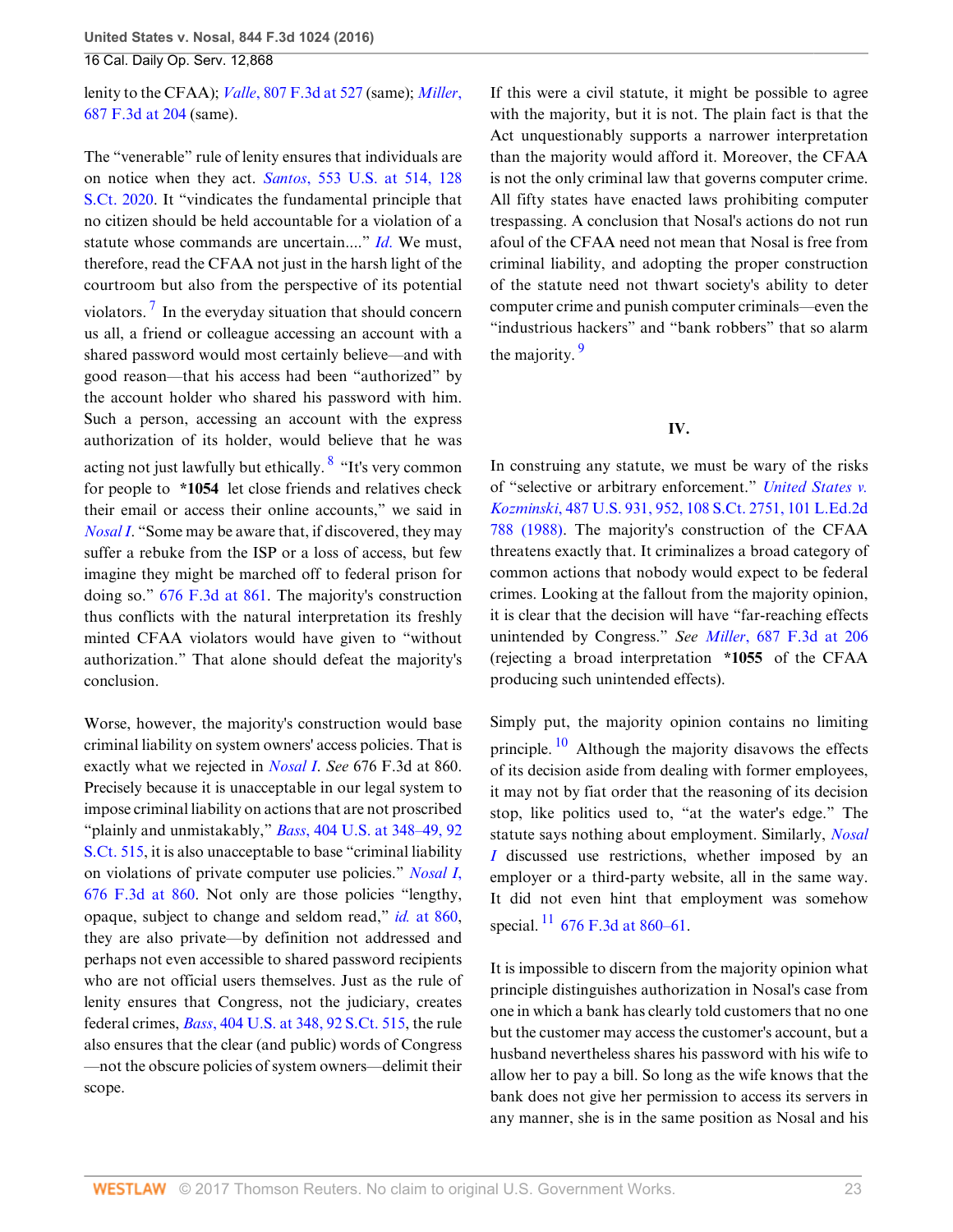<span id="page-23-0"></span>associates. [12](#page-27-6) It is not "advisory" to ask why the majority's opinion does not criminalize this under  $\S$  1030(a)(2)(C); yet, the majority suggests no answer to why it does not.

Even if the majority opinion could be limited solely to employment, the consequences would be equally untoward. Very often password sharing between a current and past employee serves the interest of the employer, even if the current employee is technically forbidden by a corporate policy from sharing his password. For example, if a current Korn/Ferry employee were looking for a source list for a pitch meeting which his former colleague had created before retirement, he might contact him to ask where the file had been saved. The former employee might say "it's too complicated to explain where it is; send me your password and I'll find it for you." When the current employee complied and the former employee located the file, both would become federal criminals under the majority's opinion. I am confident that such innocuous password sharing among current and former employees is more frequent than the improper password sharing **\*1056** at issue here. Both employees and Congress would be quite surprised to find that the innocent password sharing constitutes criminal conduct under the CFAA.<sup>[13](#page-27-7)</sup>

*[Brekka](http://www.westlaw.com/Link/Document/FullText?findType=Y&serNum=2019808398&pubNum=0000506&originatingDoc=I62b0a700bdea11e6ac07a76176915fee&refType=RP&originationContext=document&vr=3.0&rs=cblt1.0&transitionType=DocumentItem&contextData=(sc.UserEnteredCitation))*, cited repeatedly in the majority opinion, did not threaten to criminalize the everyday conduct of millions of citizens. Nor does that case foreclose the preferable construction of the statute. *[Brekka](http://www.westlaw.com/Link/Document/FullText?findType=Y&serNum=2019808398&pubNum=0000506&originatingDoc=I62b0a700bdea11e6ac07a76176915fee&refType=RP&originationContext=document&vr=3.0&rs=cblt1.0&transitionType=DocumentItem&contextData=(sc.UserEnteredCitation))* primarily addressed the question of whether an employee's violation of the duty of loyalty could itself render his access unauthorized. [581 F.3d at 1134–35.](http://www.westlaw.com/Link/Document/FullText?findType=Y&serNum=2019808398&pubNum=0000506&originatingDoc=I62b0a700bdea11e6ac07a76176915fee&refType=RP&fi=co_pp_sp_506_1134&originationContext=document&vr=3.0&rs=cblt1.0&transitionType=DocumentItem&contextData=(sc.UserEnteredCitation)#co_pp_sp_506_1134) Although we found that authorization in that case depended "on actions taken by the employer," that was to distinguish it from plaintiff's claim that authorization "turns on whether the defendant breached a state law duty of loyalty to an employer." *[Id.](http://www.westlaw.com/Link/Document/FullText?findType=Y&serNum=2019808398&pubNum=0000506&originatingDoc=I62b0a700bdea11e6ac07a76176915fee&refType=RP&originationContext=document&vr=3.0&rs=cblt1.0&transitionType=DocumentItem&contextData=(sc.UserEnteredCitation))* Brekka's alleged use of an expired log-in presented a very different situation. Brekka had no possible source of authorization, and acted without having permission from *either* an authorized user *or* the system owner. We therefore had no cause to consider whether authorization from a current employee for the use of his password (i.e. password sharing) would constitute "authorization" under the Act. Moreover, it is far less common for people to use an expired or rescinded log-in innocuously than to share passwords contrary to the rules promulgated by employers or website operators. Thus, unlike this case, *[Brekka](http://www.westlaw.com/Link/Document/FullText?findType=Y&serNum=2019808398&pubNum=0000506&originatingDoc=I62b0a700bdea11e6ac07a76176915fee&refType=RP&originationContext=document&vr=3.0&rs=cblt1.0&transitionType=DocumentItem&contextData=(sc.UserEnteredCitation))* did not place ordinary citizens in jeopardy for their everyday conduct. That difference alone is dispositive in light of *[Nosal I](http://www.westlaw.com/Link/Document/FullText?findType=Y&serNum=2027470557&originatingDoc=I62b0a700bdea11e6ac07a76176915fee&refType=RP&originationContext=document&vr=3.0&rs=cblt1.0&transitionType=DocumentItem&contextData=(sc.UserEnteredCitation))*.

In sum,  $\S 1030(a)(2)(C)$  covers so large a swath of our daily lives that the majority's construction will "criminalize a broad range of day-to-day activity." *[Kozminski](http://www.westlaw.com/Link/Document/FullText?findType=Y&serNum=1988084197&pubNum=0000708&originatingDoc=I62b0a700bdea11e6ac07a76176915fee&refType=RP&originationContext=document&vr=3.0&rs=cblt1.0&transitionType=DocumentItem&contextData=(sc.UserEnteredCitation))*, 487 [U.S. at 949, 108 S.Ct. 2751](http://www.westlaw.com/Link/Document/FullText?findType=Y&serNum=1988084197&pubNum=0000708&originatingDoc=I62b0a700bdea11e6ac07a76176915fee&refType=RP&originationContext=document&vr=3.0&rs=cblt1.0&transitionType=DocumentItem&contextData=(sc.UserEnteredCitation)). Such "[u]biquitous, seldomprosecuted crimes invite arbitrary and discriminatory enforcement." *Nosal I*[, 676 F.3d at 861.](http://www.westlaw.com/Link/Document/FullText?findType=Y&serNum=2027470557&pubNum=0000506&originatingDoc=I62b0a700bdea11e6ac07a76176915fee&refType=RP&fi=co_pp_sp_506_861&originationContext=document&vr=3.0&rs=cblt1.0&transitionType=DocumentItem&contextData=(sc.UserEnteredCitation)#co_pp_sp_506_861)

**V.**

<span id="page-23-1"></span>Nosal's case illustrates some of the special dangers inherent in criminal laws which are frequently violated in the commercial world, yet seldom enforced. To quote a recent comment by a justice of the Supreme Court with regard to a statute that similarly could be used to punish indiscriminately: "It puts at risk behavior that is common. That is a recipe for giving the Justice Department and prosecutors enormous power over [individuals]." Transcript of Oral Argument at 38, *McDonnell v. United States*, 136 S.Ct. 891 (2016) (No. 15–474) (Breyer, J.). Indeed, as this opinion is being filed, the Supreme Court has issued its decision in *[McDonnell](http://www.westlaw.com/Link/Document/FullText?findType=Y&serNum=2039250556&pubNum=0000708&originatingDoc=I62b0a700bdea11e6ac07a76176915fee&refType=RP&originationContext=document&vr=3.0&rs=cblt1.0&transitionType=DocumentItem&contextData=(sc.UserEnteredCitation))* and reiterated that "we cannot construe a criminal statute on the assumption that the Government will use it responsibly." *[McDonnell](http://www.westlaw.com/Link/Document/FullText?findType=Y&serNum=2039250556&pubNum=0000780&originatingDoc=I62b0a700bdea11e6ac07a76176915fee&refType=RP&originationContext=document&vr=3.0&rs=cblt1.0&transitionType=DocumentItem&contextData=(sc.UserEnteredCitation)) v. United States*[, 579 U.S. ––––, 136 S.Ct. 2355, 195](http://www.westlaw.com/Link/Document/FullText?findType=Y&serNum=2039250556&pubNum=0000780&originatingDoc=I62b0a700bdea11e6ac07a76176915fee&refType=RP&originationContext=document&vr=3.0&rs=cblt1.0&transitionType=DocumentItem&contextData=(sc.UserEnteredCitation)) [L.Ed.2d 639 \(2016\)](http://www.westlaw.com/Link/Document/FullText?findType=Y&serNum=2039250556&pubNum=0000780&originatingDoc=I62b0a700bdea11e6ac07a76176915fee&refType=RP&originationContext=document&vr=3.0&rs=cblt1.0&transitionType=DocumentItem&contextData=(sc.UserEnteredCitation)) (citation omitted). Here it is far worse. Broadly interpreted, the CFAA is a recipe for giving large corporations undue power over their rivals, their employees, and ordinary citizens, as well as affording such indiscriminate power to the Justice Department, should we have a president or attorney general who desires to do so.

<span id="page-23-2"></span>Nosal was a senior member of Korn/Ferry and intended to start a competing business. He was also due a million dollars from Korn/Ferry if he abided by his departure agreement. When Korn/Ferry began its investigation of Nosal's possible malfeasance, it brought on ex– FBI agents to search through Christian's garbage and follow Jacobson around. It also **\*1057** hired a leading international corporate law firm consisting of over 600 lawyers, O'Melveny and Myers, which charged up to \$1,100 per hour for the time of some its partners.  $^{14}$  $^{14}$  $^{14}$ One of O'Melveny's lead attorneys had recently left the office of the United States Attorney who would prosecute any case against Nosal. She referred the case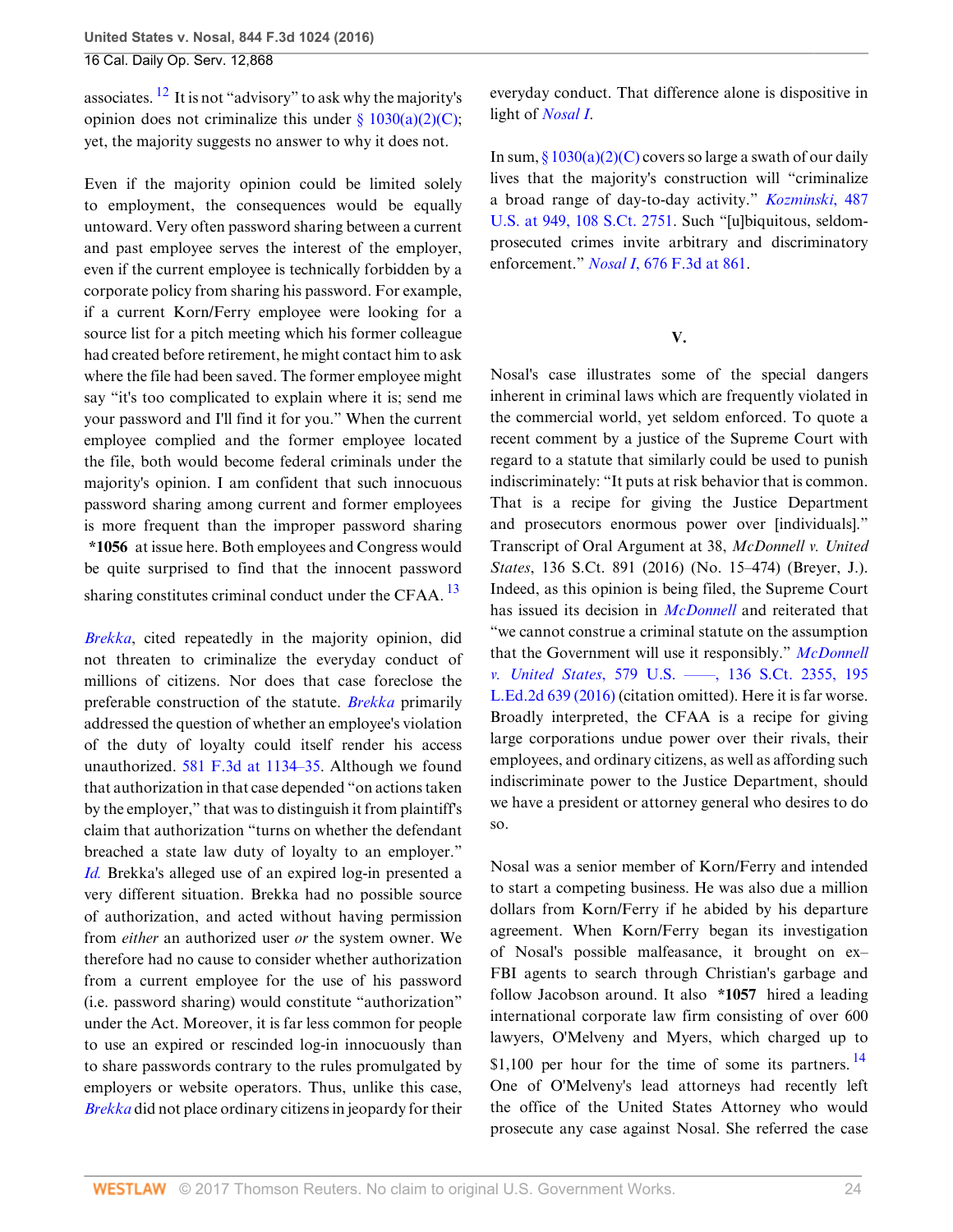to her former colleagues personally. O'Melveny also told the prosecutor that the case was "time-sensitive" because Korn/Ferry would have to file its civil case shortly, but that it would provide the prosecutor with the facts necessary to "demonstrate the criminal culpability of those involved." The law firm also provided the government with the liability theories it believed necessary to convict Nosal under the CFAA. Less than a month after O'Melveny approached the government, the FBI searched the residences of Jacobson, Christian, and the offices of Nosal's new business. That same day Korn/ Ferry filed its civil complaint. In total, Korn/Ferry sought almost a million dollars in attorneys' fees from Nosal to compensate it for the work O'Melveny did to "assist" with the criminal prosecution.

To be clear, I am not implying that there is any misconduct on the part of the prosecution in this case. Nevertheless, private assistance of such magnitude blurs the line between criminal and civil law. Courts have long held that "a private citizen lacks a judicially cognizable interest in the prosecution or nonprosecution of another." *[Linda R.S. v. Richard D.](http://www.westlaw.com/Link/Document/FullText?findType=Y&serNum=1973126345&pubNum=0000708&originatingDoc=I62b0a700bdea11e6ac07a76176915fee&refType=RP&originationContext=document&vr=3.0&rs=cblt1.0&transitionType=DocumentItem&contextData=(sc.UserEnteredCitation))*, 410 U.S. 614, [619, 93 S.Ct. 1146, 35 L.Ed.2d 536 \(1973\).](http://www.westlaw.com/Link/Document/FullText?findType=Y&serNum=1973126345&pubNum=0000708&originatingDoc=I62b0a700bdea11e6ac07a76176915fee&refType=RP&originationContext=document&vr=3.0&rs=cblt1.0&transitionType=DocumentItem&contextData=(sc.UserEnteredCitation)) Korn/Ferry and its counsel's employment of their overwhelming resources to persuade prosecutors to bring charges against an economic competitor has unhealthy ramifications for the legal system. Civil suits ordinarily govern economic controversies. There, private parties may initiate any good-faith action at their own expense. In criminal cases, however, the prosecutor who "seeks truth and not victims, [and] who serves the law and not factional purposes" must decide which cases go forward and which do not. Robert H. Jackson, *The Federal Prosecutor*, Address Before Conference of U.S. Attorneys (April 1, 1940), *in* 24 J. Am. Judicature Soc'y 18, 20 (1940). These decisions are inevitably affected by a variety of factors including the severity of the crime and the amount of available resources that must be dedicated to a prosecution.

Prosecutors cannot help but be influenced by knowing that they can count on an interested private party to perform and finance much of the work required to convict a business rival. As the Supreme Court found recently: "Prosecutorial discretion involves carefully weighing the benefits of a prosecution against the evidence needed to convict, [and] the resources of the public fisc." *[Bond v.](http://www.westlaw.com/Link/Document/FullText?findType=Y&serNum=2033496705&pubNum=0000708&originatingDoc=I62b0a700bdea11e6ac07a76176915fee&refType=RP&fi=co_pp_sp_708_2093&originationContext=document&vr=3.0&rs=cblt1.0&transitionType=DocumentItem&contextData=(sc.UserEnteredCitation)#co_pp_sp_708_2093)*

<span id="page-24-1"></span><span id="page-24-0"></span>*United States*[, ––– U.S. ––––, 134 S.Ct. 2077, 2093, 189](http://www.westlaw.com/Link/Document/FullText?findType=Y&serNum=2033496705&pubNum=0000708&originatingDoc=I62b0a700bdea11e6ac07a76176915fee&refType=RP&fi=co_pp_sp_708_2093&originationContext=document&vr=3.0&rs=cblt1.0&transitionType=DocumentItem&contextData=(sc.UserEnteredCitation)#co_pp_sp_708_2093) [L.Ed.2d 1 \(2014\).](http://www.westlaw.com/Link/Document/FullText?findType=Y&serNum=2033496705&pubNum=0000708&originatingDoc=I62b0a700bdea11e6ac07a76176915fee&refType=RP&fi=co_pp_sp_708_2093&originationContext=document&vr=3.0&rs=cblt1.0&transitionType=DocumentItem&contextData=(sc.UserEnteredCitation)#co_pp_sp_708_2093)  $15$  The balance weighs differently when a major international corporate firm will bear much of the cost **\*1058** which would otherwise have to be borne by the prosecutor's office. Prosecutors will also be able to use the work product of the country's finest and most highly paid corporate litigators, rather than investing its meager human resources in developing a complex commercial case different in kind from the cases it is ordinarily used to preparing. <sup>[16](#page-28-0)</sup> Undertaking such third-party financed cases which a United States attorney might not have prosecuted otherwise gives the appearance of well-financed business interests obtaining the services of the prosecutorial branch of government to accomplish their own private purposes, influencing the vast discretion vested in our prosecutors, and causing the enforcement of broad and ill-defined criminal laws seldom enforced except at the behest of those who can afford it. Moreover, to the extent that decisions to pursue such cases are influenced by such extraneous concerns, and prosecutorial discretion is tilted toward their enforcement, other criminal cases that might otherwise be chosen for prosecution may well be neglected and the criminal justice system itself become distorted.

## <span id="page-24-2"></span>**VI.**

"There is no doubt that this case is distasteful; it may be far worse than that." *[McDonnell v. United States,](http://www.westlaw.com/Link/Document/FullText?findType=Y&serNum=2039250556&pubNum=0000780&originatingDoc=I62b0a700bdea11e6ac07a76176915fee&refType=RP&originationContext=document&vr=3.0&rs=cblt1.0&transitionType=DocumentItem&contextData=(sc.UserEnteredCitation))* [579 U.S. ––––, 136 S.Ct. 2355, 195 L.Ed.2d 639 \(2016\)](http://www.westlaw.com/Link/Document/FullText?findType=Y&serNum=2039250556&pubNum=0000780&originatingDoc=I62b0a700bdea11e6ac07a76176915fee&refType=RP&originationContext=document&vr=3.0&rs=cblt1.0&transitionType=DocumentItem&contextData=(sc.UserEnteredCitation)). As the Supreme Court said in *[McDonnell](http://www.westlaw.com/Link/Document/FullText?findType=Y&serNum=2039250556&pubNum=0000708&originatingDoc=I62b0a700bdea11e6ac07a76176915fee&refType=RP&originationContext=document&vr=3.0&rs=cblt1.0&transitionType=DocumentItem&contextData=(sc.UserEnteredCitation))*, "our concern is not with tawdry tales of Ferraris, Rolexes, and ball gowns. It is instead with the broader legal implications of the Government's boundless interpretation" of a federal statute. Here, our concern is not with tawdry tales of corporate thievery and executive searches gone wrong. "It is instead with the broader legal implications of the Government's boundless interpretation" of the CFAA. Nosal may have incurred substantial civil liability, and may even be subject to criminal prosecution, but I do not believe he has violated the CFAA, properly construed.<sup>[17](#page-28-1)</sup> I respectfully dissent.

## **All Citations**

844 F.3d 1024, 16 Cal. Daily Op. Serv. 12,868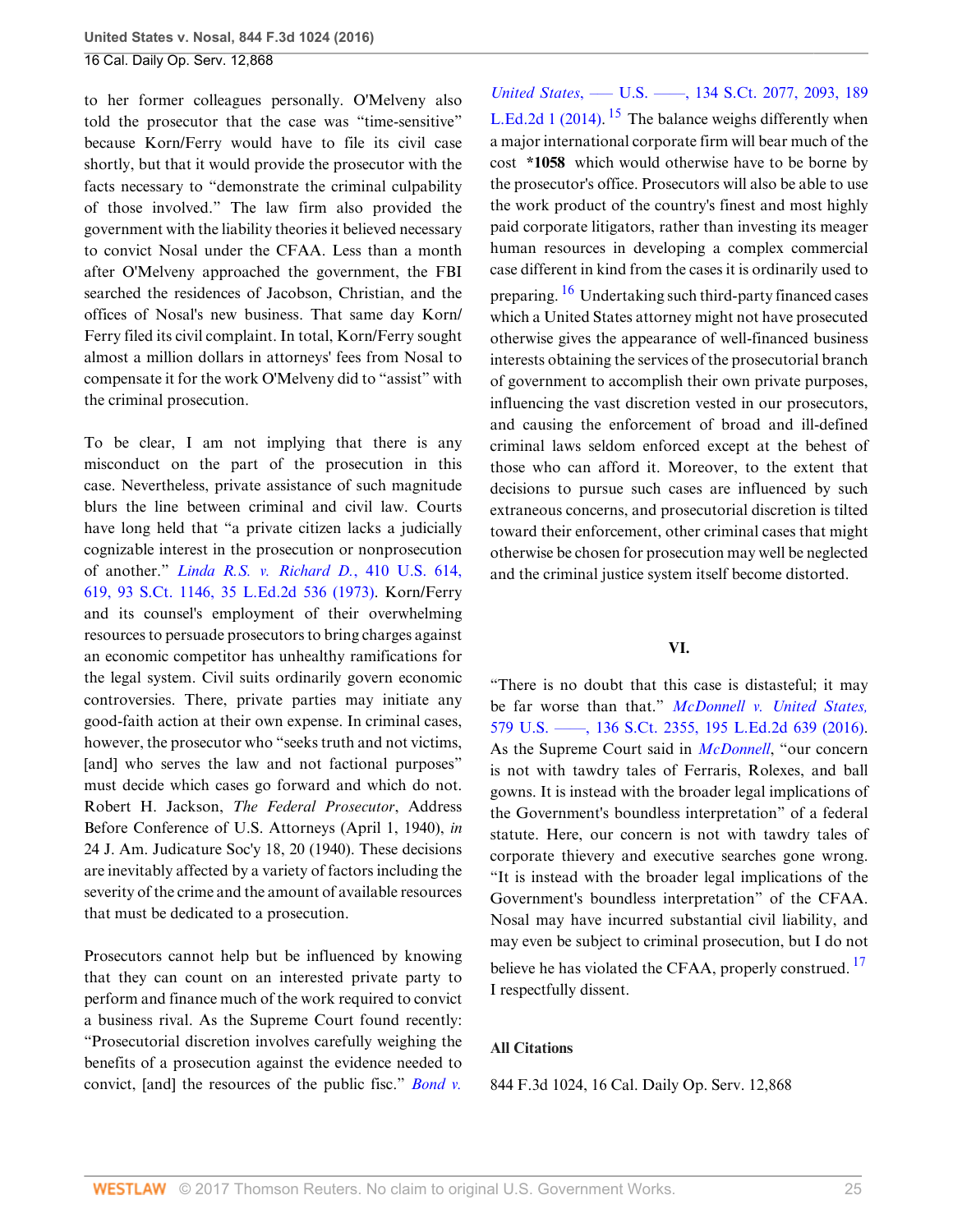#### Footnotes

- <span id="page-25-0"></span>[1](#page-5-0) As in [Nosal I](http://www.westlaw.com/Link/Document/FullText?findType=Y&serNum=2027470557&pubNum=0000506&originatingDoc=I62b0a700bdea11e6ac07a76176915fee&refType=RP&originationContext=document&vr=3.0&rs=cblt1.0&transitionType=DocumentItem&contextData=(sc.UserEnteredCitation)), Nosal did not himself access and download information from Korn/Ferry's database. Nosal was convicted of three substantive CFAA counts on either an aiding and abetting or conspiracy theory. Under either, Nosal is liable for the conduct of Christian and Jacobson. See Pinkerton v. United States[, 328 U.S. 640, 647, 66 S.Ct. 1180, 90 L.Ed. 1489](http://www.westlaw.com/Link/Document/FullText?findType=Y&serNum=1946114732&pubNum=0000708&originatingDoc=I62b0a700bdea11e6ac07a76176915fee&refType=RP&originationContext=document&vr=3.0&rs=cblt1.0&transitionType=DocumentItem&contextData=(sc.UserEnteredCitation)) [\(1946\)](http://www.westlaw.com/Link/Document/FullText?findType=Y&serNum=1946114732&pubNum=0000708&originatingDoc=I62b0a700bdea11e6ac07a76176915fee&refType=RP&originationContext=document&vr=3.0&rs=cblt1.0&transitionType=DocumentItem&contextData=(sc.UserEnteredCitation)) (conspiracy liability); United States v. Short[, 493 F.2d 1170, 1172 \(9th Cir. 1974\)](http://www.westlaw.com/Link/Document/FullText?findType=Y&serNum=1974109764&pubNum=0000350&originatingDoc=I62b0a700bdea11e6ac07a76176915fee&refType=RP&fi=co_pp_sp_350_1172&originationContext=document&vr=3.0&rs=cblt1.0&transitionType=DocumentItem&contextData=(sc.UserEnteredCitation)#co_pp_sp_350_1172) (aiding and abetting liability).
- <span id="page-25-1"></span>[2](#page-7-0) A computer is defined broadly as "an electronic ... data processing device performing logical, arithmetic, or storage functions, and includes any data storage facility or communications facility directly related to or operating in conjunction with such device." [18 U.S.C. § 1030\(e\)\(1\).](http://www.westlaw.com/Link/Document/FullText?findType=L&pubNum=1000546&cite=18USCAS1030&originatingDoc=I62b0a700bdea11e6ac07a76176915fee&refType=SP&originationContext=document&vr=3.0&rs=cblt1.0&transitionType=DocumentItem&contextData=(sc.UserEnteredCitation)#co_pp_06a60000dfdc6) The CFAA's restrictions have been applied to computer networks, databases and cell phones. See, e.g., United States v. Valle[, 807 F.3d 508, 513 \(2d Cir. 2015\)](http://www.westlaw.com/Link/Document/FullText?findType=Y&serNum=2037731566&pubNum=0000506&originatingDoc=I62b0a700bdea11e6ac07a76176915fee&refType=RP&fi=co_pp_sp_506_513&originationContext=document&vr=3.0&rs=cblt1.0&transitionType=DocumentItem&contextData=(sc.UserEnteredCitation)#co_pp_sp_506_513) (restricted police databases); [United](http://www.westlaw.com/Link/Document/FullText?findType=Y&serNum=2025851233&pubNum=0000506&originatingDoc=I62b0a700bdea11e6ac07a76176915fee&refType=RP&fi=co_pp_sp_506_1184&originationContext=document&vr=3.0&rs=cblt1.0&transitionType=DocumentItem&contextData=(sc.UserEnteredCitation)#co_pp_sp_506_1184) States v. Barrington[, 648 F.3d 1178, 1184 \(11th Cir. 2011\)](http://www.westlaw.com/Link/Document/FullText?findType=Y&serNum=2025851233&pubNum=0000506&originatingDoc=I62b0a700bdea11e6ac07a76176915fee&refType=RP&fi=co_pp_sp_506_1184&originationContext=document&vr=3.0&rs=cblt1.0&transitionType=DocumentItem&contextData=(sc.UserEnteredCitation)#co_pp_sp_506_1184) (a university's Internet-based grading system); [United States](http://www.westlaw.com/Link/Document/FullText?findType=Y&serNum=2024541609&pubNum=0000506&originatingDoc=I62b0a700bdea11e6ac07a76176915fee&refType=RP&fi=co_pp_sp_506_903&originationContext=document&vr=3.0&rs=cblt1.0&transitionType=DocumentItem&contextData=(sc.UserEnteredCitation)#co_pp_sp_506_903) v. Kramer[, 631 F.3d 900, 903 \(8th Cir. 2011\)](http://www.westlaw.com/Link/Document/FullText?findType=Y&serNum=2024541609&pubNum=0000506&originatingDoc=I62b0a700bdea11e6ac07a76176915fee&refType=RP&fi=co_pp_sp_506_903&originationContext=document&vr=3.0&rs=cblt1.0&transitionType=DocumentItem&contextData=(sc.UserEnteredCitation)#co_pp_sp_506_903) (cell phones); United States v. Shea[, 493 F.3d 1110, 1115–16 \(9th Cir.](http://www.westlaw.com/Link/Document/FullText?findType=Y&serNum=2012679016&pubNum=0000506&originatingDoc=I62b0a700bdea11e6ac07a76176915fee&refType=RP&fi=co_pp_sp_506_1115&originationContext=document&vr=3.0&rs=cblt1.0&transitionType=DocumentItem&contextData=(sc.UserEnteredCitation)#co_pp_sp_506_1115) [2007\)](http://www.westlaw.com/Link/Document/FullText?findType=Y&serNum=2012679016&pubNum=0000506&originatingDoc=I62b0a700bdea11e6ac07a76176915fee&refType=RP&fi=co_pp_sp_506_1115&originationContext=document&vr=3.0&rs=cblt1.0&transitionType=DocumentItem&contextData=(sc.UserEnteredCitation)#co_pp_sp_506_1115) (computer network).
- <span id="page-25-2"></span>[3](#page-7-1) The act was later expanded to protect any computer "used in interstate or foreign commerce or communication." Economic Espionage Act of 1996, [Pub. L. 104–294](http://www.westlaw.com/Link/Document/FullText?findType=l&pubNum=1077005&cite=UUID(I428F6209B4-AC49C49DC64-53C0A37F0A2)&originatingDoc=I62b0a700bdea11e6ac07a76176915fee&refType=SL&originationContext=document&vr=3.0&rs=cblt1.0&transitionType=DocumentItem&contextData=(sc.UserEnteredCitation)), § 201(4)(B), 110 Stat. 3488, 3493 (codified as amended at [18 U.S.C. § 1030\(e\)](http://www.westlaw.com/Link/Document/FullText?findType=L&pubNum=1000546&cite=18USCAS1030&originatingDoc=I62b0a700bdea11e6ac07a76176915fee&refType=SP&originationContext=document&vr=3.0&rs=cblt1.0&transitionType=DocumentItem&contextData=(sc.UserEnteredCitation)#co_pp_43e70000a9743)  $(2)(B)$ ).
- <span id="page-25-3"></span>[4](#page-8-0) Brekka's authorization terminated when his employment terminated, not because his password expired. Expired passwords do not necessarily mean that authorization terminates: authorized account-holders often let their passwords lapse before updating the password or contacting the company's technical support team for help, but expiration of a password doesn't necessarily mean that account authorization has terminated.
- <span id="page-25-4"></span>[5](#page-9-1) For example, Title 18 covers a number of offenses that stem from conduct "without authorization." See, e.g., [18 U.S.C.](http://www.westlaw.com/Link/Document/FullText?findType=L&pubNum=1000546&cite=18USCAS1388&originatingDoc=I62b0a700bdea11e6ac07a76176915fee&refType=SP&originationContext=document&vr=3.0&rs=cblt1.0&transitionType=DocumentItem&contextData=(sc.UserEnteredCitation)#co_pp_f93f00008d291) [§ 1388\(a\)\(2\)\(B\)](http://www.westlaw.com/Link/Document/FullText?findType=L&pubNum=1000546&cite=18USCAS1388&originatingDoc=I62b0a700bdea11e6ac07a76176915fee&refType=SP&originationContext=document&vr=3.0&rs=cblt1.0&transitionType=DocumentItem&contextData=(sc.UserEnteredCitation)#co_pp_f93f00008d291) (holding liable any person who "willfully and without proper authorization imped[es]" access to a funeral of a member of the Armed Forces); [18 U.S.C. § 1831\(a\)](http://www.westlaw.com/Link/Document/FullText?findType=L&pubNum=1000546&cite=18USCAS1831&originatingDoc=I62b0a700bdea11e6ac07a76176915fee&refType=SP&originationContext=document&vr=3.0&rs=cblt1.0&transitionType=DocumentItem&contextData=(sc.UserEnteredCitation)#co_pp_8b3b0000958a4) (holding liable for economic espionage "[w]hoever, intending or knowing that the offense will benefit any foreign government ... knowingly ... without authorization appropriates, takes, carries away, or conceals" trade secrets); [18 U.S.C. § 2701](http://www.westlaw.com/Link/Document/FullText?findType=L&pubNum=1000546&cite=18USCAS2701&originatingDoc=I62b0a700bdea11e6ac07a76176915fee&refType=LQ&originationContext=document&vr=3.0&rs=cblt1.0&transitionType=DocumentItem&contextData=(sc.UserEnteredCitation)) (holding liable any person who "intentionally accesses without authorization a facility through which an electronic communication service is provided ... and thereby obtains, alters, or prevents authorized access to a wire or electronic communication while it is in electronic storage").
- <span id="page-25-5"></span>[6](#page-9-2) We do not invoke the rule of lenity because "the touchstone of the rule of lenity is statutory ambiguity," [Bifulco v. United](http://www.westlaw.com/Link/Document/FullText?findType=Y&serNum=1980116779&pubNum=0000708&originatingDoc=I62b0a700bdea11e6ac07a76176915fee&refType=RP&originationContext=document&vr=3.0&rs=cblt1.0&transitionType=DocumentItem&contextData=(sc.UserEnteredCitation)) States[, 447 U.S. 381, 387, 100 S.Ct. 2247, 65 L.Ed.2d 205 \(1980\)](http://www.westlaw.com/Link/Document/FullText?findType=Y&serNum=1980116779&pubNum=0000708&originatingDoc=I62b0a700bdea11e6ac07a76176915fee&refType=RP&originationContext=document&vr=3.0&rs=cblt1.0&transitionType=DocumentItem&contextData=(sc.UserEnteredCitation)) (internal quotation marks omitted), and "[t]he rule comes into operation at the end of the process of construing what Congress has expressed, not at the beginning as an overriding consideration of being lenient to wrongdoers," Callanan v. United States[, 364 U.S. 587, 596, 81 S.Ct. 321,](http://www.westlaw.com/Link/Document/FullText?findType=Y&serNum=1960129574&pubNum=0000708&originatingDoc=I62b0a700bdea11e6ac07a76176915fee&refType=RP&originationContext=document&vr=3.0&rs=cblt1.0&transitionType=DocumentItem&contextData=(sc.UserEnteredCitation)) [5 L.Ed.2d 312 \(1961\).](http://www.westlaw.com/Link/Document/FullText?findType=Y&serNum=1960129574&pubNum=0000708&originatingDoc=I62b0a700bdea11e6ac07a76176915fee&refType=RP&originationContext=document&vr=3.0&rs=cblt1.0&transitionType=DocumentItem&contextData=(sc.UserEnteredCitation)) Here, because the statute "unambiguously cover[s] the defendant's conduct, the rule does not come into play." United States v. Litchfield[, 986 F.2d 21, 22 \(2d Cir. 1993\)](http://www.westlaw.com/Link/Document/FullText?findType=Y&serNum=1993050918&pubNum=0000350&originatingDoc=I62b0a700bdea11e6ac07a76176915fee&refType=RP&fi=co_pp_sp_350_22&originationContext=document&vr=3.0&rs=cblt1.0&transitionType=DocumentItem&contextData=(sc.UserEnteredCitation)#co_pp_sp_350_22). That the CFAA might support a narrower interpretation, as the dissent argues, does not change our analysis. See [Moskal v. United States](http://www.westlaw.com/Link/Document/FullText?findType=Y&serNum=1990169281&pubNum=0000708&originatingDoc=I62b0a700bdea11e6ac07a76176915fee&refType=RP&originationContext=document&vr=3.0&rs=cblt1.0&transitionType=DocumentItem&contextData=(sc.UserEnteredCitation)), 498 U.S. 103, 108, [111 S.Ct. 461, 112 L.Ed.2d 449 \(1990\)](http://www.westlaw.com/Link/Document/FullText?findType=Y&serNum=1990169281&pubNum=0000708&originatingDoc=I62b0a700bdea11e6ac07a76176915fee&refType=RP&originationContext=document&vr=3.0&rs=cblt1.0&transitionType=DocumentItem&contextData=(sc.UserEnteredCitation)) (holding that the rule of lenity is not triggered because it is "possible to articulate" a narrower construction of a statute).
- <span id="page-25-6"></span>[7](#page-9-3) The dissent rests its argument on the fact that Brekka had "no possible source of authorization." The same is true here— Nosal had "no possible source of authorization" since the company revoked his authorization and, while FH might have been wrangled into giving out her password, she and the others knew that she had no authority to control system access.
- <span id="page-25-7"></span>[8](#page-9-4) Nosal argues that he cannot be held liable because, as a contractor, he was entitled to access information from Korn/ Ferry's database. Nosal misconstrues his authorization following his departure from Korn/Ferry: he was entitled only to information related to his open searches, and being entitled to receive information does not equate to permission to access the database. Further, Nosal's liability as a co-conspirator turns on whether Christian and Jacobson acted "without authorization."
- <span id="page-25-8"></span>[9](#page-9-5) We note that the terms "insider" and "outsider" in these circumstances are simply descriptive proxies for the status of the parties here and in [Brekka.](http://www.westlaw.com/Link/Document/FullText?findType=Y&serNum=2019808398&pubNum=0000506&originatingDoc=I62b0a700bdea11e6ac07a76176915fee&refType=RP&originationContext=document&vr=3.0&rs=cblt1.0&transitionType=DocumentItem&contextData=(sc.UserEnteredCitation)) There obviously could be an "insider" in a company, such as a cleaning or maintenance person, who is not authorized to access any computer or company information but who, nonetheless, accesses the company computer "without authorization."
- <span id="page-25-9"></span>[10](#page-9-6) Although the Supreme Court recently affirmed a conviction under the CFAA with facts similar to those here, it did not address interpretation of "without authorization." See Musacchio v. United States, -- U.S. --, 136 S.Ct. 709, 193 [L.Ed.2d 639 \(2016\)](http://www.westlaw.com/Link/Document/FullText?findType=Y&serNum=2038150527&pubNum=0000708&originatingDoc=I62b0a700bdea11e6ac07a76176915fee&refType=RP&originationContext=document&vr=3.0&rs=cblt1.0&transitionType=DocumentItem&contextData=(sc.UserEnteredCitation)). Without elaboration, the Court noted that "[t]he statute thus provides two ways of committing the crime of improperly accessing a protected computer: (1) obtaining access without authorization; and (2) obtaining access with authorization but then using that access improperly." Id. [at 713](http://www.westlaw.com/Link/Document/FullText?findType=Y&serNum=2038150527&pubNum=0000708&originatingDoc=I62b0a700bdea11e6ac07a76176915fee&refType=RP&fi=co_pp_sp_708_713&originationContext=document&vr=3.0&rs=cblt1.0&transitionType=DocumentItem&contextData=(sc.UserEnteredCitation)#co_pp_sp_708_713).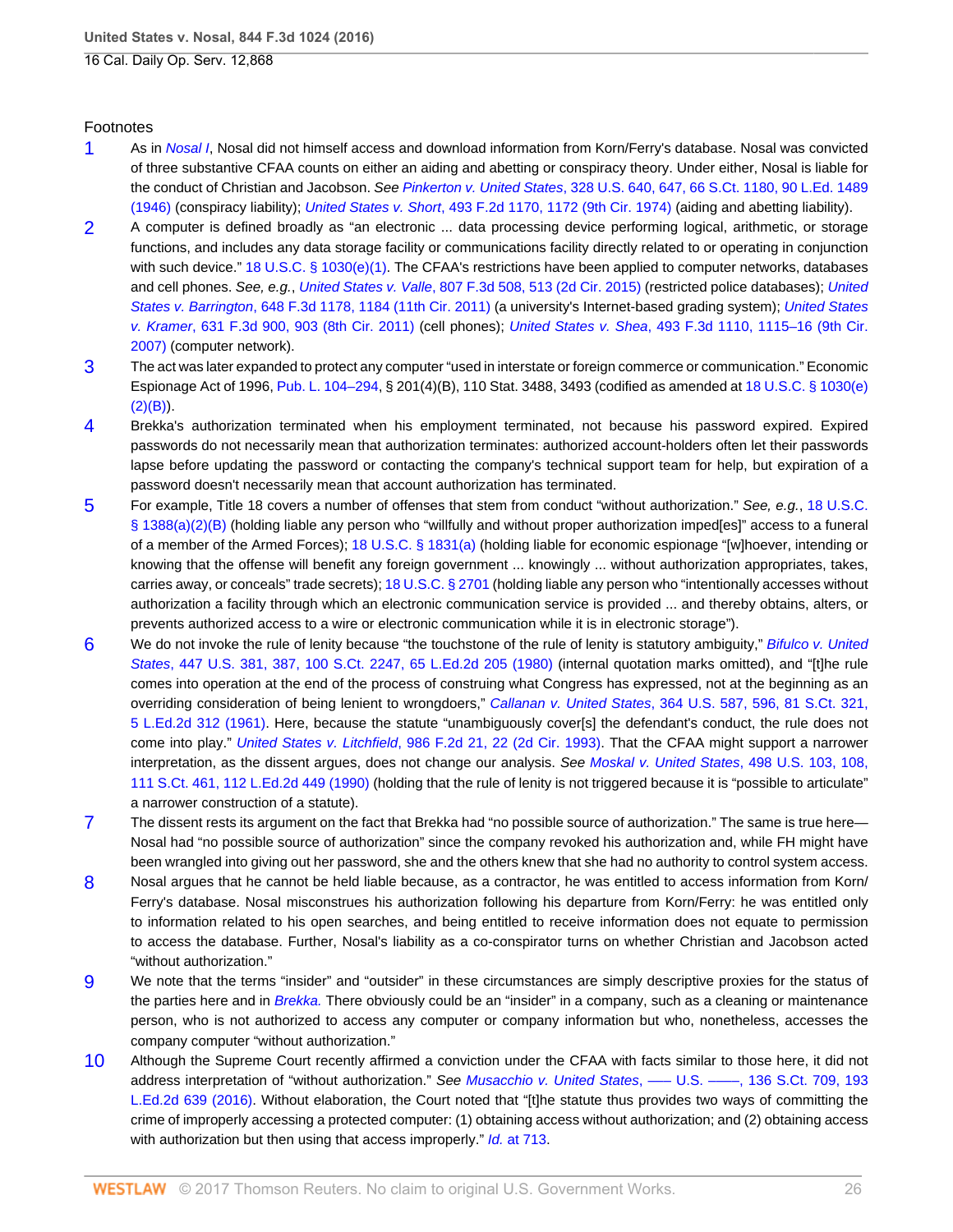- <span id="page-26-0"></span>[11](#page-9-7) See discussion in Nosal I[, 676 F.3d at 862–63](http://www.westlaw.com/Link/Document/FullText?findType=Y&serNum=2027470557&pubNum=0000506&originatingDoc=I62b0a700bdea11e6ac07a76176915fee&refType=RP&fi=co_pp_sp_506_862&originationContext=document&vr=3.0&rs=cblt1.0&transitionType=DocumentItem&contextData=(sc.UserEnteredCitation)#co_pp_sp_506_862). Compare United States v. Valle[, 807 F.3d 508, 526–28 \(2d Cir. 2015\)](http://www.westlaw.com/Link/Document/FullText?findType=Y&serNum=2037731566&pubNum=0000506&originatingDoc=I62b0a700bdea11e6ac07a76176915fee&refType=RP&fi=co_pp_sp_506_526&originationContext=document&vr=3.0&rs=cblt1.0&transitionType=DocumentItem&contextData=(sc.UserEnteredCitation)#co_pp_sp_506_526) (holding that while there is support for both a narrow and broad reading of "exceeds authorized access," the rule of lenity requires the court to adopt a narrower interpretation in the defendant's favor), with [WEC Carolina Energy Solutions LLC](http://www.westlaw.com/Link/Document/FullText?findType=Y&serNum=2028288229&pubNum=0000506&originatingDoc=I62b0a700bdea11e6ac07a76176915fee&refType=RP&fi=co_pp_sp_506_204&originationContext=document&vr=3.0&rs=cblt1.0&transitionType=DocumentItem&contextData=(sc.UserEnteredCitation)#co_pp_sp_506_204) v. Miller[, 687 F.3d 199, 204 \(4th Cir. 2012\)](http://www.westlaw.com/Link/Document/FullText?findType=Y&serNum=2028288229&pubNum=0000506&originatingDoc=I62b0a700bdea11e6ac07a76176915fee&refType=RP&fi=co_pp_sp_506_204&originationContext=document&vr=3.0&rs=cblt1.0&transitionType=DocumentItem&contextData=(sc.UserEnteredCitation)#co_pp_sp_506_204) (concluding that "an employee 'exceeds authorized access' when he has approval to access a computer, but uses his access to obtain or alter information that falls outside the bounds of his approved access"), and United States v. John[, 597 F.3d 263, 272 \(5th Cir. 2010\)](http://www.westlaw.com/Link/Document/FullText?findType=Y&serNum=2021314442&pubNum=0000506&originatingDoc=I62b0a700bdea11e6ac07a76176915fee&refType=RP&fi=co_pp_sp_506_272&originationContext=document&vr=3.0&rs=cblt1.0&transitionType=DocumentItem&contextData=(sc.UserEnteredCitation)#co_pp_sp_506_272) ("Access to a computer and data that can be obtained from that access may be exceeded if the purposes for which access has been given are exceeded."), and United States v. Rodriguez[, 628 F.3d 1258, 1263 \(11th Cir. 2010\)](http://www.westlaw.com/Link/Document/FullText?findType=Y&serNum=2024206243&pubNum=0000506&originatingDoc=I62b0a700bdea11e6ac07a76176915fee&refType=RP&fi=co_pp_sp_506_1263&originationContext=document&vr=3.0&rs=cblt1.0&transitionType=DocumentItem&contextData=(sc.UserEnteredCitation)#co_pp_sp_506_1263) (holding that an employee who violates employer use restrictions "exceeds authorized access"), and Int'l Airport Ctrs., L.L.C. v. Citrin, 440 F.3d 418, 420-21 (7th Cir. 2006) (holding that while the "difference between access 'without authorization' and 'exceeding authorized access' is paper thin," an employee who breached a duty of loyalty terminated the agency relationship and exceeded authorized access in using company laptop), and [EF Cultural Travel BV v. Explorica, Inc.](http://www.westlaw.com/Link/Document/FullText?findType=Y&serNum=2001544216&pubNum=0000506&originatingDoc=I62b0a700bdea11e6ac07a76176915fee&refType=RP&fi=co_pp_sp_506_581&originationContext=document&vr=3.0&rs=cblt1.0&transitionType=DocumentItem&contextData=(sc.UserEnteredCitation)#co_pp_sp_506_581), 274 F.3d 577, 581–84 (1st Cir. 2001) (holding that former employees who violated confidentiality agreements exceeded authorized access).
- <span id="page-26-1"></span>[12](#page-9-8) This section of the CFAA criminalizes intentional "transmission of a program, information, code, or command" to a protected computer "without authorization" causing damage.  $18 \text{ U.S.C.}$  §  $1030(a)(5)(A)$ .
- <span id="page-26-2"></span>[13](#page-11-2) Nosal did not object to this instruction at the jury instruction conference. He did, however, raise the issue and offer a circumvention instruction earlier in the proceedings and objected to an earlier version of this instruction. Whether we review the instruction de novo or for plain error, the result is the same because the instruction was correct.
- <span id="page-26-3"></span>[14](#page-12-2) The district court accommodated Nosal's many objections to this instruction. In particular, at his request, the instruction included the names of the co-conspirators. When the court asked if this included "the three people," Nosal's counsel said, "Right." The instruction thus incorporated, with no further objection or comment, FH's name. Nosal thus waived any challenge to inclusion of her name, which was not plain error in any event.
- <span id="page-26-4"></span>[15](#page-13-1) This was the text of [§ 1839](http://www.westlaw.com/Link/Document/FullText?findType=L&pubNum=1000546&cite=18USCAS1839&originatingDoc=I62b0a700bdea11e6ac07a76176915fee&refType=LQ&originationContext=document&vr=3.0&rs=cblt1.0&transitionType=DocumentItem&contextData=(sc.UserEnteredCitation)) at the time the offenses were committed. Congress recently amended [§ 1839,](http://www.westlaw.com/Link/Document/FullText?findType=L&pubNum=1000546&cite=18USCAS1839&originatingDoc=I62b0a700bdea11e6ac07a76176915fee&refType=LQ&originationContext=document&vr=3.0&rs=cblt1.0&transitionType=DocumentItem&contextData=(sc.UserEnteredCitation)) replacing "the public" with "another person who can obtain economic value from the disclosure or use of the information." Defend Trade Secrets Act of 2016, [Pub. L. No. 114–153](http://www.westlaw.com/Link/Document/FullText?findType=l&pubNum=1077005&cite=UUID(IA41A87300D-C111E694ABA-2369149DAF1)&originatingDoc=I62b0a700bdea11e6ac07a76176915fee&refType=SL&originationContext=document&vr=3.0&rs=cblt1.0&transitionType=DocumentItem&contextData=(sc.UserEnteredCitation)), § 2(b)(1)(A), 130 Stat. 376, 380.
- <span id="page-26-5"></span>[16](#page-14-1) See also [Rivendell Forest Prods., Ltd. v. Ga.–Pac. Corp.](http://www.westlaw.com/Link/Document/FullText?findType=Y&serNum=1994141373&pubNum=0000506&originatingDoc=I62b0a700bdea11e6ac07a76176915fee&refType=RP&fi=co_pp_sp_506_1046&originationContext=document&vr=3.0&rs=cblt1.0&transitionType=DocumentItem&contextData=(sc.UserEnteredCitation)#co_pp_sp_506_1046), 28 F.3d 1042, 1046 (10th Cir. 1994) (defining a trade secret as including "a system where the elements are in the public domain, but there has been accomplished an effective, successful and valuable integration of the public domain elements and the trade secret gave the claimant a competitive advantage which is protected from misappropriation").
- <span id="page-26-6"></span>[17](#page-18-2) We agree with the district court's decision to accept the hourly rate of Korn/Ferry's attorneys. Recognizing the importance and impact of the breach, Korn/Ferry cannot be faulted for selecting an "excellent," or "premium," law firm.
- <span id="page-26-7"></span>[1](#page-19-0) Nosal was charged as criminally culpable for Jacobson's and Christian's alleged violations under a theory of either aiding and abetting or conspiracy.
- <span id="page-26-8"></span>[2](#page-19-1) The penalty for violating  $\S$  1030(a)(2)(C) may also be increased if the government proves an additional element under  $(c)(2)(B)$ .
- <span id="page-26-9"></span>[3](#page-20-0) Computer is defined under the Act as "an electronic, magnetic, optical, electrochemical, or other high speed data processing device performing logical, arithmetic, or storage functions, and includes any data storage facility or communications facility directly related to or operating in conjunction with such device." [18 U.S.C. § 1030\(e\)\(1\).](http://www.westlaw.com/Link/Document/FullText?findType=L&pubNum=1000546&cite=18USCAS1030&originatingDoc=I62b0a700bdea11e6ac07a76176915fee&refType=SP&originationContext=document&vr=3.0&rs=cblt1.0&transitionType=DocumentItem&contextData=(sc.UserEnteredCitation)#co_pp_06a60000dfdc6) See also United States v. Mitra[, 405 F.3d 492 \(7th Cir. 2005\)](http://www.westlaw.com/Link/Document/FullText?findType=Y&serNum=2006520481&pubNum=0000506&originatingDoc=I62b0a700bdea11e6ac07a76176915fee&refType=RP&originationContext=document&vr=3.0&rs=cblt1.0&transitionType=DocumentItem&contextData=(sc.UserEnteredCitation)) (finding a radio system is a computer); [United States v. Kramer](http://www.westlaw.com/Link/Document/FullText?findType=Y&serNum=2024541609&pubNum=0000506&originatingDoc=I62b0a700bdea11e6ac07a76176915fee&refType=RP&fi=co_pp_sp_506_902&originationContext=document&vr=3.0&rs=cblt1.0&transitionType=DocumentItem&contextData=(sc.UserEnteredCitation)#co_pp_sp_506_902), [631 F.3d 900, 902 \(8th Cir. 2011\)](http://www.westlaw.com/Link/Document/FullText?findType=Y&serNum=2024541609&pubNum=0000506&originatingDoc=I62b0a700bdea11e6ac07a76176915fee&refType=RP&fi=co_pp_sp_506_902&originationContext=document&vr=3.0&rs=cblt1.0&transitionType=DocumentItem&contextData=(sc.UserEnteredCitation)#co_pp_sp_506_902) (noting the Act's definition of a computer "is exceedingly broad," and concluding an ordinary cell phone is a computer).

To violate [§ 1030\(a\)\(2\)\(C\)](http://www.westlaw.com/Link/Document/FullText?findType=L&pubNum=1000546&cite=18USCAS1030&originatingDoc=I62b0a700bdea11e6ac07a76176915fee&refType=SP&originationContext=document&vr=3.0&rs=cblt1.0&transitionType=DocumentItem&contextData=(sc.UserEnteredCitation)#co_pp_9bab000016341) a person must also "obtain information," but it is nearly impossible to access a computer without also obtaining information. As we noted in [Nosal I](http://www.westlaw.com/Link/Document/FullText?findType=Y&serNum=2027470557&pubNum=0000506&originatingDoc=I62b0a700bdea11e6ac07a76176915fee&refType=RP&originationContext=document&vr=3.0&rs=cblt1.0&transitionType=DocumentItem&contextData=(sc.UserEnteredCitation)), obtaining information includes looking up a weather report, reading the sports section online, etc. See also Sen. Rep. No. 104-357, at 7 (1996) (" '[O]btaining information' includes merely reading it.").

- <span id="page-26-10"></span>[4](#page-20-1) The term "system owner" refers to the central authority governing user accounts, whether the owner of a single computer with one or several user accounts, a workplace network with dozens, or a social networking site, bank website, or the like, with millions of user accounts.
- <span id="page-26-11"></span>[5](#page-20-2) For example, a recent survey showed that 46% of parents have the password to their children's social networking site, despite the fact that the largest site, Facebook, forbids password sharing. See USC Annenberg School Center for the Digital Future, 2013 Digital Future Report 135 (2013), http://www.digitalcenter.org/wp-content/uploads/2013/06/2013– Report.pdf.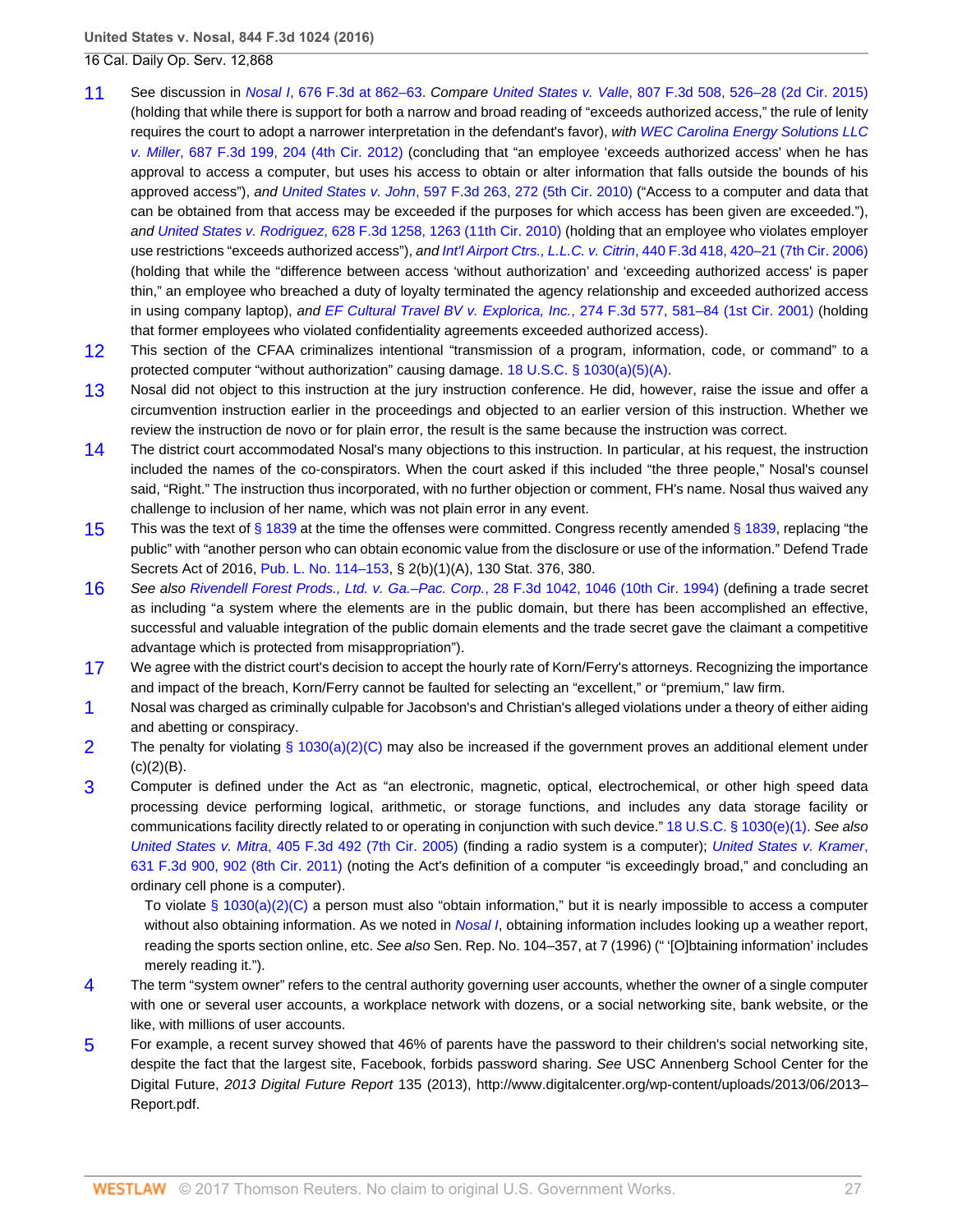- <span id="page-27-0"></span>[6](#page-21-0) The Tenth Circuit case the majority cites, United States v. Willis[, 476 F.3d 1121 \(10th Cir. 2007\)](http://www.westlaw.com/Link/Document/FullText?findType=Y&serNum=2011481168&pubNum=0000506&originatingDoc=I62b0a700bdea11e6ac07a76176915fee&refType=RP&originationContext=document&vr=3.0&rs=cblt1.0&transitionType=DocumentItem&contextData=(sc.UserEnteredCitation)), has nothing to do with the meaning of "without authorization." In fact, Willis did "not contest that he provided ... unauthorized access" to the website at issue. "He merely argue [d] that he had no intent to defraud in so doing ..." Id[. at 1126.](http://www.westlaw.com/Link/Document/FullText?findType=Y&serNum=2011481168&pubNum=0000506&originatingDoc=I62b0a700bdea11e6ac07a76176915fee&refType=RP&fi=co_pp_sp_506_1126&originationContext=document&vr=3.0&rs=cblt1.0&transitionType=DocumentItem&contextData=(sc.UserEnteredCitation)#co_pp_sp_506_1126)
- <span id="page-27-1"></span>[7](#page-22-0) Moskal v. United States[, 498 U.S. 103, 111 S.Ct. 461, 112 L.Ed.2d 449 \(1990\)](http://www.westlaw.com/Link/Document/FullText?findType=Y&serNum=1990169281&pubNum=0000708&originatingDoc=I62b0a700bdea11e6ac07a76176915fee&refType=RP&originationContext=document&vr=3.0&rs=cblt1.0&transitionType=DocumentItem&contextData=(sc.UserEnteredCitation)), relied on by the majority for the claim that "the rule of lenity is not triggered [simply] because it is 'possible to articulate' a narrower construction of the statute," is fully consistent with my reading. Here, the narrower reading rises above the possible and even the plausible: it is the natural reading from the perspective of a number of the law's potential violators. Moreover, because the narrower interpretation better harmonizes with the anti-hacking purpose of the CFAA, the ambiguity here is exactly the kind [Moskal](http://www.westlaw.com/Link/Document/FullText?findType=Y&serNum=1990169281&pubNum=0000780&originatingDoc=I62b0a700bdea11e6ac07a76176915fee&refType=RP&originationContext=document&vr=3.0&rs=cblt1.0&transitionType=DocumentItem&contextData=(sc.UserEnteredCitation)) said does trigger the rule of lenity: "reasonable doubt persists about [the] statute's intended scope even after resort to 'the language and structure, legislative history, and motivating policies' of the statute." [Moskal v. United States](http://www.westlaw.com/Link/Document/FullText?findType=Y&serNum=1990169281&pubNum=0000708&originatingDoc=I62b0a700bdea11e6ac07a76176915fee&refType=RP&originationContext=document&vr=3.0&rs=cblt1.0&transitionType=DocumentItem&contextData=(sc.UserEnteredCitation)), 498 U.S. [103, 108, 111 S.Ct. 461, 112 L.Ed.2d 449 \(1990\)](http://www.westlaw.com/Link/Document/FullText?findType=Y&serNum=1990169281&pubNum=0000708&originatingDoc=I62b0a700bdea11e6ac07a76176915fee&refType=RP&originationContext=document&vr=3.0&rs=cblt1.0&transitionType=DocumentItem&contextData=(sc.UserEnteredCitation)) (citing Bifulco v. United States[, 447 U.S. 381, 387, 100 S.Ct. 2247,](http://www.westlaw.com/Link/Document/FullText?findType=Y&serNum=1980116779&pubNum=0000708&originatingDoc=I62b0a700bdea11e6ac07a76176915fee&refType=RP&originationContext=document&vr=3.0&rs=cblt1.0&transitionType=DocumentItem&contextData=(sc.UserEnteredCitation)) [65 L.Ed.2d 205 \(1980\)\)](http://www.westlaw.com/Link/Document/FullText?findType=Y&serNum=1980116779&pubNum=0000708&originatingDoc=I62b0a700bdea11e6ac07a76176915fee&refType=RP&originationContext=document&vr=3.0&rs=cblt1.0&transitionType=DocumentItem&contextData=(sc.UserEnteredCitation)).
- <span id="page-27-2"></span>[8](#page-22-1) It is evident that Nosal is not such a person. This case, however, differs from Bush v. Gore[, 531 U.S. 98, 121 S.Ct. 525,](http://www.westlaw.com/Link/Document/FullText?findType=Y&serNum=2000641098&pubNum=0000708&originatingDoc=I62b0a700bdea11e6ac07a76176915fee&refType=RP&originationContext=document&vr=3.0&rs=cblt1.0&transitionType=DocumentItem&contextData=(sc.UserEnteredCitation)) [148 L.Ed.2d 388 \(2000\).](http://www.westlaw.com/Link/Document/FullText?findType=Y&serNum=2000641098&pubNum=0000708&originatingDoc=I62b0a700bdea11e6ac07a76176915fee&refType=RP&originationContext=document&vr=3.0&rs=cblt1.0&transitionType=DocumentItem&contextData=(sc.UserEnteredCitation)) It is not "a ticket for one train only." Linda Greenhouse, [Thinking About The Supreme Court](http://www.westlaw.com/Link/Document/FullText?findType=Y&serNum=0288680761&pubNum=0002442&originatingDoc=I62b0a700bdea11e6ac07a76176915fee&refType=LR&fi=co_pp_sp_2442_436&originationContext=document&vr=3.0&rs=cblt1.0&transitionType=DocumentItem&contextData=(sc.UserEnteredCitation)#co_pp_sp_2442_436) After [Bush v. Gore, 35 Ind. L. Rev. 435, 436 \(2002\)](http://www.westlaw.com/Link/Document/FullText?findType=Y&serNum=0288680761&pubNum=0002442&originatingDoc=I62b0a700bdea11e6ac07a76176915fee&refType=LR&fi=co_pp_sp_2442_436&originationContext=document&vr=3.0&rs=cblt1.0&transitionType=DocumentItem&contextData=(sc.UserEnteredCitation)#co_pp_sp_2442_436). The majority's opinion criminalizes the conduct of all the friends and colleagues mentioned above.
- <span id="page-27-3"></span>[9](#page-22-2) In fact, the ubiquity of state regulation targeting computer trespassing counsels in favor of the narrower interpretation of the federal statute. "Congress has traditionally been reluctant to define as a federal crime conduct readily denounced as criminal by the States." Bond v. United States, - U.S. -, 134 S.Ct. 2077, 2093, 189 L.Ed.2d 1 (2014) (quoting Bass[, 404 U.S. at 349, 92 S.Ct. 515\)](http://www.westlaw.com/Link/Document/FullText?findType=Y&serNum=1971127154&pubNum=0000708&originatingDoc=I62b0a700bdea11e6ac07a76176915fee&refType=RP&originationContext=document&vr=3.0&rs=cblt1.0&transitionType=DocumentItem&contextData=(sc.UserEnteredCitation)). As such, "we will not be quick to assume that Congress has meant to effect a significant change in the sensitive relation between federal and state criminal jurisdiction." Id[. at 2089.](http://www.westlaw.com/Link/Document/FullText?findType=Y&serNum=2033496705&pubNum=0000708&originatingDoc=I62b0a700bdea11e6ac07a76176915fee&refType=RP&fi=co_pp_sp_708_2089&originationContext=document&vr=3.0&rs=cblt1.0&transitionType=DocumentItem&contextData=(sc.UserEnteredCitation)#co_pp_sp_708_2089) Because the states are already regulating such conduct, we deemed it appropriate in [Nosal I](http://www.westlaw.com/Link/Document/FullText?findType=Y&serNum=2027470557&pubNum=0000506&originatingDoc=I62b0a700bdea11e6ac07a76176915fee&refType=RP&originationContext=document&vr=3.0&rs=cblt1.0&transitionType=DocumentItem&contextData=(sc.UserEnteredCitation)) to presume that "Congress act[ed] interstitially" in passing the CFAA. We therefore refused to adopt a broader interpretation of the Act in the absence of a clear indication from Congress that such a reading was warranted. [676 F.3d at 857](http://www.westlaw.com/Link/Document/FullText?findType=Y&serNum=2027470557&pubNum=0000506&originatingDoc=I62b0a700bdea11e6ac07a76176915fee&refType=RP&fi=co_pp_sp_506_857&originationContext=document&vr=3.0&rs=cblt1.0&transitionType=DocumentItem&contextData=(sc.UserEnteredCitation)#co_pp_sp_506_857). The same is as true of [Nosal I](http://www.westlaw.com/Link/Document/FullText?findType=Y&serNum=2027470557&originatingDoc=I62b0a700bdea11e6ac07a76176915fee&refType=RP&originationContext=document&vr=3.0&rs=cblt1.0&transitionType=DocumentItem&contextData=(sc.UserEnteredCitation))I as of Nosal I.
- <span id="page-27-4"></span>[10](#page-22-3) The government has not offered a workable standard for distinguishing Nosal's case from innocuous password sharing either in the context of employment or outside of it. With respect to things like Facebook password sharing, for example, the government gamely states that in other "categories of computer users," aside from employees, defendants might be able to claim password sharing gave them authorization even if it was against the policy of the website, but does not offer any line of its own or even a hint as to what in the statute permits such a distinction.
- <span id="page-27-5"></span>[11](#page-22-4) The majority tries to dismiss [Nosal I](http://www.westlaw.com/Link/Document/FullText?findType=Y&serNum=2027470557&pubNum=0000506&originatingDoc=I62b0a700bdea11e6ac07a76176915fee&refType=RP&originationContext=document&vr=3.0&rs=cblt1.0&transitionType=DocumentItem&contextData=(sc.UserEnteredCitation)) as irrelevant because in the end it only interprets "exceeds authorized access." This is wrong for two reasons. First, while [Nosal I](http://www.westlaw.com/Link/Document/FullText?findType=Y&serNum=2027470557&pubNum=0000506&originatingDoc=I62b0a700bdea11e6ac07a76176915fee&refType=RP&originationContext=document&vr=3.0&rs=cblt1.0&transitionType=DocumentItem&contextData=(sc.UserEnteredCitation))'s holding applies directly only to "exceeds authorized access," its discussion of password sharing affects the meaning of "without authorization" as well. This is because the "close friends [or] relatives" have no right to access Facebook's or the email provider's servers, unless the account holder's password sharing confers such authorization. Although in [Nosal I](http://www.westlaw.com/Link/Document/FullText?findType=Y&serNum=2027470557&pubNum=0000506&originatingDoc=I62b0a700bdea11e6ac07a76176915fee&refType=RP&originationContext=document&vr=3.0&rs=cblt1.0&transitionType=DocumentItem&contextData=(sc.UserEnteredCitation)) we rejected the Seventh Circuit's holding in [Int'l Airport Centers, L.L.C. v. Citrin](http://www.westlaw.com/Link/Document/FullText?findType=Y&serNum=2008622116&pubNum=0000506&originatingDoc=I62b0a700bdea11e6ac07a76176915fee&refType=RP&originationContext=document&vr=3.0&rs=cblt1.0&transitionType=DocumentItem&contextData=(sc.UserEnteredCitation)), that court correctly observed that the distinction between "exceeds authorized access" and "without authorization" is often "paper thin." [440 F.3d 418, 420 \(7th Cir. 2006\);](http://www.westlaw.com/Link/Document/FullText?findType=Y&serNum=2008622116&pubNum=0000506&originatingDoc=I62b0a700bdea11e6ac07a76176915fee&refType=RP&fi=co_pp_sp_506_420&originationContext=document&vr=3.0&rs=cblt1.0&transitionType=DocumentItem&contextData=(sc.UserEnteredCitation)#co_pp_sp_506_420) see also Miller[, 687 F.3d at 204](http://www.westlaw.com/Link/Document/FullText?findType=Y&serNum=2028288229&pubNum=0000506&originatingDoc=I62b0a700bdea11e6ac07a76176915fee&refType=RP&fi=co_pp_sp_506_204&originationContext=document&vr=3.0&rs=cblt1.0&transitionType=DocumentItem&contextData=(sc.UserEnteredCitation)#co_pp_sp_506_204) (recognizing the "distinction between these terms is arguably minute"). Second, and more important, [Nosal I](http://www.westlaw.com/Link/Document/FullText?findType=Y&serNum=2027470557&pubNum=0000506&originatingDoc=I62b0a700bdea11e6ac07a76176915fee&refType=RP&originationContext=document&vr=3.0&rs=cblt1.0&transitionType=DocumentItem&contextData=(sc.UserEnteredCitation))'s central message that we must consider the effect of our decision on millions of ordinary citizens applies with equal force to "without authorization" and "exceeds authorized access."
- <span id="page-27-6"></span>[12](#page-23-0) To make the analogy exact, assume the wife had recently closed her account with the bank or withdrawn as a member of a joint-account with her husband and thus had her credentials rescinded.
- <span id="page-27-7"></span>[13](#page-23-1) This example also demonstrates the problem with the majority's reliance on the fact that—like all former Korn/Ferry employees—Christian and Jacobson's credentials had expired. The expiration of someone's credentials is not a reliable indicator of criminal culpability in a password sharing case.
- <span id="page-27-8"></span>[14](#page-23-2) It was recently reported that more than a few corporate firms, including O'Melveny's rival Gibson, Dunn and Crutcher, charge as much as \$2,000 per hour for some partners' time. Natalie Rodriguez, Meet the \$2,000 An Hour Attorney, Law360, June 11, 2016, http://www.law360.com/articles/804421/meet-the-2-000-an-hour-attorney.
- <span id="page-27-9"></span>[15](#page-24-0) Indeed, the Court has recognized that limited government funds sometimes play an important part in restraining potential executive overreach. See Illinois v. Lidster[, 540 U.S. 419, 426, 124 S.Ct. 885, 157 L.Ed.2d 843 \(2004\)](http://www.westlaw.com/Link/Document/FullText?findType=Y&serNum=2004059126&pubNum=0000708&originatingDoc=I62b0a700bdea11e6ac07a76176915fee&refType=RP&originationContext=document&vr=3.0&rs=cblt1.0&transitionType=DocumentItem&contextData=(sc.UserEnteredCitation)) (finding that limited police resources would be a practical impediment to the "proliferation" of sobriety checkpoints); see also [United States v.](http://www.westlaw.com/Link/Document/FullText?findType=Y&serNum=2026902885&pubNum=0000708&originatingDoc=I62b0a700bdea11e6ac07a76176915fee&refType=RP&fi=co_pp_sp_708_956&originationContext=document&vr=3.0&rs=cblt1.0&transitionType=DocumentItem&contextData=(sc.UserEnteredCitation)#co_pp_sp_708_956) Jones[, 565 U.S. 400, 132 S.Ct. 945, 956, 181 L.Ed.2d 911 \(2012\)](http://www.westlaw.com/Link/Document/FullText?findType=Y&serNum=2026902885&pubNum=0000708&originatingDoc=I62b0a700bdea11e6ac07a76176915fee&refType=RP&fi=co_pp_sp_708_956&originationContext=document&vr=3.0&rs=cblt1.0&transitionType=DocumentItem&contextData=(sc.UserEnteredCitation)#co_pp_sp_708_956) (Sotomayor, J., concurring) (arguing that technologies like GPS which loosen the check of limited enforcement budgets may necessitate greater judicial oversight).